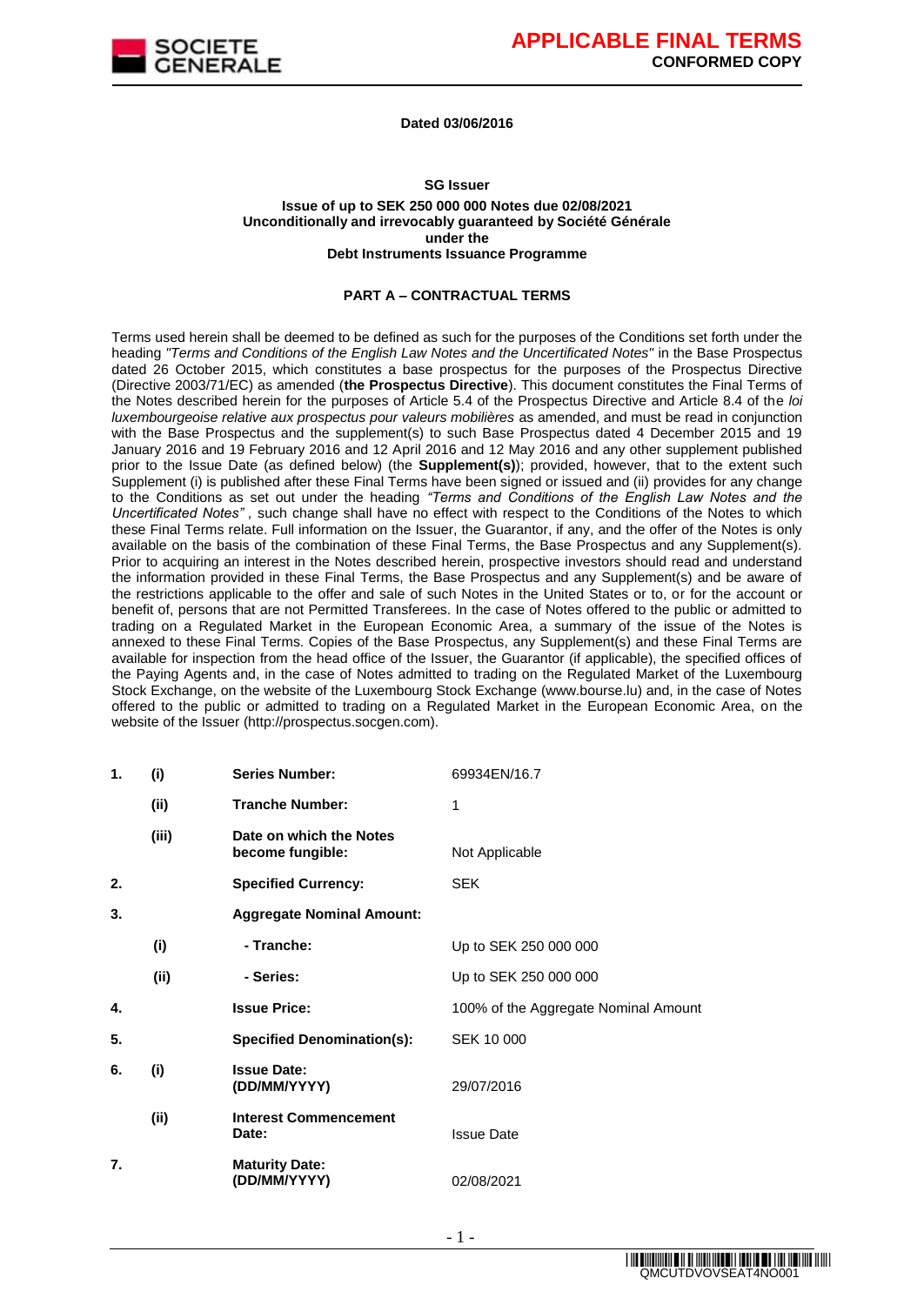

| 8.  |       | <b>Governing law:</b>                                                     | Swedish law                                                                                                                         |
|-----|-------|---------------------------------------------------------------------------|-------------------------------------------------------------------------------------------------------------------------------------|
| 9.  | (i)   | <b>Status of the Notes:</b>                                               | Unsecured                                                                                                                           |
|     | (ii)  | Date of corporate<br>authorisation obtained for<br>the issuance of Notes: | Not Applicable                                                                                                                      |
|     | (iii) | <b>Type of Structured Notes:</b>                                          | <b>Share Linked Notes</b>                                                                                                           |
|     |       |                                                                           | The provisions of the following Additional Terms and<br>Conditions apply:<br>Additional Terms and Conditions for Share Linked Notes |
|     | (iv)  | <b>Reference of the Product</b>                                           | 3.3.2 with Option 4 applicable as described in the<br>Additional Terms and Conditions relating to Formulae                          |
| 10. |       | <b>Interest Basis:</b>                                                    | See section "PROVISIONS RELATING TO INTEREST<br>(IF ANY) PAYABLE" below.                                                            |
| 11. |       | <b>Redemption/Payment Basis:</b>                                          | <i><b>"PROVISIONS</b></i><br><b>RELATING</b><br>See<br>section<br>TO<br>REDEMPTION" below.                                          |
| 12. |       | Issuer's/Noteholders'<br>redemption option:                               | <i><b>"PROVISIONS</b></i><br>See<br>section<br>RFI ATING<br>TO<br>REDEMPTION" below.                                                |

### **PROVISIONS RELATING TO INTEREST (IF ANY) PAYABLE**

| 13. | <b>Fixed Rate Note Provisions:</b>                    | Not Applicable                                                                                                                                                                                           |
|-----|-------------------------------------------------------|----------------------------------------------------------------------------------------------------------------------------------------------------------------------------------------------------------|
| 14. | <b>Floating Rate Note</b><br><b>Provisions:</b>       | Not Applicable                                                                                                                                                                                           |
| 15. | <b>Structured Interest Note</b><br><b>Provisions:</b> | Applicable as per Condition 3.3 of the General Terms<br>and Conditions                                                                                                                                   |
| (i) | <b>Structured Interest Amount(s)</b>                  | Unless previously redeemed, on each Interest Payment<br>Date(i) (i from 1 to 5), the Issuer shall pay to the<br>Noteholders, for each Note, an amount determined by<br>the Calculation Agent as follows: |
|     |                                                       | Scenario 1:                                                                                                                                                                                              |
|     |                                                       | If on Valuation Date(i), WorstPerformance(i) is lower<br>than -10%, then:                                                                                                                                |
|     |                                                       | Structured Interest Amount(i) = Specified Denomination<br>x 7.0%                                                                                                                                         |
|     |                                                       | Scenario 2:                                                                                                                                                                                              |
|     |                                                       | If on Valuation Date(i), WorstPerformance(i) is higher<br>than or equal to -10%, then:                                                                                                                   |
|     |                                                       | Structured Interest Amount(i) = 0 (zero)                                                                                                                                                                 |
|     |                                                       | Definitions relating to the Structured Interest Amount are                                                                                                                                               |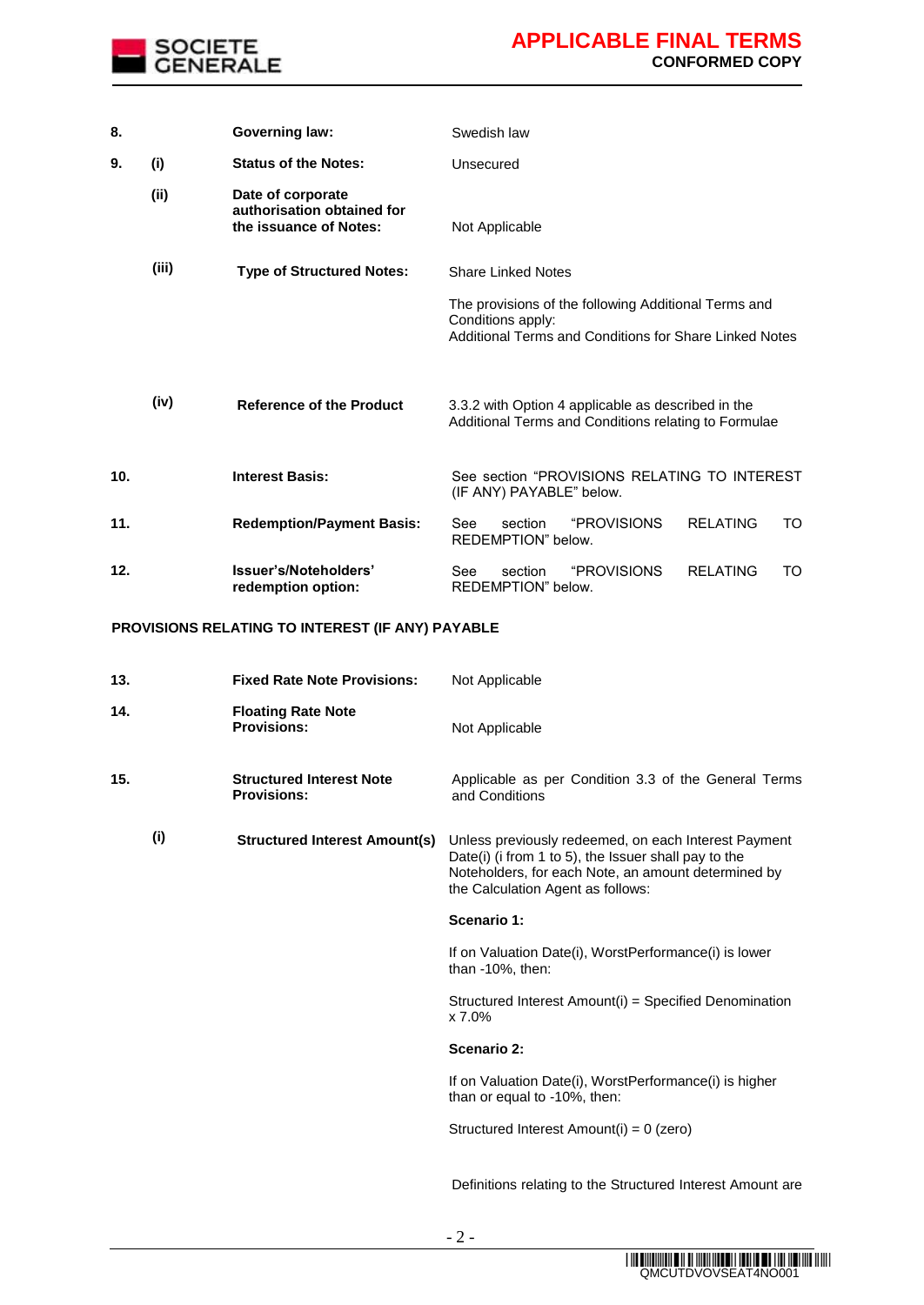

|          |  | set out in paragraph 27(ii) "Definitions relating to the |  |  |
|----------|--|----------------------------------------------------------|--|--|
| Product" |  |                                                          |  |  |

| (i) | <b>Specified Period(s)/Interest</b> |                                                                      | Interest Payment Date(i)                                                                                                                                                                |                                                                                                                                                                          |
|-----|-------------------------------------|----------------------------------------------------------------------|-----------------------------------------------------------------------------------------------------------------------------------------------------------------------------------------|--------------------------------------------------------------------------------------------------------------------------------------------------------------------------|
|     |                                     | <b>Payment Date(s):</b><br>(DD/MM/YYYY)                              | 1                                                                                                                                                                                       | 02/08/2017                                                                                                                                                               |
|     |                                     |                                                                      | $\overline{\mathbf{2}}$                                                                                                                                                                 | 02/08/2018                                                                                                                                                               |
|     |                                     |                                                                      | 3                                                                                                                                                                                       | 02/08/2019                                                                                                                                                               |
|     |                                     |                                                                      | 4                                                                                                                                                                                       | 02/08/2020                                                                                                                                                               |
|     |                                     |                                                                      | 5                                                                                                                                                                                       | 02/08/2021                                                                                                                                                               |
|     |                                     |                                                                      |                                                                                                                                                                                         |                                                                                                                                                                          |
|     | (iii)                               | <b>Business Day</b><br><b>Convention:</b>                            | Following Business Day Convention (unadjusted)                                                                                                                                          |                                                                                                                                                                          |
|     | (iv)                                | <b>Day Count Fraction:</b>                                           | Not Applicable                                                                                                                                                                          |                                                                                                                                                                          |
|     | (v)                                 | <b>Business Centre(s):</b>                                           | Stockholm                                                                                                                                                                               |                                                                                                                                                                          |
| 16. |                                     | Zero Coupon Note<br><b>Provisions:</b>                               | Not Applicable                                                                                                                                                                          |                                                                                                                                                                          |
|     |                                     | PROVISIONS RELATING TO REDEMPTION                                    |                                                                                                                                                                                         |                                                                                                                                                                          |
| 17. |                                     | Redemption at the option of<br>the Issuer:                           | Not Applicable                                                                                                                                                                          |                                                                                                                                                                          |
| 18. |                                     | Redemption at the option of<br>the Noteholders:                      | Not Applicable                                                                                                                                                                          |                                                                                                                                                                          |
| 19. |                                     | <b>Automatic Early</b><br><b>Redemption:</b>                         | and Conditions                                                                                                                                                                          | Applicable as per Condition 5.10 of the General Terms                                                                                                                    |
|     | (i)                                 | <b>Automatic Early Redemption</b><br>Amount(s):                      | Unless previously redeemed, if an Automatic Early<br>provisions in respect of each Note:<br>Automatic Early Redemption Amount(i) = Specified<br>Denomination x (100% + i x CouponLevel) | Redemption Event has occurred, then the Issuer shall<br>redeem early the Notes on Automatic Early Redemption<br>Date(i) (i from 1 to 4) in accordance with the following |
|     |                                     |                                                                      | relating to the Product".                                                                                                                                                               | Definitions relating to the Automatic Early Redemption<br>Amount are set out in paragraph 27(ii) "Definitions                                                            |
|     | (ii)                                | <b>Automatic Early</b><br><b>Redemption Date(s):</b><br>(DD/MM/YYYY) | 1                                                                                                                                                                                       | <b>Automatic Early</b><br>Redemption Date(i)<br>02/08/2017                                                                                                               |
|     |                                     |                                                                      | $\vert$ 2                                                                                                                                                                               | 02/08/2018                                                                                                                                                               |
|     |                                     |                                                                      | 3                                                                                                                                                                                       | 02/08/2019                                                                                                                                                               |
|     |                                     |                                                                      | $\overline{\mathbf{4}}$                                                                                                                                                                 | 02/08/2020                                                                                                                                                               |
|     | (iii)                               | <b>Automatic Early</b><br><b>Redemption Event:</b>                   | is deemed to have occurred, as determined by the                                                                                                                                        | Calculation Agent, if on a Valuation Date(i) (i from 1 to<br>4), WorstPerformance(i) is higher than or equal to -10%                                                     |
| 20. |                                     | <b>Final Redemption Amount:</b>                                      |                                                                                                                                                                                         | Unless previously redeemed, the Issuer shall redeem                                                                                                                      |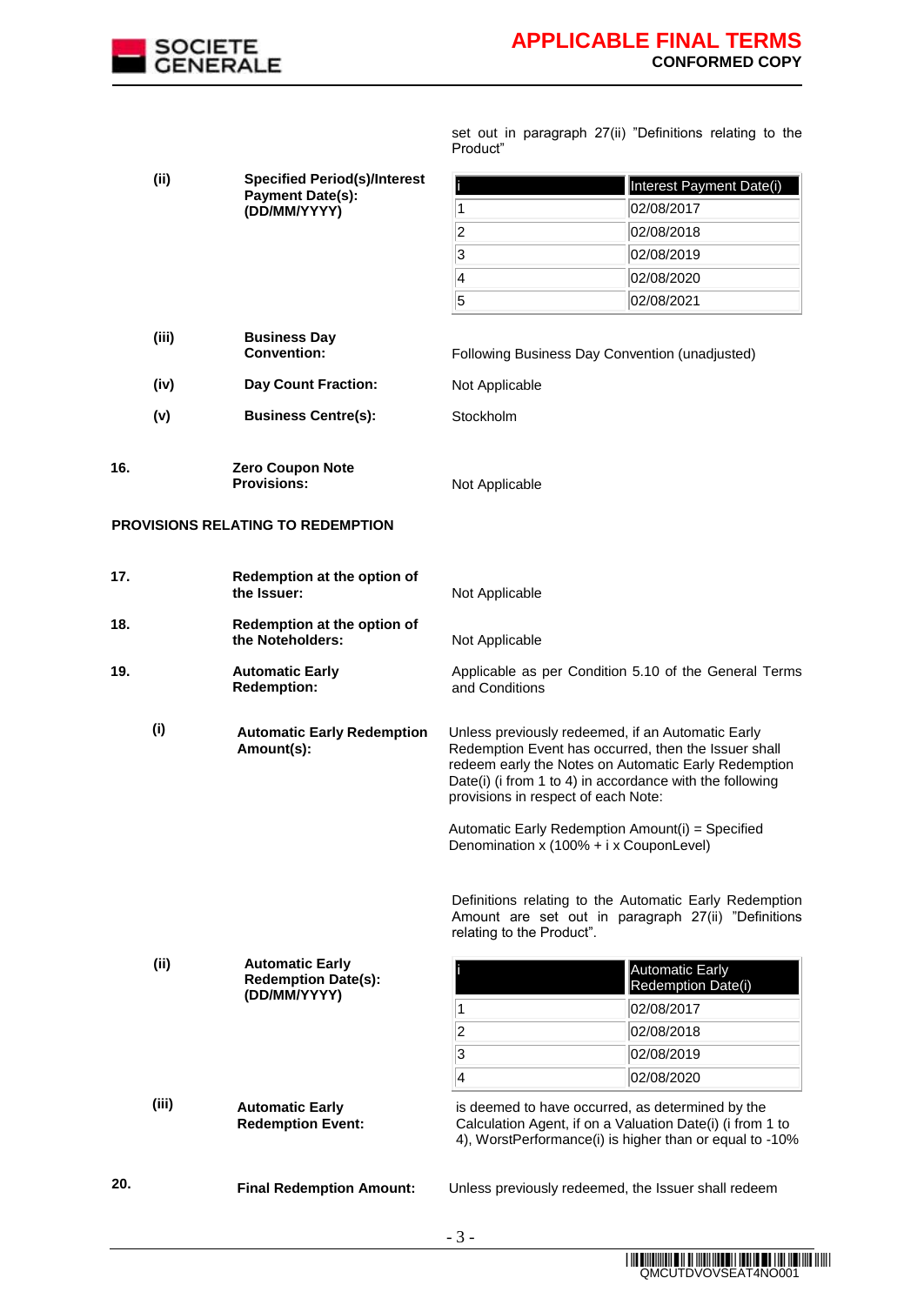

the Notes on the Maturity Date, in accordance with the following provisions in respect of each Note:

#### **Scenario 1:**

If on Valuation Date(5), WorstPerformance(5) is higher than or equal to -10%, then:

Final Redemption Amount = Specified Denomination  $x$  $([100\% + \text{CouponLevel} \times 5])$ 

#### **Scenario 2:**

If on Valuation Date(5), WorstPerformance(5) is lower than -10% and WorstPerformance(5) is higher than or equal to -40%, then:

Final Redemption Amount = Specified Denomination  $x$ ([100%])

#### **Scenario 3:**

If on Valuation Date(5), WorstPerformance(5) is lower than -40%, then:

Final Redemption Amount = Specified Denomination  $x$ [100% + WorstPerformance(5) ]

Definitions relating to the Final Redemption Amount are set out in paragraph 27(ii) "Definitions relating to the Product".

| 21. | <b>Physical Delivery Note</b><br><b>Provisions:</b>                                                                                                          | Not Applicable                                                         |
|-----|--------------------------------------------------------------------------------------------------------------------------------------------------------------|------------------------------------------------------------------------|
| 22. | <b>Credit Linked Notes</b><br><b>Provisions:</b>                                                                                                             | Not Applicable                                                         |
| 23. | <b>Bond Linked Notes</b><br><b>Provisions:</b>                                                                                                               | Not Applicable                                                         |
| 24. | Trigger redemption at the<br>option of the Issuer:                                                                                                           | Applicable as per Condition 5.6 of the General Terms<br>and Conditions |
|     | - Outstanding Amount<br>Trigger Level:                                                                                                                       | 10% of the Aggregate Nominal Amount                                    |
| 25. | <b>Early Redemption Amount</b><br>payable on Event of Default<br>or, at the option of the<br>Issuer, on redemption for<br>taxation or regulatory<br>reasons: | Market Value                                                           |

#### **PROVISIONS APPLICABLE TO THE UNDERLYING(S) IF ANY**

| 26.         | Underlying(s):          |                                          | The following Shares (each an "Underlying(k)" and |  |
|-------------|-------------------------|------------------------------------------|---------------------------------------------------|--|
|             |                         | together the "Basket") as defined below: |                                                   |  |
| $k$ Company | <b>Bloomberg Ticker</b> | Exchange                                 | <b>Mehsite</b>                                    |  |

| k Company       | <b>Bloomberg Ticker</b> | <b>Exchange</b>              | Website             |
|-----------------|-------------------------|------------------------------|---------------------|
| AstraZeneca PLC | ∣AZN SS                 | Stockholm Stock <br>Exchange | www.astrazeneca.com |
| ∥Electrolux AB  | <b>IELUXB SS</b>        | Stockholm Stock              | www.electrolux.com  |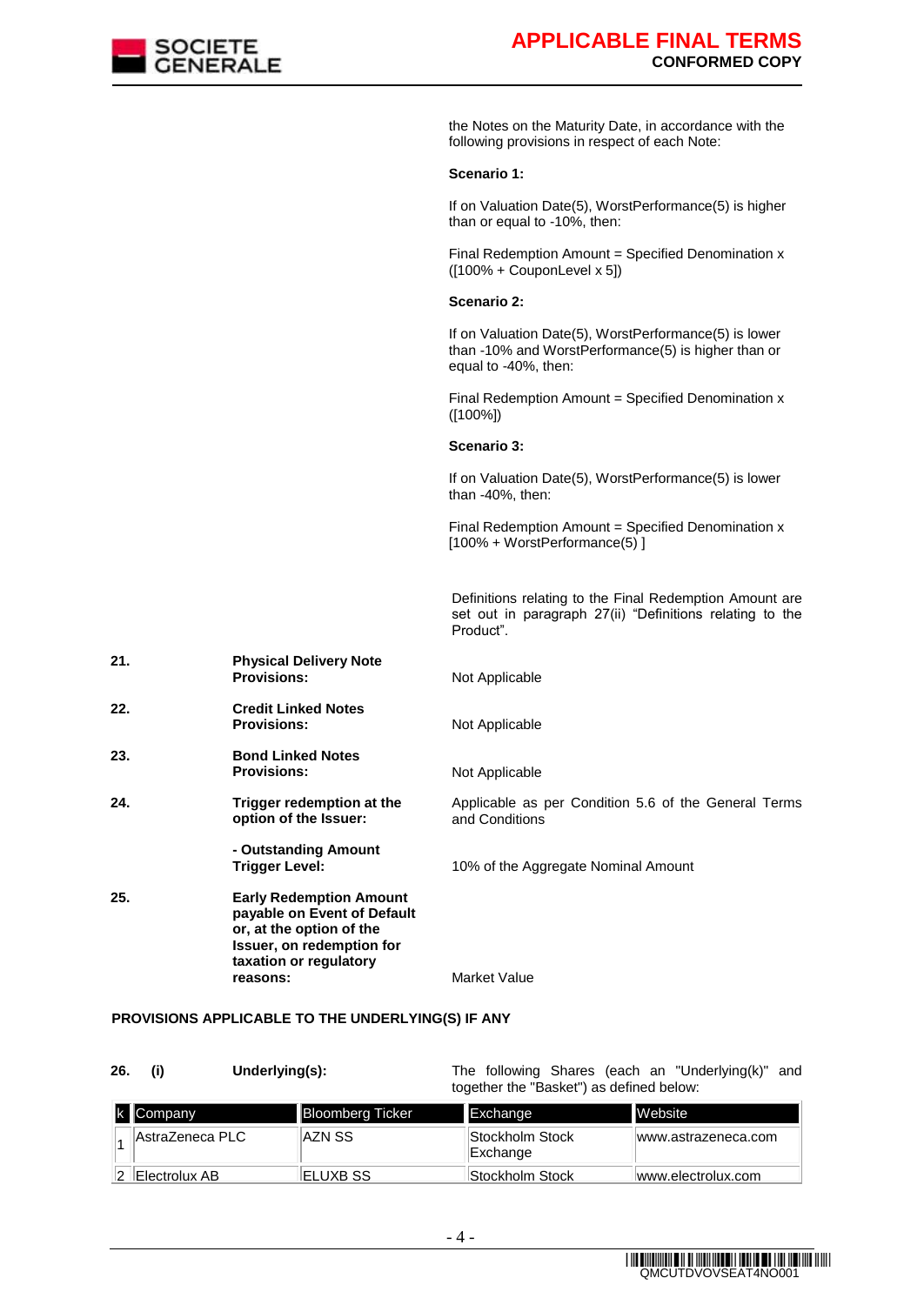

|      |                                    |                                        |                                                                                                                                                                                                                                                                                                                                | Exchange                                                                                                                                                                                                                                                                                                                                                                                                                                                                                                                                                                      |                  |
|------|------------------------------------|----------------------------------------|--------------------------------------------------------------------------------------------------------------------------------------------------------------------------------------------------------------------------------------------------------------------------------------------------------------------------------|-------------------------------------------------------------------------------------------------------------------------------------------------------------------------------------------------------------------------------------------------------------------------------------------------------------------------------------------------------------------------------------------------------------------------------------------------------------------------------------------------------------------------------------------------------------------------------|------------------|
| 3    | Nordea Bank AB                     |                                        | <b>NDA SS</b>                                                                                                                                                                                                                                                                                                                  | Stockholm Stock<br>Exchange                                                                                                                                                                                                                                                                                                                                                                                                                                                                                                                                                   | www.nordea.com   |
| 4    | Telefonaktiebolaget LM<br>Ericsson |                                        | <b>ERICB SS</b>                                                                                                                                                                                                                                                                                                                | Stockholm Stock<br>Exchange                                                                                                                                                                                                                                                                                                                                                                                                                                                                                                                                                   | www.ericsson.com |
| (ii) |                                    | past and future<br>performances of the | Information relating to the<br>Underlying(s) and volatility:                                                                                                                                                                                                                                                                   | The information relating to the past and future<br>performances of the Underlying(s) and volatility are<br>available on the website, or Reuters or Bloomberg, as<br>the case may be, specified in the table above and the<br>volatility can be obtained, upon request, at the specified<br>office of Société Générale (see in address and contact<br>details of Société Générale for all administrative<br>communications relating to the Notes), at the office of<br>the Agent in Luxembourg and at the office of the<br>Principal Swiss Paying Agent in Switzerland if any. |                  |
|      | (iii)<br>Event(s) and/or           |                                        | <b>Provisions relating,</b><br>amongst others, to the<br><b>Market Disruption Event(s)</b><br>and/or Extraordinary<br><b>Monetisation until the</b><br><b>Maturity Date and/or any</b><br>additional disruption<br>event(s) as described in<br>the relevant Additional<br><b>Terms and Conditions</b><br>for Structured Notes: | The provisions of the following Additional Terms and<br>Conditions apply:<br>Additional Terms and Conditions for Share Linked<br><b>Notes</b>                                                                                                                                                                                                                                                                                                                                                                                                                                 |                  |
|      | (iv)                               | the Underlying(s):                     | Other information relating to                                                                                                                                                                                                                                                                                                  | Information or summaries of information included herein<br>with respect to the Underlying(s), has been extracted<br>from general databases released publicly or by any<br>other available information.                                                                                                                                                                                                                                                                                                                                                                        |                  |
|      |                                    |                                        |                                                                                                                                                                                                                                                                                                                                | Each of the Issuer and the Guarantor confirms that such<br>information has been accurately reproduced and that, so<br>far as it is aware and is able to ascertain from<br>information published, no facts have been omitted which<br>would render the reproduced information inaccurate or<br>misleading.                                                                                                                                                                                                                                                                     |                  |

### **DEFINITIONS APPLICABLE TO INTEREST (IF ANY), REDEMPTION AND THE UNDERLYING(S) IF ANY**

| (i) | Definitions relating to<br>date(s):       | Applicable |                   |
|-----|-------------------------------------------|------------|-------------------|
|     | <b>Valuation Date(0):</b><br>(DD/MM/YYYY) | 14/07/2016 |                   |
|     | <b>Valuation Date:</b>                    |            | Valuation Date(i) |
|     | (i); (i from 1 to 5)<br>(DD/MM/YYYY)      |            | 14/07/2017        |
|     |                                           | 2          | 14/07/2018        |
|     |                                           | 3          | 14/07/2019        |
|     |                                           | 14         | 14/07/2020        |
|     |                                           | 5          | 14/07/2021        |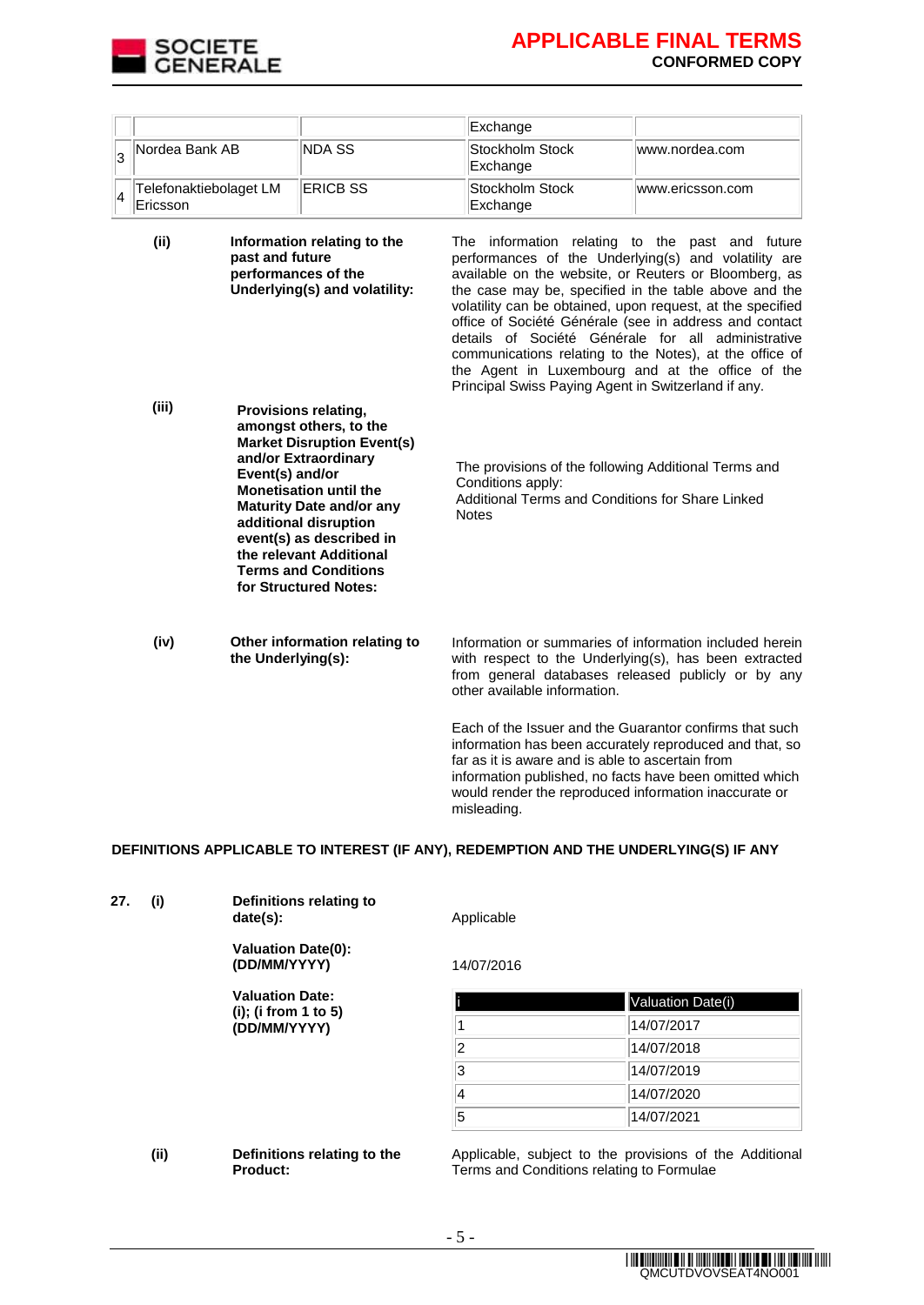

| WorstPerformance(i)<br>(i from 1 to 5)                 | means the Minimum, for k from 1 to 4, of<br>Performance (i, k), as defined in Condition 4.6 of the<br>Additional Terms and Conditions relating to Formulae.                        |  |  |
|--------------------------------------------------------|------------------------------------------------------------------------------------------------------------------------------------------------------------------------------------|--|--|
| Performance(i,k)<br>(i from 1 to 5)<br>(k from 1 to 4) | means $(S(i,k) / S(0,k))$ - 100%, as defined in Condition<br>4.1 of the Additional Terms and Conditions relating to<br>Formulae.                                                   |  |  |
| S(i,k)<br>(i from $0$ to $5$ )<br>( $k$ from 1 to 4)   | means in respect of any Valuation Date(i) the Closing<br>Price of the Underlying(k), as defined in Condition 4.0<br>of the Additional Terms and Conditions relating to<br>Formulae |  |  |
| CouponLevel                                            | Indicatively 10.0% with a minimum of 8.0%. Final<br>CouponLevel will be confirmed at the latest on                                                                                 |  |  |

Valuation Date(0).

### **PROVISIONS RELATING TO SECURED NOTES**

| Not Applicable |
|----------------|
|                |

### **GENERAL PROVISIONS APPLICABLE TO THE NOTES**

| 29.  | Provisions applicable to<br>payment date(s):                                                               |                                                                                                                                                                                                                                     |
|------|------------------------------------------------------------------------------------------------------------|-------------------------------------------------------------------------------------------------------------------------------------------------------------------------------------------------------------------------------------|
|      | - Payment Business Day:                                                                                    | <b>Following Payment Business Day</b>                                                                                                                                                                                               |
|      | - Financial Centre(s):                                                                                     | Stockholm                                                                                                                                                                                                                           |
| 30.  | Form of the Notes:                                                                                         |                                                                                                                                                                                                                                     |
| (i)  | Form:                                                                                                      | Dematerialised Uncertificated Swedish Notes in book<br>entry form issued, cleared and settled through Euroclear<br>Sweden in accordance with the Swedish Financial<br>Accounts Act (SFS 1998:1479),<br>Instruments<br>as<br>amended |
| (ii) | New Global Note (NGN -<br>bearer notes) / New<br><b>Safekeeping Structure</b><br>(NSS – registered notes): | No                                                                                                                                                                                                                                  |
| 31.  | <b>Redenomination:</b>                                                                                     | Applicable as per Condition 1 of the General Terms and<br>Conditions                                                                                                                                                                |
| 32.  | <b>Consolidation:</b>                                                                                      | Applicable as per Condition 14.2 of the General Terms<br>and Conditions                                                                                                                                                             |
| 33.  | <b>Partly Paid Notes</b><br><b>Provisions:</b>                                                             | Not Applicable                                                                                                                                                                                                                      |
| 34.  | <b>Instalment Notes Provisions:</b>                                                                        | Not Applicable                                                                                                                                                                                                                      |
| 35.  | Masse:                                                                                                     | Not Applicable                                                                                                                                                                                                                      |
| 36.  | <b>Dual Currency Note</b>                                                                                  | Not Applicable                                                                                                                                                                                                                      |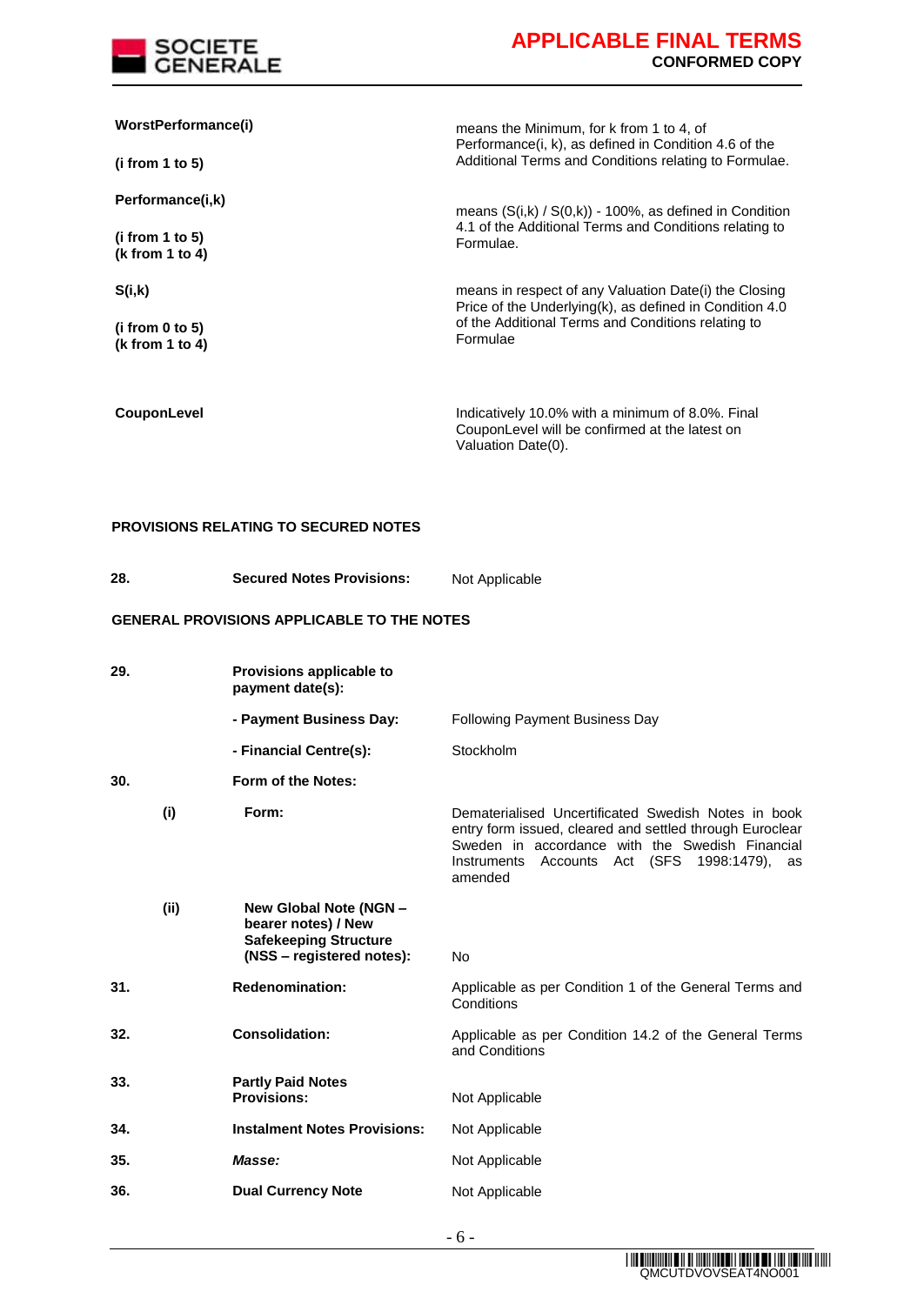

#### **Provisions:**

| 37. | <b>Additional Amount</b><br><b>Provisions for Italian</b><br><b>Certificates:</b>             | Not Applicable |
|-----|-----------------------------------------------------------------------------------------------|----------------|
| 38. | Interest Amount and/or the<br><b>Redemption Amount switch</b><br>at the option of the Issuer: | Not Applicable |
| 39. | <b>Provisions relating to</b><br><b>Portfolio Linked Notes:</b>                               | Not Applicable |

Signed on behalf of the Issuer:

By: A. GALLICHE *Duly authorised*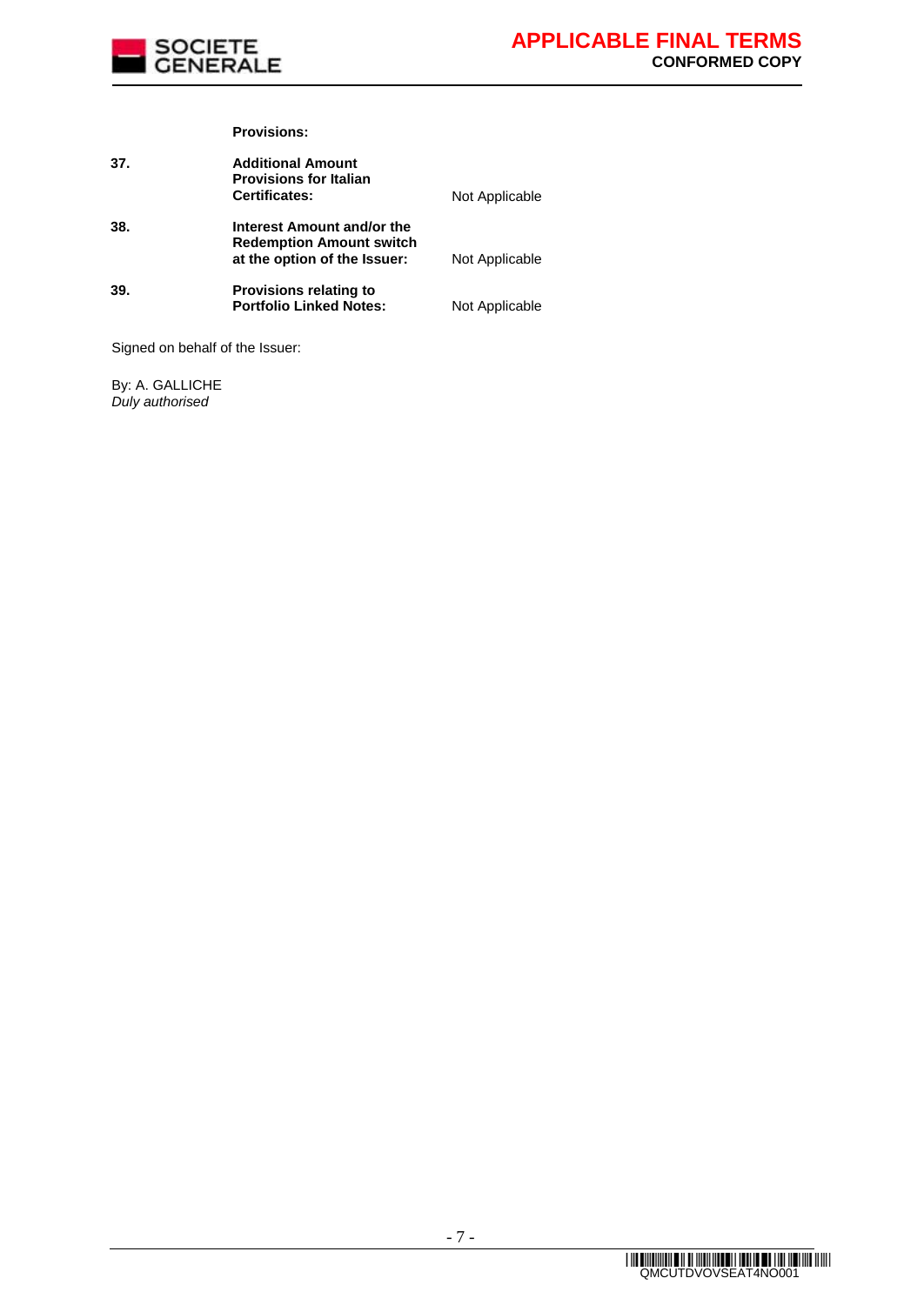

#### **PART B – OTHER INFORMATION**

#### **1. LISTING AND ADMISSION TO TRADING**

| (i)  | Listing:                        | Application will be made for the Notes to be listed on the<br>regulated market of the Nasdag OMX Stockholm AB, Sweden.      |
|------|---------------------------------|-----------------------------------------------------------------------------------------------------------------------------|
| (ii) | <b>Admission to</b><br>trading: | Application will be made for the Notes to be admitted to trading<br>on the Regulated Market of the Nasdag OMX Stockholm AB, |

Issue Date.

**There can be no assurance that the listing and trading of the Notes will be approved with effect on the Issue Date or at all.**

Sweden, with effect from or as soon as practicable after the

- **(iii) Estimate of total expenses related to admission to trading:** Not Applicable
- **(iv) Information required for Notes to be listed on SIX Swiss Not Applicable**

#### **2. RATINGS**

The Notes to be issued have not been rated.

#### **3. INTERESTS OF NATURAL AND LEGAL PERSONS INVOLVED IN THE ISSUE/OFFER**

Save for fees, if any, payable to the Dealer, and so far as the Issuer is aware, no person involved in the issue of the Notes has an interest material to the offer.

Société Générale will ensure the roles of provider of hedging instruments to the Issuer of the Notes and Calculation Agent of the Notes.

The possibility of conflicts of interest between the different roles of Société Générale on one hand, and between those of Société Générale in these roles and those of the Noteholders on the other hand cannot be excluded.

Furthermore, given the banking activities of Société Générale, conflicts may arise between the interests of Société Générale acting in these capacities (including business relationship with the issuers of the financial instruments being underlyings of the Notes or possession of non public information in relation with them) and those of the Noteholders. Finally, the activities of Société Générale on the underlying financial instrument(s), on its proprietary account or on behalf of its customers, or the establishment of hedging transactions, may also have an impact on the price of these instruments and their liquidity, and thus may be in conflict with the interests of the Noteholders.

#### **4. REASONS FOR THE OFFER AND USE OF PROCEEDS, ESTIMATED NET PROCEEDS AND TOTAL EXPENSES**

**(i) Reasons for the offer and use of proceeds:** The net proceeds from each issue of Notes will be applied for the general financing purposes of the Société Générale Group, which include making a profit.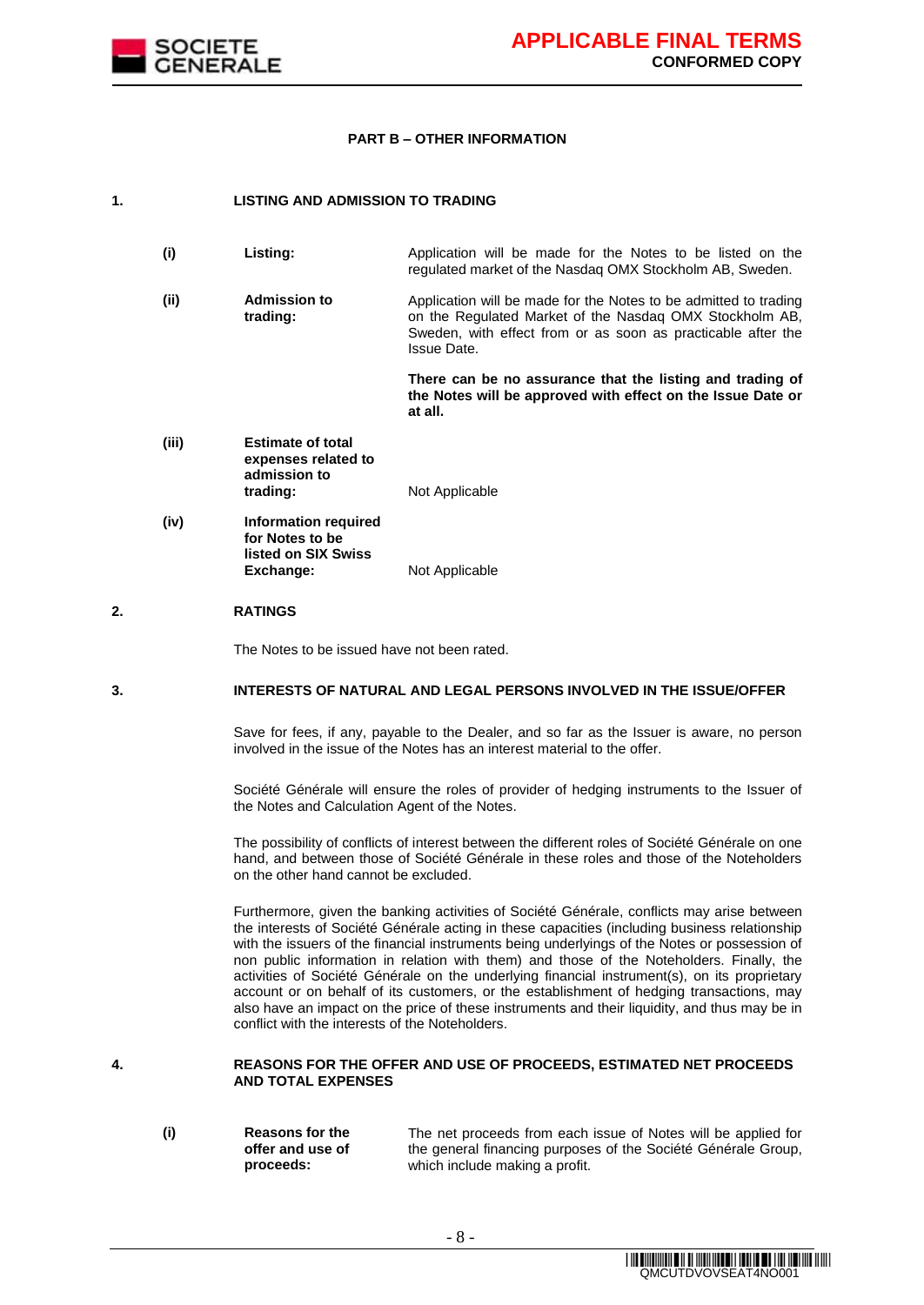

**(ii) Estimated net proceeds:** Not Applicable

- **(iii) Estimated total expenses:** Not Applicable
- **5. INDICATION OF YIELD** *(Fixed Rate Notes only)*

Not Applicable

**6. HISTORIC INTEREST RATES** *(Floating Rate Notes only)*

Not Applicable

### **7. PERFORMANCE AND EFFECT ON VALUE OF INVESTMENT (i) PERFORMANCE OF FORMULA, EXPLANATION OF EFFECT ON VALUE OF INVESTMENT** *(Structured Notes only)*

The value of the Notes, the payment of a coupon amount on a relevant interest payment date to a Noteholder, the payment of an automatic early redemption amount on a relevant automatic early redemption date and the payment of a redemption amount to a Noteholder on the maturity date will depend on the performance of the underlying asset(s), on the relevant valuation date(s).

The value of the Notes is linked to the positive or negative performance of one or several underlying instrument(s) within the basket. The amounts to be paid are determined on the basis of the condition which is satisfied (or not) if the performance of one or several underlying instrument(s) within the basket is higher than or equal to a predefined barrier performance.

The Notes may provide for an automatic early redemption linked to a specific event. Therefore, this may prevent the Noteholders from benefitting from the performance of the underlying instrument(s) over the whole period initially envisaged.

The terms and conditions of the Notes may include provisions under which upon the occurrence of certain market disruptions delays in the settlement of the Notes may be incurred or certain modifications be made. Moreover, in case of occurrence of events affecting the underlying instrument(s), the terms and conditions of the Notes allow the Issuer to substitute the underlying instrument(s) by new underlying instrument(s), cease the exposure to the underlying asset(s) and apply a reference rate to the proceeds so obtained until the maturity date of the Notes, postpone the maturity date of the Notes, early redeem the Notes on the basis of the market value of these Notes, or deduct from any due amount the increased cost of hedging, and in each case without the consent of the Noteholders.

Payments (whether in respect of principal and/or interest and whether at maturity or otherwise) on the Notes are calculated by reference to certain underlying(s), the return of the Notes is based on changes in the value of the underlying(s), which may fluctuate. Potential investors should be aware that these Notes may be volatile and that they may receive no interest and may lose all or a substantial portion of their principal.

During the lifetime of the Notes, the market value of these Notes may be lower than the invested capital.

Furthermore, an insolvency of the Issuer and/or the Guarantor may cause a total loss of the invested capital.

**The attention of the investors is drawn to the fact that they could sustain an entire or a partial loss of their investment.**

**(ii) PERFORMANCE OF RATE[S] OF EXCHANGE AND EXPLANATION OF EFFECT ON**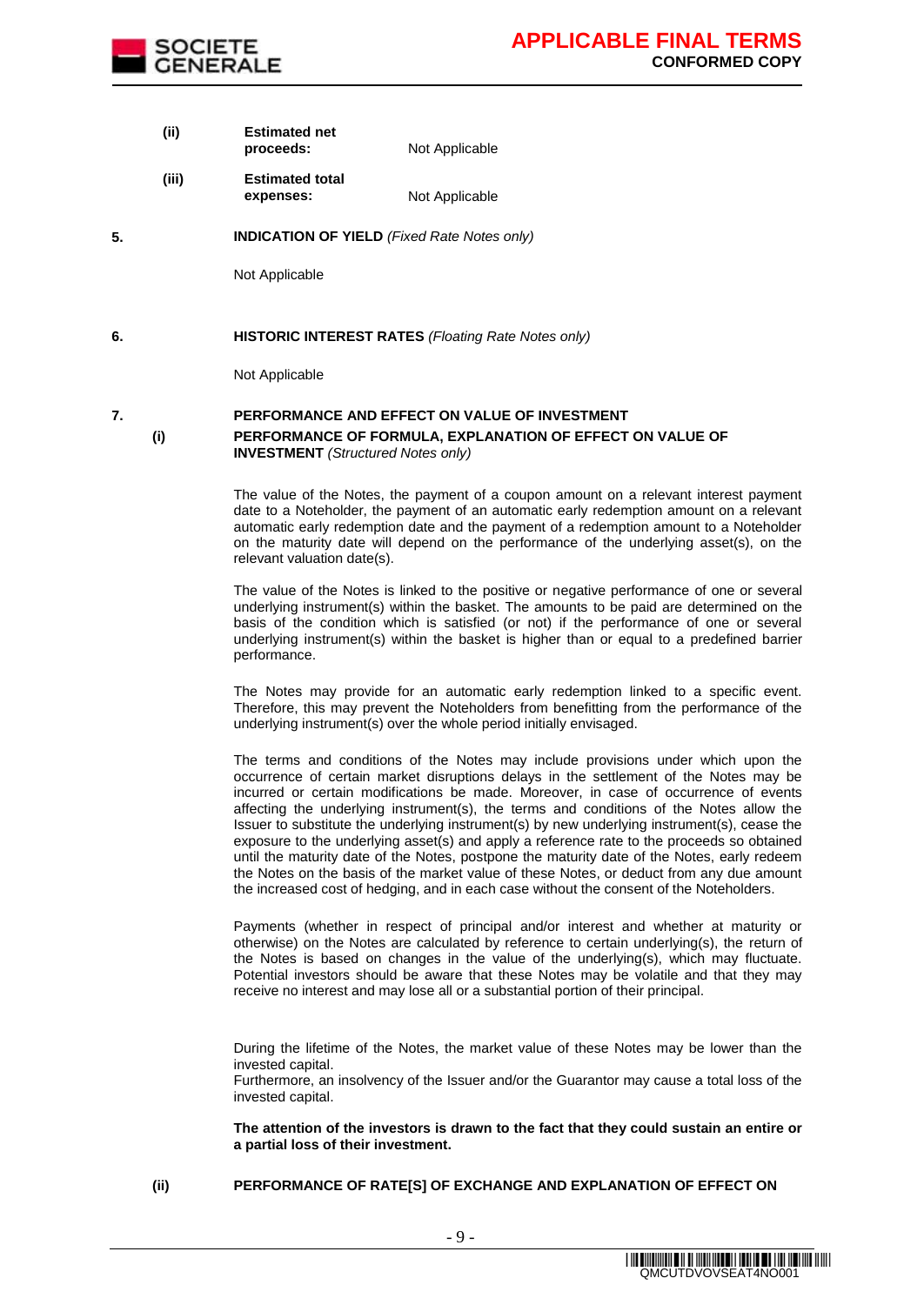

### **VALUE OF INVESTMENT** (*Dual Currency Notes only*)

Not Applicable

| 8. | <b>OPERATIONAL INFORMATION</b> |  |
|----|--------------------------------|--|

|    | (i)   | <b>Security identification</b><br>code(s):                                                                                         |                                                                                                                                                                                                                                                                                                                        |
|----|-------|------------------------------------------------------------------------------------------------------------------------------------|------------------------------------------------------------------------------------------------------------------------------------------------------------------------------------------------------------------------------------------------------------------------------------------------------------------------|
|    |       | - ISIN Code:                                                                                                                       | SE0008405914                                                                                                                                                                                                                                                                                                           |
|    |       | - Common Code:                                                                                                                     | 142388553                                                                                                                                                                                                                                                                                                              |
|    | (ii)  | <b>Clearing System(s):</b>                                                                                                         | Swedish Central Security Depository & Clearing Organisation<br>(Euroclear Sweden) identification number: 556112-8074. The<br>Issuer and the Issuer Agent shall be entitled to obtain<br>information from registers maintained by Euroclear Sweden for<br>the purposes of performing their obligations under the Notes. |
|    | (iii) | <b>Delivery of the Notes:</b>                                                                                                      | Delivery against payment                                                                                                                                                                                                                                                                                               |
|    | (iv)  | <b>Calculation Agent:</b>                                                                                                          | Société Générale<br>Tour Société Générale<br>17 Cours Valmy<br>92987 Paris La Défense Cedex<br>France                                                                                                                                                                                                                  |
|    | (v)   | Paying Agent(s):                                                                                                                   | Société Générale Bank&Trust<br>11, avenue Emile Reuter<br>2420 Luxembourg<br>Luxembourg                                                                                                                                                                                                                                |
|    |       |                                                                                                                                    | and                                                                                                                                                                                                                                                                                                                    |
|    |       |                                                                                                                                    | Nordea - Smålandsgatan 17, A213<br>- SE-105 71 Stockholm<br>Sweden                                                                                                                                                                                                                                                     |
|    | (vi)  | <b>Eurosystem eligibility</b><br>of the Notes:                                                                                     | No                                                                                                                                                                                                                                                                                                                     |
|    | (vii) | <b>Address and contact</b><br>details of Société<br>Générale for all<br>administrative<br>communications<br>relating to the Notes: | Société Générale<br>Tour Société Générale<br>17 Cours Valmy<br>92987 Paris La Défense Cedex<br>France<br>Name: Sales Support Services - Derivatives<br>Tel: +33 1 57 29 12 12 (Hotline)<br>Email: clientsupport-deai@sgcib.com                                                                                         |
| 9. |       | <b>DISTRIBUTION</b>                                                                                                                |                                                                                                                                                                                                                                                                                                                        |
|    | (i)   | <b>Method of</b><br>distribution:                                                                                                  | Non-syndicated                                                                                                                                                                                                                                                                                                         |
|    |       | - Dealer(s):                                                                                                                       | Société Générale<br>Tour Société Générale<br>17 Cours Valmy<br>92987 Paris La Défense Cedex<br>France                                                                                                                                                                                                                  |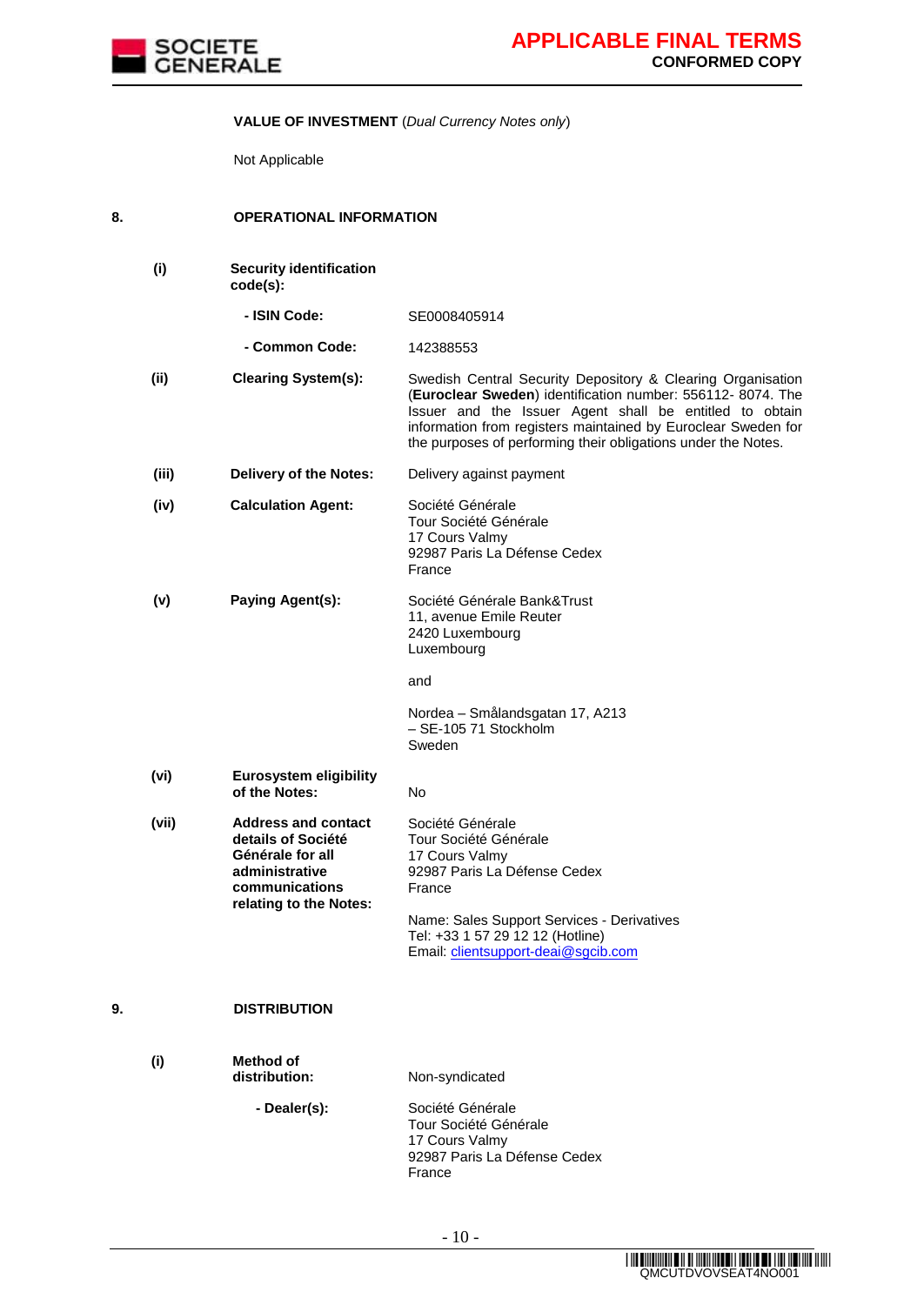

**(ii) Total commission and concession:** There is no commission and/or concession paid by the Issuer to the Dealer or the Managers.

> Société Générale shall pay to its relevant distributor(s), a remuneration of up to 1.0% per annum (calculated on the basis of the term of the Notes) of the nominal amount of Notes effectively placed by such distributor(s).

- **(iii) TEFRA rules:** Not Applicable
- **(iv) Non-exempt Offer:** A Non-exempt offer of the Notes may be made by the Dealer and any Initial Authorised Offeror below mentioned, any Additional Authorised Offeror, the name and address of whom will be published on the website of the Issuer (http://prospectus.socgen.com) and any other financial intermediaries to whom the Issuer gives a General Consent (the General Authorised Offerors) in the public offer jurisdiction(s) (Public Offer Jurisdiction(s)) during the offer period (Offer Period) as specified in the paragraph "Public Offers in European Economic Area" below.

**- Individual Consent / Name(s) and addresse(s) of any Initial Authorised Offeror:** Applicable / Skandiabanken AB Lindhagensgatan 86, SE-106 55 Stockholm, Sweden

**- General Consent/ Other conditions to** 

**consent:** Applicable

#### **10. PUBLIC OFFERS IN EUROPEAN ECONOMIC AREA**

| - Public Offer<br>Jurisdiction(s):             | Sweden                                                                                                                                                                                                                                                                                                                                                                           |  |
|------------------------------------------------|----------------------------------------------------------------------------------------------------------------------------------------------------------------------------------------------------------------------------------------------------------------------------------------------------------------------------------------------------------------------------------|--|
| - Offer Period:                                | From 07/06/2016 to 08/07/2016                                                                                                                                                                                                                                                                                                                                                    |  |
| - Offer Price:                                 | The Notes will be offered at the Issue Price increased by fees, if<br>any, as mentioned below.                                                                                                                                                                                                                                                                                   |  |
| - Conditions to which<br>the offer is subject: | Offers of the Notes are conditional on their issue and, on any<br>additional conditions set out in the standard terms of business<br>of the financial intermediaries, notified to investors by such<br>relevant financial intermediaries.                                                                                                                                        |  |
|                                                | The Issuer reserves the right to close the Offer Period prior to<br>its stated expiry for any reason.                                                                                                                                                                                                                                                                            |  |
|                                                | The Issuer reserves the right to withdraw the offer and cancel<br>the issuance of the Notes for any reason at any time on or prior<br>to the Issue Date. For the avoidance of doubt, if any application<br>has been made by a potential investor and the Issuer exercises<br>such right, no potential investor shall be entitled to subscribe or<br>otherwise acquire the Notes. |  |
|                                                | In each case, a notice to the investors on the early termination<br>or the withdrawal, as applicable, will be published on the<br>website of the Issuer (http://prospectus.socgen.com).                                                                                                                                                                                          |  |
| - Description of the<br>application process:   | The distribution activity will be carried out in accordance with<br>the financial intermediary's usual procedures. Prospective<br>investors will not be required to enter into any contractual<br>arrangements directly with the Issuer in relation to the<br>subscription of the Notes.                                                                                         |  |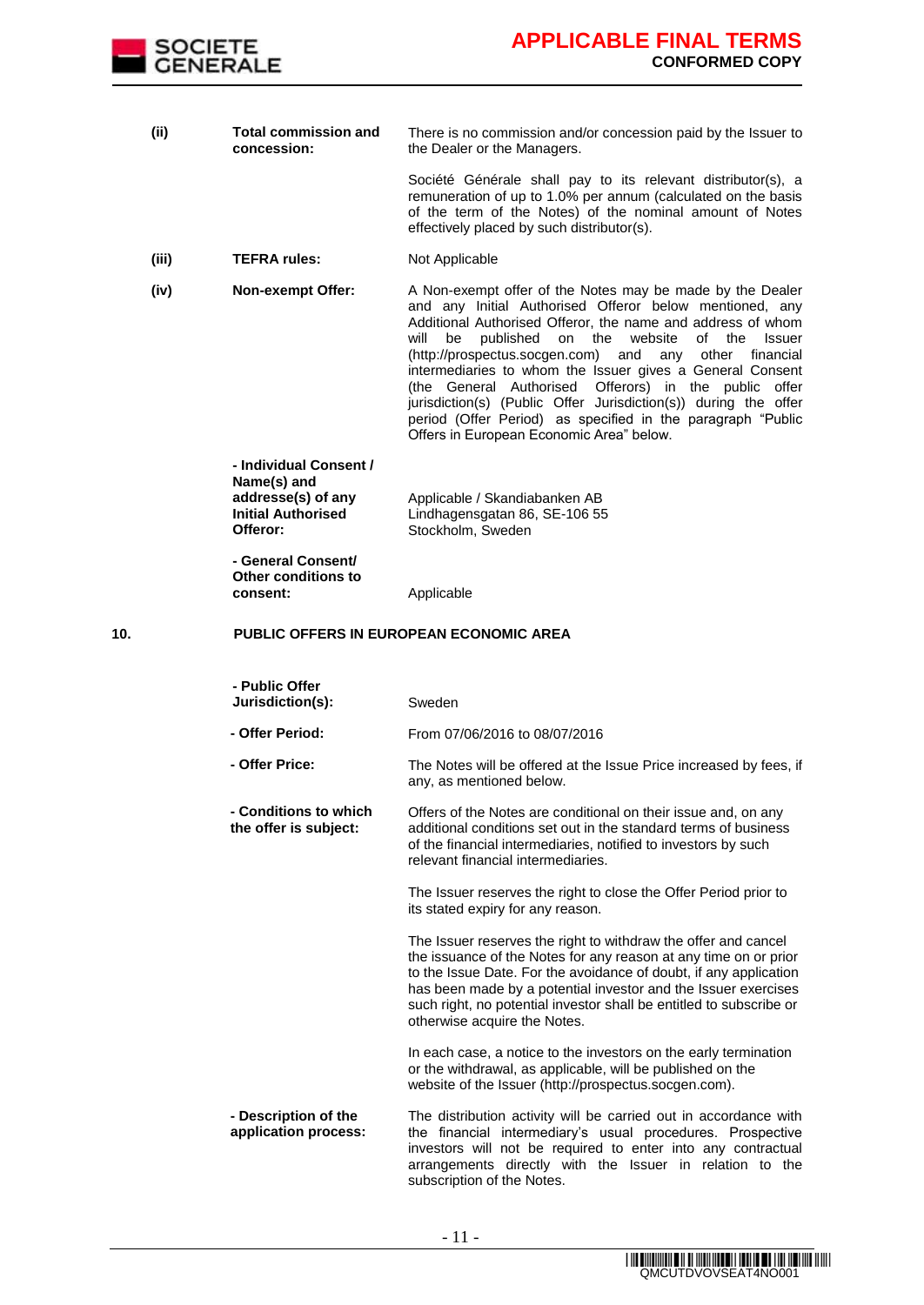

| - Description of<br>possibility to reduce<br>subscriptions and<br>manner for<br>refunding excess                                                                    |                                                                                                                                                                                                                                                                                                                                                                                                   |
|---------------------------------------------------------------------------------------------------------------------------------------------------------------------|---------------------------------------------------------------------------------------------------------------------------------------------------------------------------------------------------------------------------------------------------------------------------------------------------------------------------------------------------------------------------------------------------|
| amount paid by<br>applicants:                                                                                                                                       | Not Applicable                                                                                                                                                                                                                                                                                                                                                                                    |
| - Details of the<br>minimum and/or<br>maximum amount of<br>application:                                                                                             | Minimum amount of application: SEK 10 000 (i.e. 1 Note)                                                                                                                                                                                                                                                                                                                                           |
| - Details of the<br>method and time<br>limits for paying up<br>and delivering the<br>Notes:                                                                         | The Notes will be issued on the Issue Date against payment to<br>the Issuer of the net subscription moneys. However, the<br>settlement and delivery of the Notes will be executed through<br>the Dealer mentioned above. Investors will be notified by the<br>relevant financial intermediary of their allocations of Notes and<br>the settlement arrangements in respect thereof.                |
| - Manner and date in<br>which results of the<br>offer are to be made<br>public:                                                                                     | Publication on the website of the Issuer<br>(http://prospectus.socgen.com) and in a daily newspaper of<br>general circulation in the relevant place(s) of listing and/or<br>public offer at the end of the subscription period if required by<br>local regulation.                                                                                                                                |
| - Procedure for<br>exercise of any right<br>of pre-emption,<br>negotiability of<br>subscription rights<br>and treatment of<br>subscription rights<br>not exercised: | Not Applicable                                                                                                                                                                                                                                                                                                                                                                                    |
| - Whether tranche(s)<br>has/have been<br>reserved for certain<br>countries:                                                                                         | Not Applicable                                                                                                                                                                                                                                                                                                                                                                                    |
| - Process for<br>notification to<br>applicants of the<br>amount allotted and<br>the indication<br>whether dealing<br>may begin before<br>notification is made:      | Not Applicable                                                                                                                                                                                                                                                                                                                                                                                    |
| - Amount of any                                                                                                                                                     | Taxes charged in connection with the subscription, transfer,                                                                                                                                                                                                                                                                                                                                      |
| expenses and taxes<br>specifically charged<br>to the subscriber or<br>purchaser:                                                                                    | purchase or holding of the Notes must be paid by the<br>Noteholders and neither the Issuer nor the Guarantor shall<br>have any obligation in relation thereto; in that respect,<br>Noteholders<br>shall consult professional tax advisers to<br>determine the tax regime applicable to their own situation. The<br>Noteholders shall also consult the Taxation section in the Base<br>Prospectus. |
|                                                                                                                                                                     | Subscription fees or purchases fees: up to 2% of Issue Price                                                                                                                                                                                                                                                                                                                                      |

per Note, paid by the purchaser to Skandiabanken AB or an

agent appointed by Skandiabanken AB.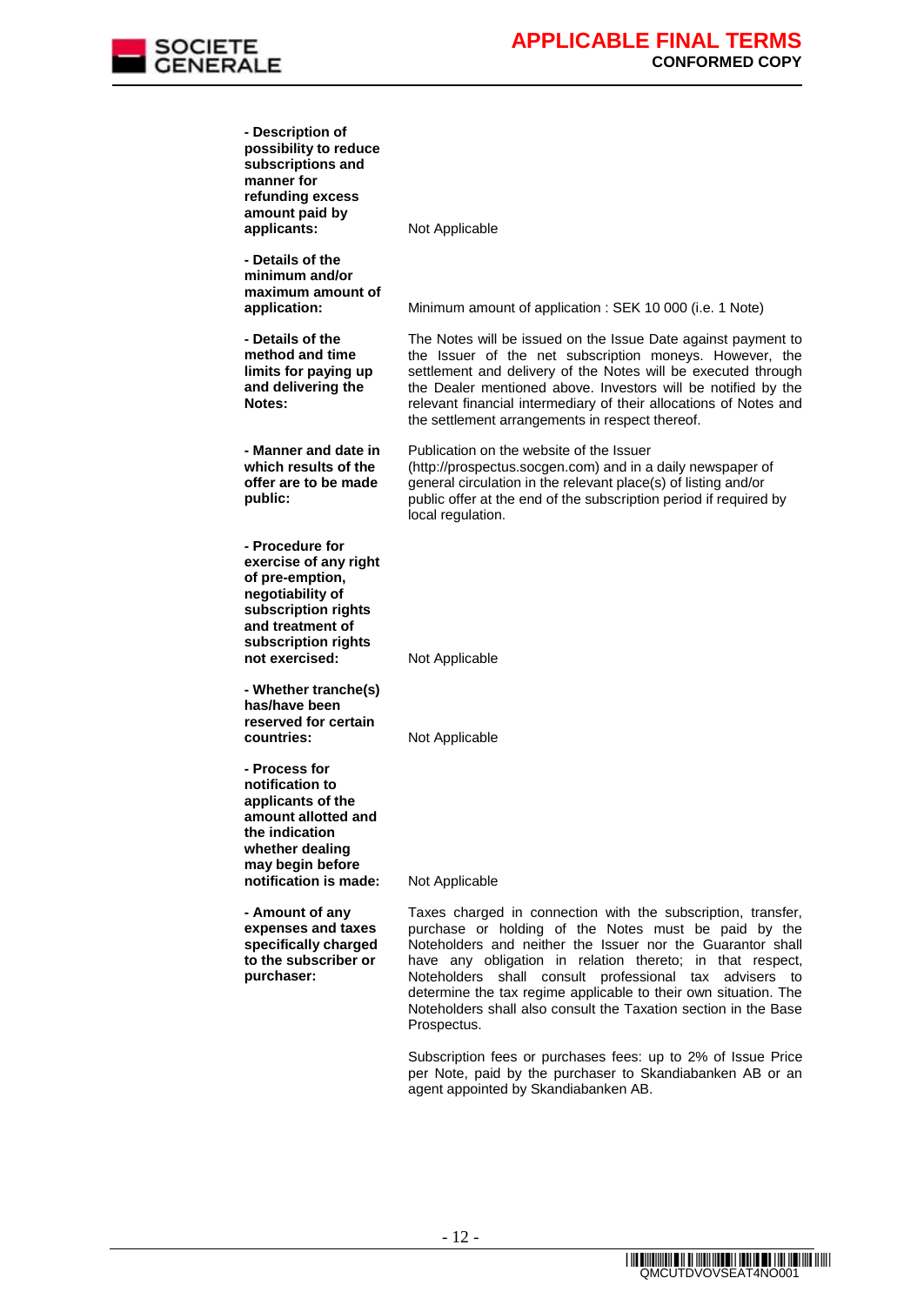

### **11. ADDITIONAL INFORMATION**

| - Minimum Investment<br>in the Notes: | SEK 10 000 (i.e. 1 Note) |
|---------------------------------------|--------------------------|
| - Minimum Trading:                    | SEK 10 000 (i.e. 1 Note) |

### **12. PUBLIC OFFERS IN OR FROM SWITZERLAND**

Not Applicable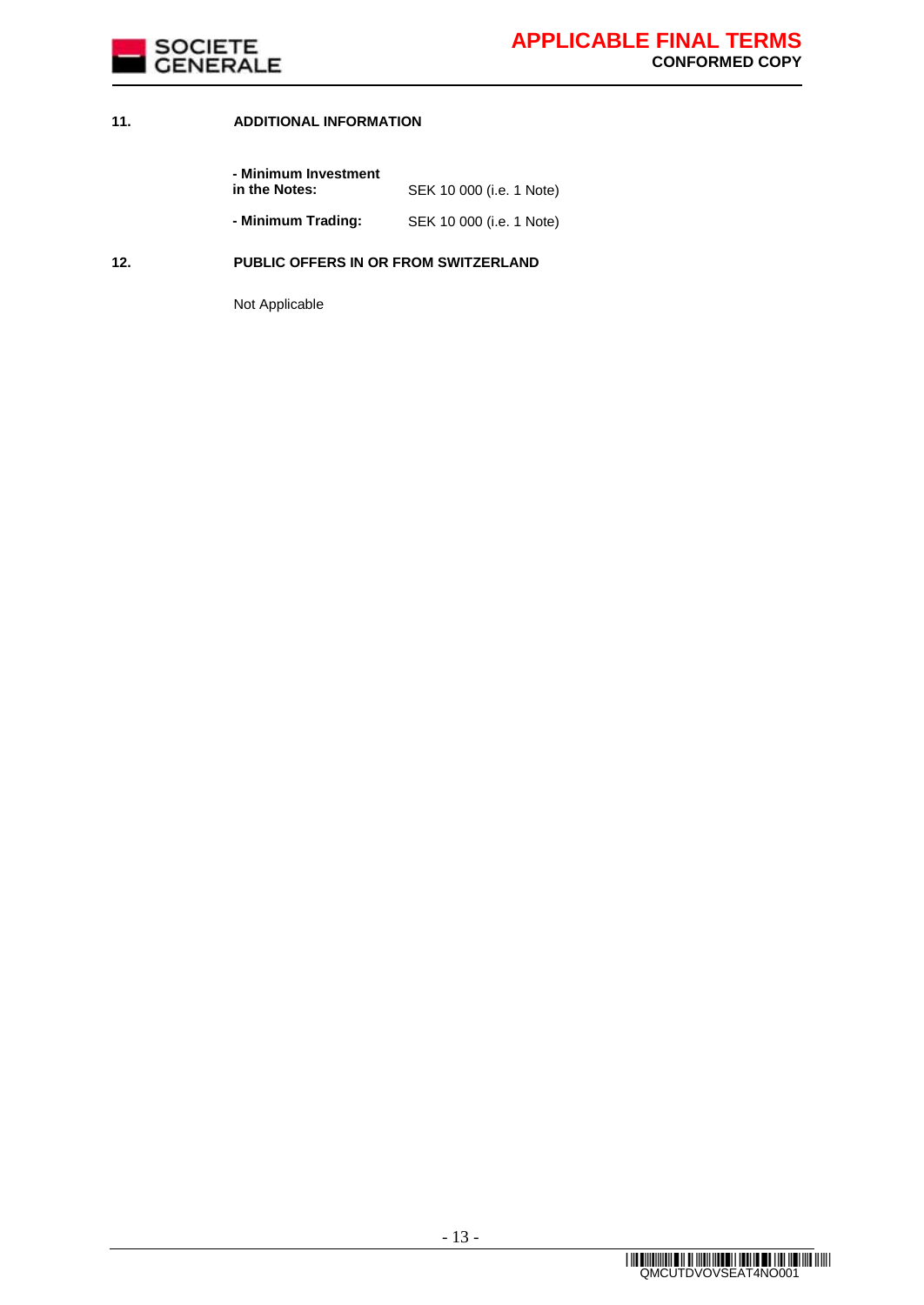

**F** 

#### **ISSUE SPECIFIC SUMMARY**

|     | Section A - Introduction and warnings                         |                                                                                                                                                                                                                                                                                                                                                                                                                                                                                                                                                                                                                                                                                                                                                                                                                                                                                                                                                          |  |  |
|-----|---------------------------------------------------------------|----------------------------------------------------------------------------------------------------------------------------------------------------------------------------------------------------------------------------------------------------------------------------------------------------------------------------------------------------------------------------------------------------------------------------------------------------------------------------------------------------------------------------------------------------------------------------------------------------------------------------------------------------------------------------------------------------------------------------------------------------------------------------------------------------------------------------------------------------------------------------------------------------------------------------------------------------------|--|--|
| A.1 | Warning                                                       | This summary must be read as an introduction to the Base Prospectus.                                                                                                                                                                                                                                                                                                                                                                                                                                                                                                                                                                                                                                                                                                                                                                                                                                                                                     |  |  |
|     |                                                               | Any decision to invest in the Notes should be based on a consideration of<br>the Base Prospectus as a whole by the investor.                                                                                                                                                                                                                                                                                                                                                                                                                                                                                                                                                                                                                                                                                                                                                                                                                             |  |  |
|     |                                                               | Where a claim relating to the information contained in the Base Prospectus<br>and the applicable Final Terms is brought before a court, the plaintiff<br>investor might, under the national legislation of the Member States, have to<br>bear the costs of translating the Base Prospectus before the legal<br>proceedings are initiated.                                                                                                                                                                                                                                                                                                                                                                                                                                                                                                                                                                                                                |  |  |
|     |                                                               | Civil liability attaches only to those persons who have tabled this summary,<br>including any translation thereof, but only if the summary is misleading,<br>inaccurate or inconsistent when read together with the other parts of the<br>Base Prospectus or it does not provide, when read together with the other<br>parts of this Base Prospectus, key information in order to aid investors when<br>considering whether to invest in the Notes.                                                                                                                                                                                                                                                                                                                                                                                                                                                                                                      |  |  |
| A.2 | <b>Consent to the use</b><br>of the Base<br><b>Prospectus</b> | The Issuer consents to the use of this Base Prospectus in connection with a<br>resale or placement of Notes in circumstances where a prospectus is<br>required to be published under the Prospectus Directive (a Non-exempt<br><b>Offer</b> ) subject to the following conditions:                                                                                                                                                                                                                                                                                                                                                                                                                                                                                                                                                                                                                                                                       |  |  |
|     |                                                               | - the consent is only valid during the offer period from 07/06/2016 to<br>08/07/2016 (the Offer Period);                                                                                                                                                                                                                                                                                                                                                                                                                                                                                                                                                                                                                                                                                                                                                                                                                                                 |  |  |
|     |                                                               | - the consent given by the Issuer for the use of the Base Prospectus to<br>make the Non-exempt Offer is an individual consent (an Individual<br>Consent) in respect of Skandiabanken AB Lindhagensgatan 86, SE-106 55<br>Stockholm, Sweden (the Initial Authorised Offeror) and if the Issuer<br>appoints any additional financial intermediaries after 03/06/2016 and<br>publishes details of them on its website http://.prospectus.socgen.com, each<br>financial intermediary whose details are so published (each an Additional<br>Authorised Offeror); and a general consent (a General Consent) in<br>respect of any financial intermediary who published on its website that it will<br>make the Non-exempt Offer of the Notes on the basis of the General<br>Consent given by the Issuer and by such publication, any such financial<br>intermediary (each a General Authorised Offeror) undertakes to comply<br>with the following obligations: |  |  |
|     |                                                               | (a) it acts in accordance with all applicable laws, rules, regulations and<br>guidance (including from any regulatory body) applicable to the Non-exempt<br>Offer of the Notes in the Public Offer Jurisdiction, in particular the law<br>implementing the Markets in Financial Instruments Directive (Directive<br>2004/39/EC) as amended (hereinafter the Rules) and makes sure that (i)<br>any investment advice in the Notes by any person is appropriate, (ii) the<br>information to potential investor including the information relating to any<br>expenses (and any commissions or benefits of any kind) received or paid by<br>this General Authorised Offeror under the offer of the Notes is fully and<br>clearly disclosed;                                                                                                                                                                                                                  |  |  |
|     |                                                               | (b) it complies with the relevant subscription, sale and transfer restrictions<br>related to the Public Offer Jurisdiction as if it acted as a Dealer in the Public<br>Offer Jurisdiction;                                                                                                                                                                                                                                                                                                                                                                                                                                                                                                                                                                                                                                                                                                                                                               |  |  |
|     |                                                               | (c) it complies with the Rules relating to anti-money laundering, anti-bribery<br>and "know your customer" rules; it retains investor identification records for<br>at least the minimum period required under applicable Rules, and shall, if so<br>requested, make such records available to the relevant Issuer and/or the<br>relevant Dealer or directly to the competent authorities with jurisdiction over<br>the relevant Issuer and/or the relevant Dealer in order to enable the relevant<br>Issuer and/or the relevant Dealer to comply with anti-money laundering,                                                                                                                                                                                                                                                                                                                                                                            |  |  |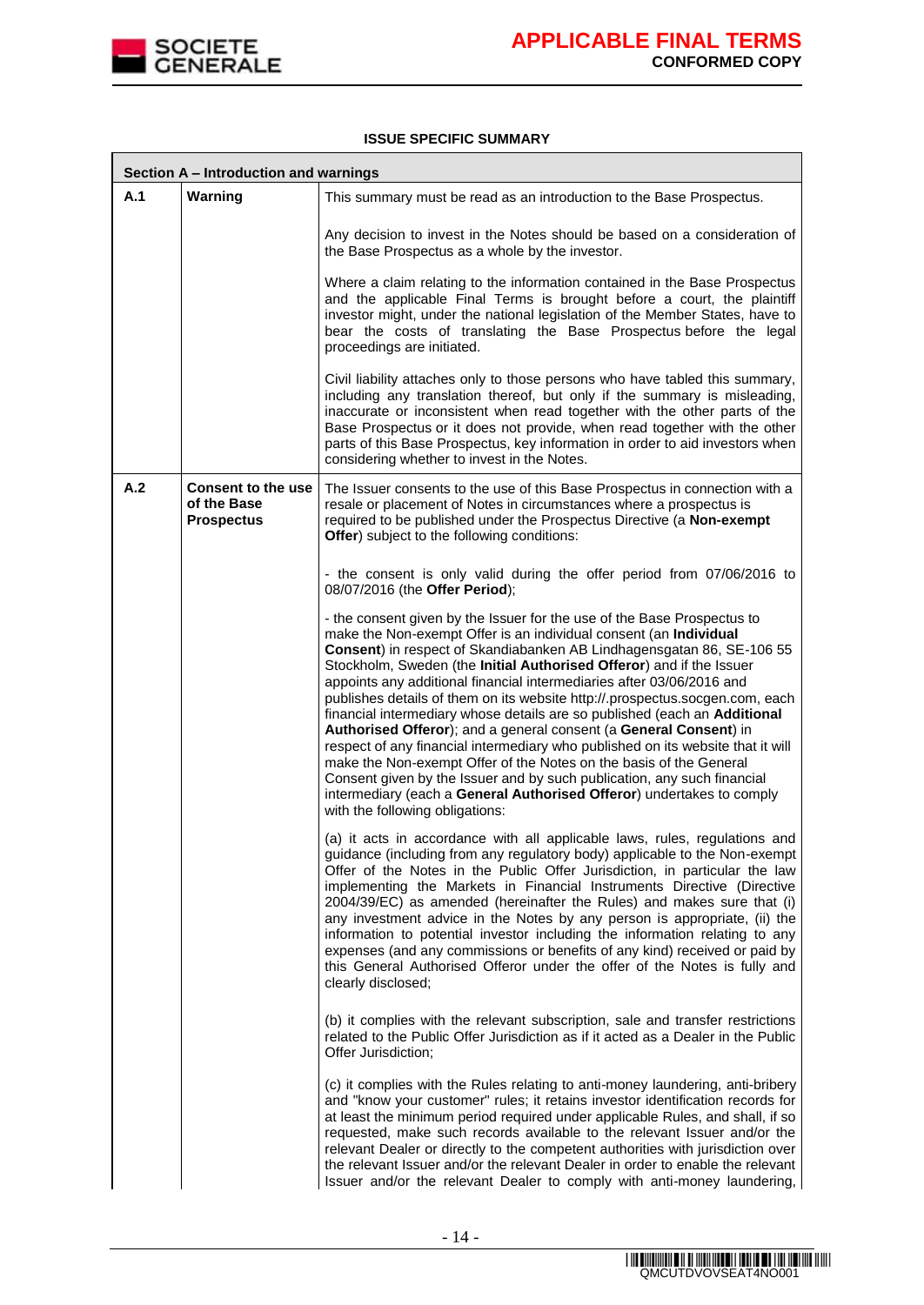| <b>GENERALE</b> | <b>CONFORMED COPY</b>                                                                                                                                                                                                                                                                                                                                                                                                                      |
|-----------------|--------------------------------------------------------------------------------------------------------------------------------------------------------------------------------------------------------------------------------------------------------------------------------------------------------------------------------------------------------------------------------------------------------------------------------------------|
|                 |                                                                                                                                                                                                                                                                                                                                                                                                                                            |
|                 | anti-bribery and "know your customer" rules applying to the relevant Issuer<br>and/or the relevant Dealer;                                                                                                                                                                                                                                                                                                                                 |
|                 | (d) it does not, directly or indirectly, cause the Issuer or the relevant Dealers<br>to breach any Rule or any requirement to obtain or make any filing,<br>authorisation or consent in any jurisdiction;                                                                                                                                                                                                                                  |
|                 | (e) it commits itself to indemnify the relevant Issuer, the Guarantor (if<br>applicable) and the relevant Dealer, Société Générale and each of its<br>affiliates for any damage, loss, expense, claim, request or loss and fees<br>(including reasonably fees from law firms) incurred by one of its entities<br>because of, or in relation with, the non-respect by this General Authorised<br>Offeror of any of these obligations above; |
|                 | (f) it acknowledges that its commitment to respect the obligations above is<br>governed by English law and agrees that any related dispute be brought<br>before the English courts.                                                                                                                                                                                                                                                        |
|                 | Any General Authorised Offeror who wishes to use the Base<br>Prospectus for an Non-exempt Offer of Notes in accordance with this<br>General Consent and the related conditions is required, during the<br>time of the relevant Offer Period, to publish on its website that it uses<br>the Base Prospectus for such Non-exempt Offer in accordance with<br>this General Consent and the related conditions.                                |
|                 | - the consent only extends to the use of this Base Prospectus to make Non-<br>exempt Offers of the Notes in Sweden.                                                                                                                                                                                                                                                                                                                        |
|                 | The information relating to the conditions of the Non-exempt Offer<br>shall be provided to the investors by any Initial Authorised Offeror and<br>any General Authorised Offeror at the time the offer is made.                                                                                                                                                                                                                            |

 $S^{\text{OCIETE}}$ 

**APPLICABLE FINAL TERMS** 

|                  | Section B - Issuer and Guarantor                                                          |                                                                                                                                                                                                                                                                                                                                                                                                                                                                                                                                      |  |  |  |
|------------------|-------------------------------------------------------------------------------------------|--------------------------------------------------------------------------------------------------------------------------------------------------------------------------------------------------------------------------------------------------------------------------------------------------------------------------------------------------------------------------------------------------------------------------------------------------------------------------------------------------------------------------------------|--|--|--|
| B.1              | Legal and<br>commercial name<br>of the issuer                                             | SG Issuer (or the Issuer)                                                                                                                                                                                                                                                                                                                                                                                                                                                                                                            |  |  |  |
| B.2              | Domicile, legal<br>form, legislation<br>and country of<br>incorporation                   | Domicile: 33, boulevard Prince Henri, L-1724 Luxembourg, Luxembourg.<br>Legal form: Public limited liability company (société anonyme).<br>Legislation under which the Issuer operates: Luxembourg law.<br>Country of incorporation: Luxembourg.                                                                                                                                                                                                                                                                                     |  |  |  |
| B.4 <sub>b</sub> | <b>Known trends</b><br>affecting the issuer<br>and the industries<br>in which it operates | The Issuer expects to continue its activity in accordance with its corporate<br>objects over the course of 2016.                                                                                                                                                                                                                                                                                                                                                                                                                     |  |  |  |
| B.5              | Description of the<br>Issuer's group and<br>the issuer's<br>position within the<br>group  | The Group offers a wide range of advisory services and tailored financial<br>solutions to individual customers, large corporate and institutional investors.<br>The Group relies on three complementary core businesses:<br>• French Retail Banking;<br>• International Retail Banking, Financial Services and Insurance and<br>• Corporate and Investment Banking, Private Banking, Asset and Wealth<br>Management and Securities Services.<br>The Issuer is a subsidiary of the Société Générale Group and has no<br>subsidiaries. |  |  |  |
| B.9              | <b>Figure of profit</b><br>forecast or<br>estimate of the<br>issuer                       | Not applicable. The Issuer does not make any figure of profit forecast or<br>estimate.                                                                                                                                                                                                                                                                                                                                                                                                                                               |  |  |  |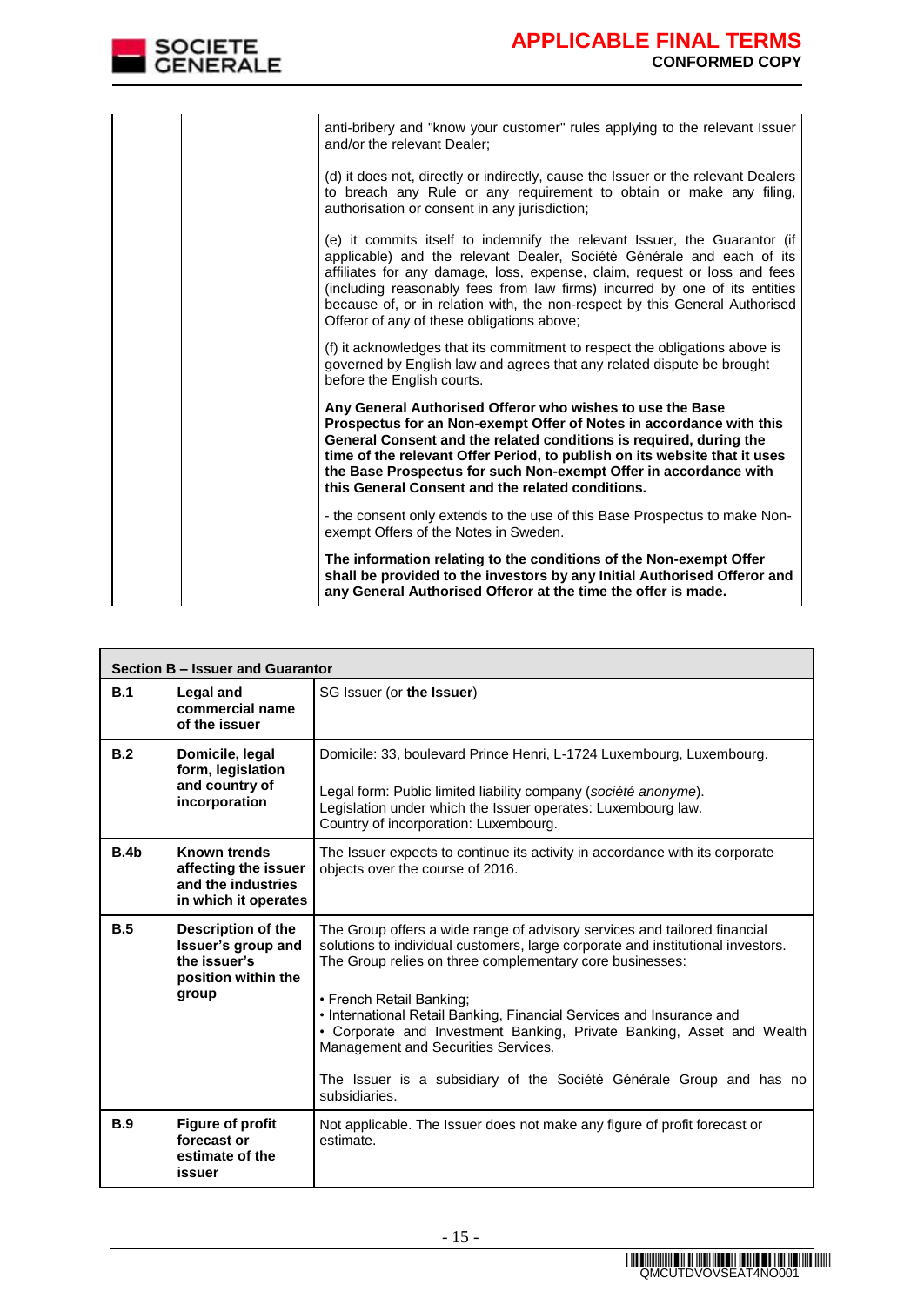

| <b>B.10</b> | Nature of any<br>qualifications in<br>the audit report on<br>the historical<br>financial<br>information                                                                 | Not applicable. The audit reports do not include any qualification.                                                                                                                                                                                                                                                                                                                               |            |                                                |
|-------------|-------------------------------------------------------------------------------------------------------------------------------------------------------------------------|---------------------------------------------------------------------------------------------------------------------------------------------------------------------------------------------------------------------------------------------------------------------------------------------------------------------------------------------------------------------------------------------------|------------|------------------------------------------------|
| <b>B.12</b> | <b>Selected historical</b><br>key financial                                                                                                                             |                                                                                                                                                                                                                                                                                                                                                                                                   |            |                                                |
|             | information<br>regarding the<br>issuer                                                                                                                                  | (in $K \in \mathcal{E}$ )                                                                                                                                                                                                                                                                                                                                                                         | (audited)  | 31 December 2015 31 December 2014<br>(audited) |
|             |                                                                                                                                                                         | <b>Operating Revenues</b>                                                                                                                                                                                                                                                                                                                                                                         | 102 968    | 110 027                                        |
|             |                                                                                                                                                                         | <b>Profit from operations</b>                                                                                                                                                                                                                                                                                                                                                                     | 380        | 209                                            |
|             |                                                                                                                                                                         | <b>Profit from continuing</b><br>operations                                                                                                                                                                                                                                                                                                                                                       | 380        | 209                                            |
|             |                                                                                                                                                                         | <b>Total Assets</b>                                                                                                                                                                                                                                                                                                                                                                               | 37 107 368 | 23 567 256                                     |
|             | Statement as no<br>material adverse<br>change in the<br>prospects of the<br>issuer since the<br>date of its last<br>published audited<br>financial<br><b>statements</b> | There has been no material adverse change in the prospects of the Issuer<br>since 31 December 2015.                                                                                                                                                                                                                                                                                               |            |                                                |
|             | Significant<br>changes in the<br>issuer's financial or<br>trading position<br>subsequent to the<br>period covered by<br>the historical<br>financial<br>information      | Not Applicable. There has been no significant change in the financial or trading<br>position of the Issuer since 31 December 2015.                                                                                                                                                                                                                                                                |            |                                                |
| <b>B.13</b> | <b>Recent events</b><br>particular to the<br>issuer which are to<br>a material extent<br>relevant to the<br>evaluation of the<br><b>Issuer's solvency</b>               | Not Applicable. There has been no recent event particular to the Issuer which<br>is to a material extent relevant to the evaluation of the Issuer's solvency.                                                                                                                                                                                                                                     |            |                                                |
| <b>B.14</b> | <b>Statement as to</b><br>whether the issuer                                                                                                                            | See Element B.5 above for the Issuers' position within the Group.<br>SG Issuer is dependent upon Société Générale Bank & Trust within the Group.                                                                                                                                                                                                                                                  |            |                                                |
|             | is dependent upon<br>other entities<br>within the group                                                                                                                 |                                                                                                                                                                                                                                                                                                                                                                                                   |            |                                                |
| <b>B.15</b> | Description of the<br>issuer's principal<br>activities                                                                                                                  | The principal activity of SG Issuer is raising finance by the issuance of<br>warrants as well as debt securities designed to be placed to institutional<br>customers or retail customers through the distributors associated with Société<br>Générale. The financing obtained through the issuance of such debt securities<br>is then lent to Société Générale and to other members of the Group. |            |                                                |
| <b>B.16</b> | To the extent<br>known to the<br>issuer, whether the<br>issuer is directly or<br>indirectly owned or<br>controlled and by                                               | SG Issuer is a 100 per cent. owned subsidiary of Société Générale Bank &<br>Trust S.A. which is itself a 100 per cent. owned subsidiary of Société Générale<br>and is a fully consolidated company.                                                                                                                                                                                               |            |                                                |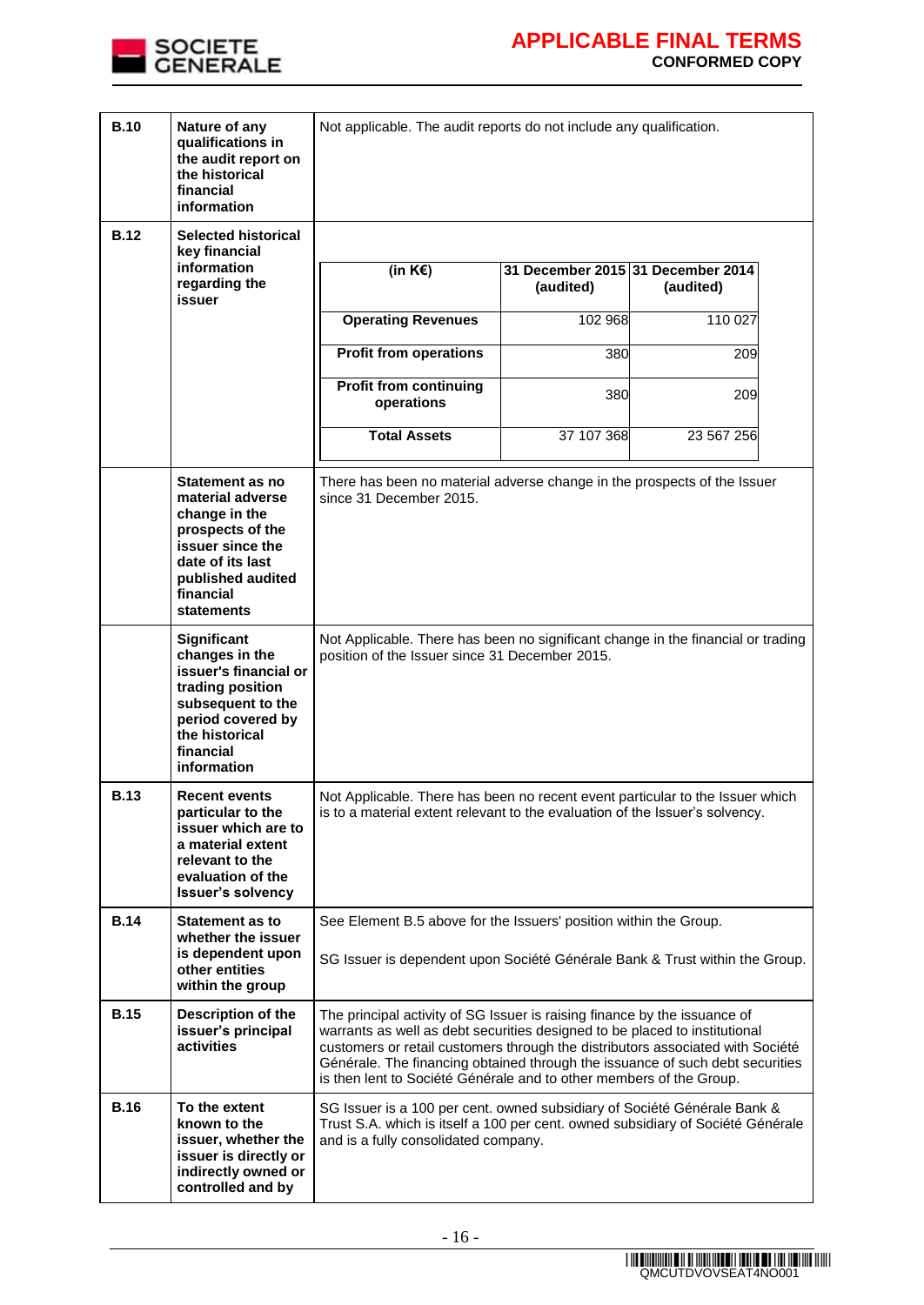

|             | whom, and nature<br>of such control                                                                                                             |                                                                                                                                                                                                                                                                                                                                                                                                                                                                                                                                               |
|-------------|-------------------------------------------------------------------------------------------------------------------------------------------------|-----------------------------------------------------------------------------------------------------------------------------------------------------------------------------------------------------------------------------------------------------------------------------------------------------------------------------------------------------------------------------------------------------------------------------------------------------------------------------------------------------------------------------------------------|
| <b>B.18</b> | <b>Nature and scope</b><br>of the guarantee                                                                                                     | The Notes are unconditionally and irrevocably guaranteed by Société<br>Générale (the Guarantor) pursuant to the Guarantee dated 26 October 2015.                                                                                                                                                                                                                                                                                                                                                                                              |
|             |                                                                                                                                                 | The Guarantee constitutes a direct, unconditional, unsecured and general<br>obligation of the Guarantor and ranks and will rank pari passu with all other<br>existing and future direct, unconditional, unsecured and general obligations of<br>the Guarantor, including those in respect of deposits.                                                                                                                                                                                                                                        |
| <b>B.19</b> | <b>Information about</b><br>the guarantor as if<br>it were the issuer<br>of the same type of<br>security that is<br>subject of the<br>guarantee | The information about Société Générale as if it were the Issuer of the same<br>type of Notes that is subject of the Guarantee is set out in accordance with<br>Elements B.19 / B.1, B.19 / B.2, B.19 / B.4b, B.19 / B.5, B.19 / B.9, B.19 /<br>B.10, B.19 / B.12, B.19 / B.13, B.19 / B.14, B.19 / B.15, B.19 / B.16 below,<br>respectively:                                                                                                                                                                                                  |
|             |                                                                                                                                                 | <b>B.19/ B.1:</b><br>Société Générale                                                                                                                                                                                                                                                                                                                                                                                                                                                                                                         |
|             |                                                                                                                                                 | $B.19/B.2$ :<br>Domicile: 29, boulevard Haussmann, 75009 Paris, France.<br>Legal form: Public limited liability company (société anonyme).<br>Legislation under which the Issuer operates: French law.<br>Country of incorporation: France.                                                                                                                                                                                                                                                                                                   |
|             |                                                                                                                                                 | B.19/ B.4b:<br>In 2016, the global economy should suffer from high uncertainty, related in<br>particular to the geopolitical environment (Brexit, European migrant crisis,<br>instability in the Middle East) and to elections in key countries. At the same<br>time, the volatility of commodity and capital markets should remain significant,<br>given the slowdown in emerging economies and strong divergences in<br>monetary policies.                                                                                                  |
|             |                                                                                                                                                 | In the Eurozone, the quantitative easing and negative interest rate policy<br>implemented by the ECB should keep market interest rates low in 2016,<br>against a backdrop of consistently low inflation. In the United States, the pace<br>of the FED's tightening monetary policy will depend on economic growth<br>momentum. In emerging countries, the moderate growth rate was confirmed in<br>2015. Although this trend was contained in China, business activity in<br>countries producing commodities saw a more significant decrease. |
|             |                                                                                                                                                 | Within this contrasted environment, banks will have to continue to strengthen<br>their capital to meet new regulatory requirements, further to the Basel reforms.<br>In particular, following the various transparency exercises implemented in<br>2015 and the publication of the minimum Pillar 2 requirements, banks will have<br>to comply with new current liability ratios (MREL and TLAC).                                                                                                                                             |
|             |                                                                                                                                                 | Other reforms are still pending, as the banking regulator is reviewing the<br>trading portfolio and risk-weighting models.                                                                                                                                                                                                                                                                                                                                                                                                                    |
|             |                                                                                                                                                 | <b>B.19/ B.5:</b><br>The Group offers a wide range of advisory services and tailored financial                                                                                                                                                                                                                                                                                                                                                                                                                                                |
|             |                                                                                                                                                 | solutions to individual customers, large corporate and institutional investors.<br>The Group relies on three complementary core businesses:<br>• French Retail Banking;<br>• International Retail Banking, Financial Services and Insurance and<br>• Corporate and Investment Banking, Private Banking, Asset and Wealth<br>Management and Securities Services.<br>Société Générale is the parent company of the Société Générale Group.                                                                                                      |
|             |                                                                                                                                                 | B.19/B.9:<br>Not Applicable. Societe Generale does not make any figure of profit forecast or<br>estimate.                                                                                                                                                                                                                                                                                                                                                                                                                                     |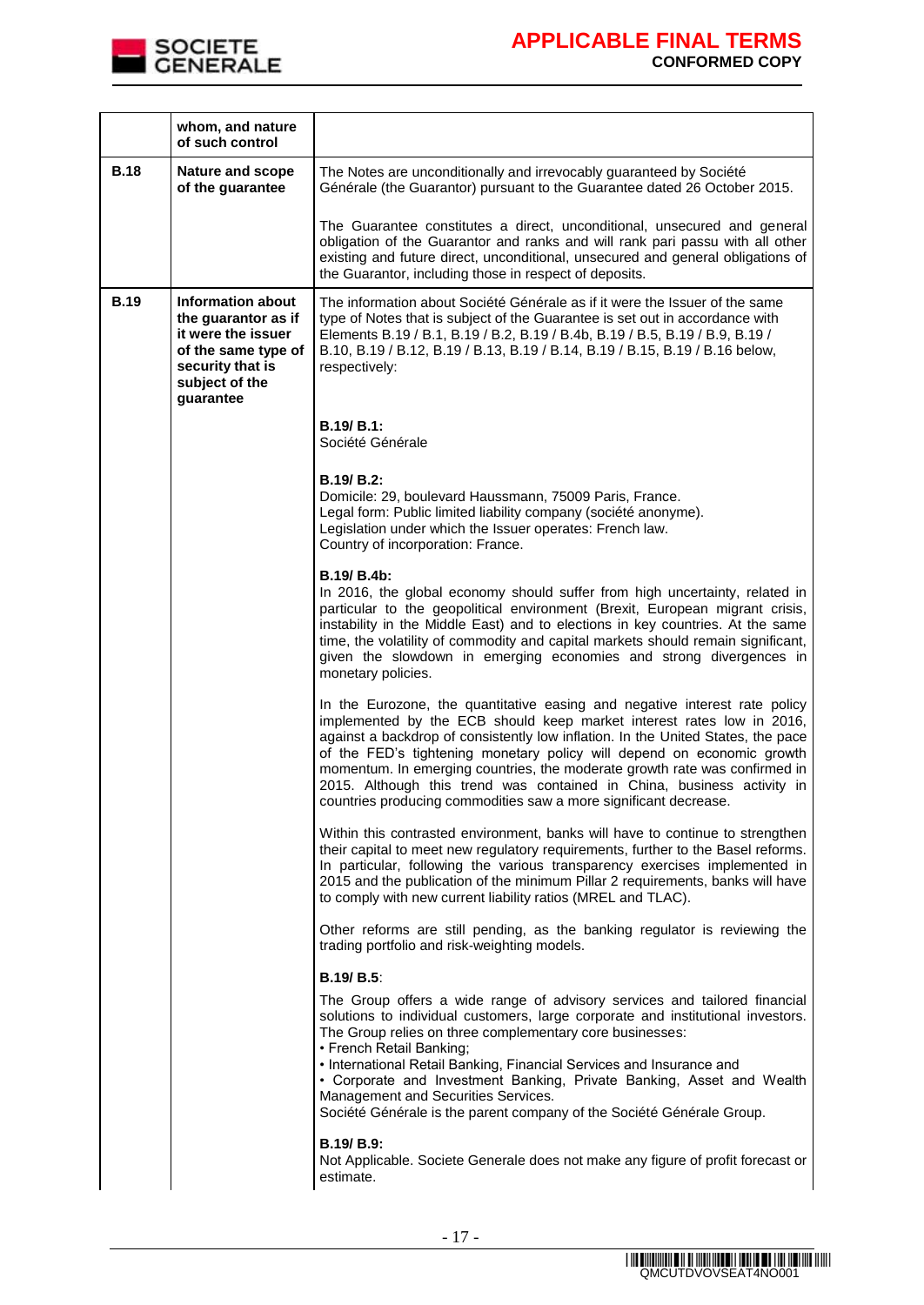

### **B.19/B.10**:

Not applicable. The audit report does not include any qualification.

**B.19/B.12:**

| B.19/B.12:                                                       |                                                    |                                    |                                                           |                                            |
|------------------------------------------------------------------|----------------------------------------------------|------------------------------------|-----------------------------------------------------------|--------------------------------------------|
|                                                                  | First<br>Quarter<br>31.03.2016<br>(non<br>audited) | Year<br>ended<br>2015<br>(audited) | <b>First</b><br>Quarter<br>31.03.2015<br>(non<br>audited) | Year<br>ended<br>2014<br>(audited<br>$(*)$ |
| millions<br><b>Results</b><br>(in<br>Оf<br>euros)                |                                                    |                                    |                                                           |                                            |
| Net Banking Income                                               | 6,175                                              | 25,639                             | 6,353                                                     | 23,561                                     |
| Operating income                                                 | 1,367                                              | 5,681                              | 1,298                                                     | $4,557$ (*)                                |
| Net income                                                       | 1,022                                              | 4,395                              | 962                                                       | $2,978$ <sup>*</sup> )                     |
| Group Net income                                                 | 924                                                | 4,001                              | 868                                                       | $2,679(*)$                                 |
| French retail Banking                                            | 328                                                | 1,417                              | 279                                                       | $1,204$ <sup>*</sup> )                     |
| International<br>Retail<br>Banking<br>&<br>Financial<br>Services | 300                                                | 1,077                              | 148                                                       | $370(*)$                                   |
| Global<br>Banking<br>and<br><b>Investor Solutions</b>            | 454                                                | 1,808                              | 532                                                       | $1,909$ <sup>*</sup> )                     |
| Corporate Centre                                                 | (158)                                              | (301)                              | (91)                                                      | $(804)(*)$                                 |
| Net cost of risk                                                 | (524)                                              | (3,065)                            | (613)                                                     | (2,967)                                    |
| Cost/income ratio                                                | N/A                                                | 68%                                | N/A                                                       | $68\%$ (*)                                 |
| <b>ROE</b> after tax                                             | 7.1%                                               | 7.9%                               | 6.9%                                                      | 5.3%                                       |
| Tier 1 Ratio                                                     | 13.7%                                              | 13.5%                              | 12.4%                                                     | 12.6%                                      |
| (in billions<br><b>Activity</b><br>оf<br>euros)                  |                                                    |                                    |                                                           |                                            |
| Total assets and liabilities                                     | 1,367.9                                            | 1,334.4                            |                                                           | 1,428.8 1,308.1(*)                         |
| Customer loans (1)                                               | 411.6                                              | 405.3                              | 346.9                                                     | 370.4                                      |
| Customer deposits                                                | 372.5                                              | 379.6                              | 340.5                                                     | 349.7                                      |
| (in<br>billions<br><b>Equity</b><br>Оf<br>euros)                 |                                                    |                                    |                                                           |                                            |
| shareholders'<br>Group<br>equity                                 | 59.0                                               | 59.0                               | 57.2                                                      | $55.2(*)$                                  |
| Total consolidated equity                                        | 62.7                                               | 62.7                               | 61.0                                                      | $58.9(*)$                                  |
| Cash<br>flow<br>statements<br>(in millions of euros)             |                                                    |                                    |                                                           |                                            |
| inflow<br>(outflow)<br>Net<br>in<br>cash and cash equivalent     | N/A                                                | 21,492                             | N/A                                                       | (10, 183)                                  |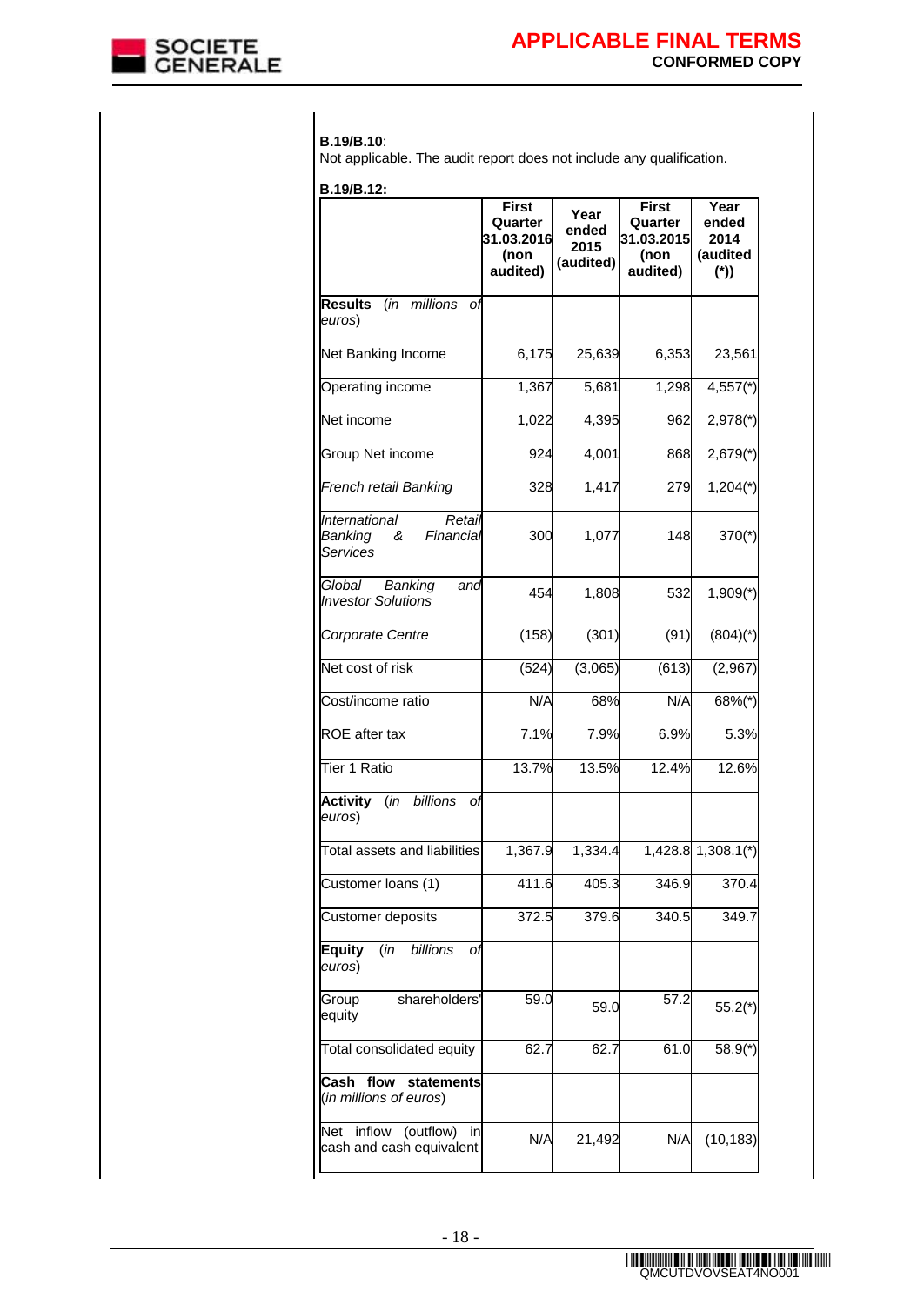

|  | (1) Customer loans include lease financing and similar agreements previously<br>presented on a separate line in the balance sheet. The presentation of<br>comparative figures has been restated accordingly to the financial statements<br>published at 31 December 2014.                   |
|--|---------------------------------------------------------------------------------------------------------------------------------------------------------------------------------------------------------------------------------------------------------------------------------------------|
|  | (*) Amounts restated relative to the financial statements published at 31<br>December 2014 according to the retrospective application of IFRIC 21                                                                                                                                           |
|  | There has been no material adverse change in the prospects of Societe<br>Generale since 31 December 2015.                                                                                                                                                                                   |
|  | There has been no significant change in the financial or trading position of<br>Societe Generale since 31 March 2016.                                                                                                                                                                       |
|  | B.19/B.13:<br>Not Applicable. There has been no recent event particular to Societe Generale<br>which is to a material extent relevant to the evaluation of its solvency.                                                                                                                    |
|  | B.19/ B.14:<br>See Element B.5 above for Societe Generale's position within the Group.<br>Société Générale is the ultimate holding company of the Group. However,<br>Société Générale operates its own business; it does not act as a simple<br>holding company vis-à-vis its subsidiaries. |
|  | B.19/ B.15:<br>See Element B.19/ B.5 above.                                                                                                                                                                                                                                                 |
|  | B.19/ B.16:<br>Not Applicable. To its knowledge, Société Générale is not owned or controlled,<br>directly or indirectly (under French law) by another entity.                                                                                                                               |

|     | <b>Section C - Securities</b>                                                                                                                    |                                                                                                                                                                                                                                                                                                                                                                                                                                                                                                                                                                                                                                       |  |  |
|-----|--------------------------------------------------------------------------------------------------------------------------------------------------|---------------------------------------------------------------------------------------------------------------------------------------------------------------------------------------------------------------------------------------------------------------------------------------------------------------------------------------------------------------------------------------------------------------------------------------------------------------------------------------------------------------------------------------------------------------------------------------------------------------------------------------|--|--|
| C.1 | Type and the class<br>of the securities<br>being offered<br>and/or admitted to<br>trading, including<br>any security<br>identification<br>number | The Notes are derivative instruments indexed on share<br>ISIN code: SE0008405914<br>Common Code: 142388553                                                                                                                                                                                                                                                                                                                                                                                                                                                                                                                            |  |  |
| C.2 | <b>Currency of the</b><br>securities issue                                                                                                       | <b>SEK</b>                                                                                                                                                                                                                                                                                                                                                                                                                                                                                                                                                                                                                            |  |  |
| C.5 | Description of any<br>restrictions on the<br>free transferability<br>of the securities                                                           | Not Applicable. There is no restriction on the free transferability of the Notes,<br>subject to selling and transfer restrictions which may apply in certain<br>jurisdictions.                                                                                                                                                                                                                                                                                                                                                                                                                                                        |  |  |
| C.8 | <b>Rights attached to</b><br>the securities.<br>including ranking<br>and limitations to<br>those rights                                          | <b>Rights attached to the securities:</b><br>Unless the Notes are previously redeemed, the Notes will entitle each holder<br>of the Notes (a Noteholder) to receive a redemption amount which may be<br>lower than, equal to or higher than the amount initially invested (see Element<br>$C.18$ ).<br>A Noteholder will be entitled to claim the immediate and due payment of any<br>sum in case:<br>- the Issuer fails to pay or to perform its other obligations under the Notes<br>- the Guarantor fails to perform its obligations under the Guarantee or in the<br>event that the guarantee of the Guarantor stops being valid; |  |  |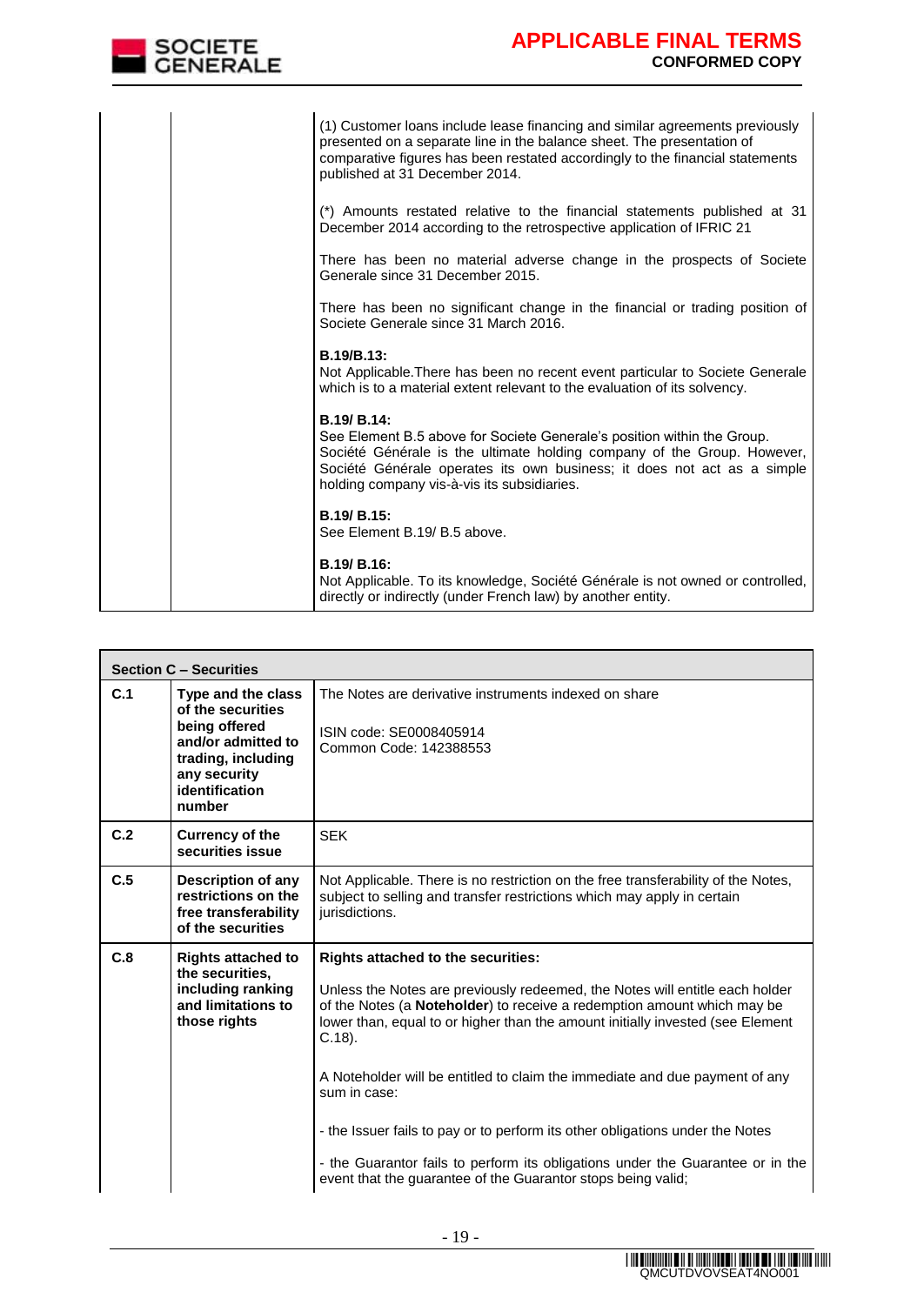| C.11 | Whether the<br>securities offered<br>are or will be the<br>object of an<br>application for | Application will be made for the Notes to be admitted to trading on the Nasdaq<br>OMX Stockholm AB, Sweden.                                                                                                                                                                                                                                                                                                                                                                                                                                                                                                                                                                                                   |
|------|--------------------------------------------------------------------------------------------|---------------------------------------------------------------------------------------------------------------------------------------------------------------------------------------------------------------------------------------------------------------------------------------------------------------------------------------------------------------------------------------------------------------------------------------------------------------------------------------------------------------------------------------------------------------------------------------------------------------------------------------------------------------------------------------------------------------|
|      |                                                                                            | In the event that any amounts are required to be deducted or withheld for, or<br>on behalf of, any Tax Jurisdiction, the relevant Issuer or, as the case may be,<br>the Guarantor shall (except in certain circumstances), to the fullest extent<br>permitted by law, pay such additional amount as may be necessary, in order<br>that each Noteholder, Receiptholder or Couponholder, after deduction or<br>withholding of such taxes, duties, assessments or governmental charges, will<br>receive the full amount then due and payable.                                                                                                                                                                    |
|      |                                                                                            | <b>Taxation:</b><br>All payments in respect of Notes, Receipts and Coupons or under the<br>Guarantee shall be made free and clear of, and without withholding or<br>deduction for or on account of, any present or future taxes, duties,<br>assessments or governmental charges of whatever nature imposed, levied,<br>collected, withheld or assessed by or on behalf of any Tax Jurisdiction unless<br>such withholding or deduction is required by law.                                                                                                                                                                                                                                                    |
|      |                                                                                            | - In the case of a payment default by the Issuer, Noteholders shall not be<br>entitled to take any steps or proceedings to procure the winding-up,<br>administration or liquidation (or any other analogous proceeding) of the Issuer.<br>Nevertheless, Noteholders will continue to be able to claim against the<br>Guarantor in respect of any unpaid amount                                                                                                                                                                                                                                                                                                                                                |
|      |                                                                                            | - the rights to payment of principal and interest will be prescribed within a<br>period of ten years (in the case of principal) and five years (in the case of<br>interest) from the date on which the payment of these amounts has become<br>due for the first time and has remained unpaid.                                                                                                                                                                                                                                                                                                                                                                                                                 |
|      |                                                                                            | - the Issuer may redeem early the Notes on the basis of the market value of<br>these Notes for tax or regulatory reasons and if the proportion between the<br>outstanding Notes and the number of Notes initially issued is lower than 10%;                                                                                                                                                                                                                                                                                                                                                                                                                                                                   |
|      |                                                                                            | Limitations to rights attached to the securities:<br>- in the case of adjustments affecting the underlying instrument(s), the Issuer<br>may amend the terms and conditions or in the case of the occurrence of<br>extraordinary events affecting the underlying instrument(s), the Issuer may<br>substitute the underlying instrument(s) by new underlying instrument(s),<br>monetise all or part of the due amounts until the maturity date of the Notes,<br>postpone the maturity date of the Notes, redeem early the Notes on the basis<br>of the market value of these Notes, or deduct from any due amount the<br>increased cost of hedging, and in each case without the consent of the<br>Noteholders; |
|      |                                                                                            | Ranking:<br>The Notes will be direct, unconditional, unsecured and unsubordinated<br>obligations of the Issuer and will rank equally with all other outstanding direct,<br>unconditional, unsecured and unsubordinated obligations of the Issuer,<br>present and future.                                                                                                                                                                                                                                                                                                                                                                                                                                      |
|      |                                                                                            | The Issuer accepts the competence of the courts of England in relation to any<br>dispute against the Issuer but accepts that such Noteholders may bring their<br>action before any other competent court.                                                                                                                                                                                                                                                                                                                                                                                                                                                                                                     |
|      |                                                                                            | <b>Governing law:</b><br>The Notes and any non-contractual obligations arising out of or in connection<br>with the Notes will be governed by, and shall be construed in accordance with<br>Swedish law.                                                                                                                                                                                                                                                                                                                                                                                                                                                                                                       |
|      |                                                                                            | The Noteholders' consent shall have to be obtained to amend the contractual<br>terms of the Notes pursuant to the provisions of an agency agreement, made<br>available to a Noteholder upon request to the Issuer.                                                                                                                                                                                                                                                                                                                                                                                                                                                                                            |
|      |                                                                                            | - of insolvency or bankruptcy proceeding(s) affecting the Issuer.                                                                                                                                                                                                                                                                                                                                                                                                                                                                                                                                                                                                                                             |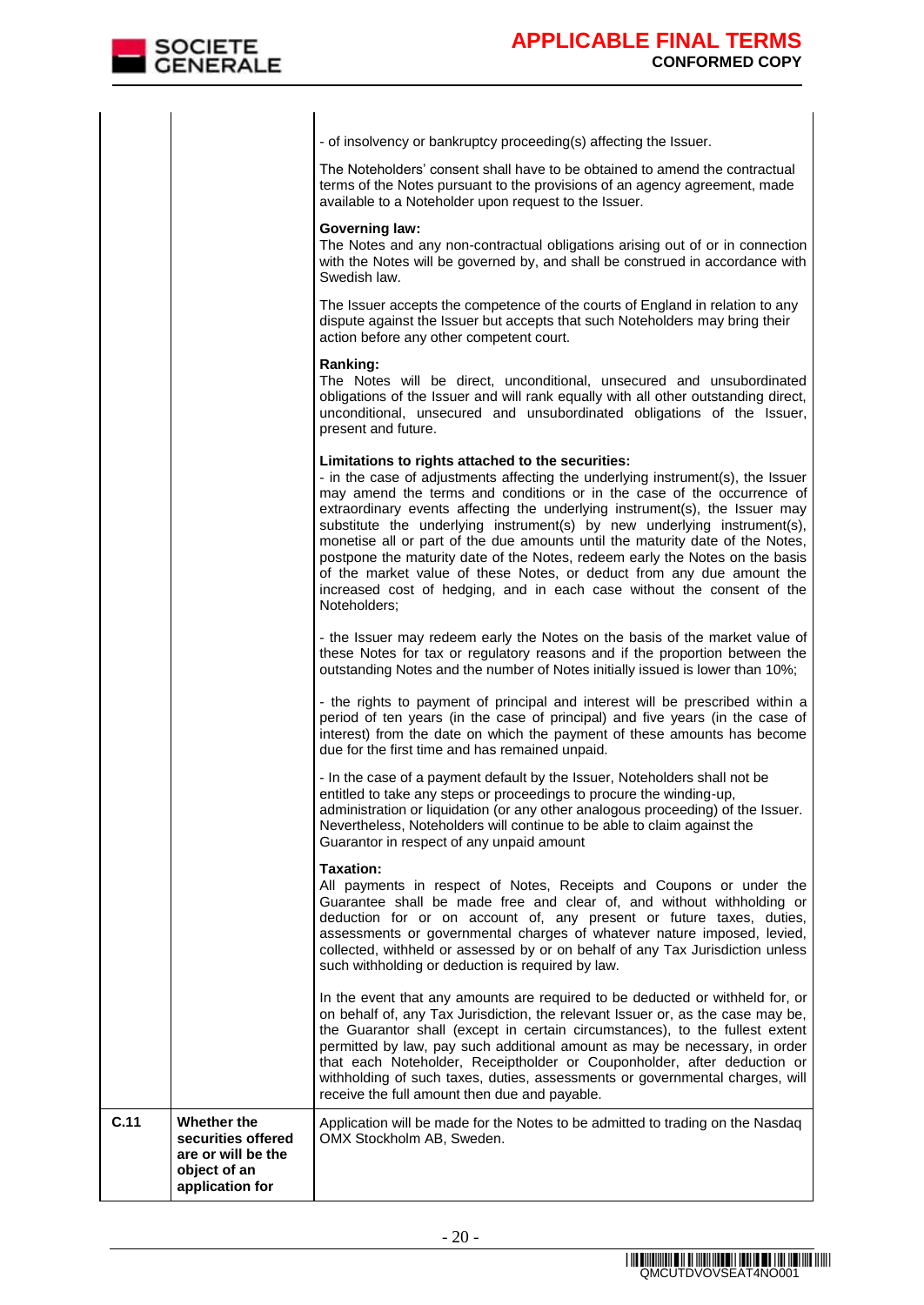

|                                                                                                                                                                                                                  | admission to<br>trading, with a view<br>to their distribution<br>in a regulated<br>market or other<br>equivalent markets<br>with indication of<br>the markets in<br>question |                                                                                                                                                                                                                                                                                                                                                                                                                                                                                                                                                                                                                                                                                                                                                                                                        |                                                                                                                                                                                                                |  |
|------------------------------------------------------------------------------------------------------------------------------------------------------------------------------------------------------------------|------------------------------------------------------------------------------------------------------------------------------------------------------------------------------|--------------------------------------------------------------------------------------------------------------------------------------------------------------------------------------------------------------------------------------------------------------------------------------------------------------------------------------------------------------------------------------------------------------------------------------------------------------------------------------------------------------------------------------------------------------------------------------------------------------------------------------------------------------------------------------------------------------------------------------------------------------------------------------------------------|----------------------------------------------------------------------------------------------------------------------------------------------------------------------------------------------------------------|--|
| C.15                                                                                                                                                                                                             | How the value of<br>the investment is<br>affected by the<br>value of the<br>underlying<br>instrument(s)                                                                      | The value of the Notes, the payment of a coupon amount on a relevant interest<br>payment date to a Noteholder, the payment of an automatic early redemption<br>amount on a relevant automatic early redemption date and the payment of a<br>redemption amount to a Noteholder on the maturity date will depend on the<br>performance of the underlying asset(s), on the relevant valuation date(s).<br>The value of the Notes is linked to the positive or negative performance of one<br>or several underlying instrument(s) within the basket. The amounts to be paid<br>are determined on the basis of the condition which is satisfied (or not) if the<br>performance of one or several underlying instrument(s) within the basket is<br>higher than or equal to a predefined barrier performance. |                                                                                                                                                                                                                |  |
| C.16                                                                                                                                                                                                             | The maturity date<br>and the final<br>reference date                                                                                                                         | will be the last valuation date.<br>above and Element C.18 below.                                                                                                                                                                                                                                                                                                                                                                                                                                                                                                                                                                                                                                                                                                                                      | The maturity date of the Notes will be 02/08/2021, and the final reference date<br>The maturity date may be modified pursuant to the provisions of Element C.8                                                 |  |
| C.17                                                                                                                                                                                                             | <b>Settlement</b><br>procedure of the<br>derivative<br>securities                                                                                                            | Cash delivery                                                                                                                                                                                                                                                                                                                                                                                                                                                                                                                                                                                                                                                                                                                                                                                          |                                                                                                                                                                                                                |  |
| C.18<br>How the return on<br>Unless previously redeemed, the return on the derivative securities will take<br>derivative<br>place as follows:<br>securities takes<br>place<br>Specified Denomination: SEK 10 000 |                                                                                                                                                                              |                                                                                                                                                                                                                                                                                                                                                                                                                                                                                                                                                                                                                                                                                                                                                                                                        |                                                                                                                                                                                                                |  |
|                                                                                                                                                                                                                  |                                                                                                                                                                              | <b>Interest Commencement Date:</b>                                                                                                                                                                                                                                                                                                                                                                                                                                                                                                                                                                                                                                                                                                                                                                     | 29/07/2016                                                                                                                                                                                                     |  |
|                                                                                                                                                                                                                  |                                                                                                                                                                              | <b>Structured Interest Amount(s):</b>                                                                                                                                                                                                                                                                                                                                                                                                                                                                                                                                                                                                                                                                                                                                                                  | Unless previously redeemed, on each<br>Interest Payment Date(i) (i from 1 to<br>5), the Issuer shall pay to the<br>Noteholders, for each Note, an<br>amount determined by the Calculation<br>Agent as follows: |  |
|                                                                                                                                                                                                                  |                                                                                                                                                                              |                                                                                                                                                                                                                                                                                                                                                                                                                                                                                                                                                                                                                                                                                                                                                                                                        | Scenario 1:                                                                                                                                                                                                    |  |
|                                                                                                                                                                                                                  |                                                                                                                                                                              |                                                                                                                                                                                                                                                                                                                                                                                                                                                                                                                                                                                                                                                                                                                                                                                                        | If on Valuation Date(i),<br>WorstPerformance(i) is lower than -<br>10%, then:                                                                                                                                  |  |
|                                                                                                                                                                                                                  |                                                                                                                                                                              |                                                                                                                                                                                                                                                                                                                                                                                                                                                                                                                                                                                                                                                                                                                                                                                                        | Structured Interest Amount(i) =<br>Specified Denomination x 7.0%                                                                                                                                               |  |
|                                                                                                                                                                                                                  |                                                                                                                                                                              |                                                                                                                                                                                                                                                                                                                                                                                                                                                                                                                                                                                                                                                                                                                                                                                                        | Scenario 2:                                                                                                                                                                                                    |  |
|                                                                                                                                                                                                                  |                                                                                                                                                                              |                                                                                                                                                                                                                                                                                                                                                                                                                                                                                                                                                                                                                                                                                                                                                                                                        | If on Valuation Date(i),<br>WorstPerformance(i) is higher than or<br>equal to -10%, then:                                                                                                                      |  |
|                                                                                                                                                                                                                  |                                                                                                                                                                              |                                                                                                                                                                                                                                                                                                                                                                                                                                                                                                                                                                                                                                                                                                                                                                                                        | Structured Interest Amount(i) = 0<br>(zero)                                                                                                                                                                    |  |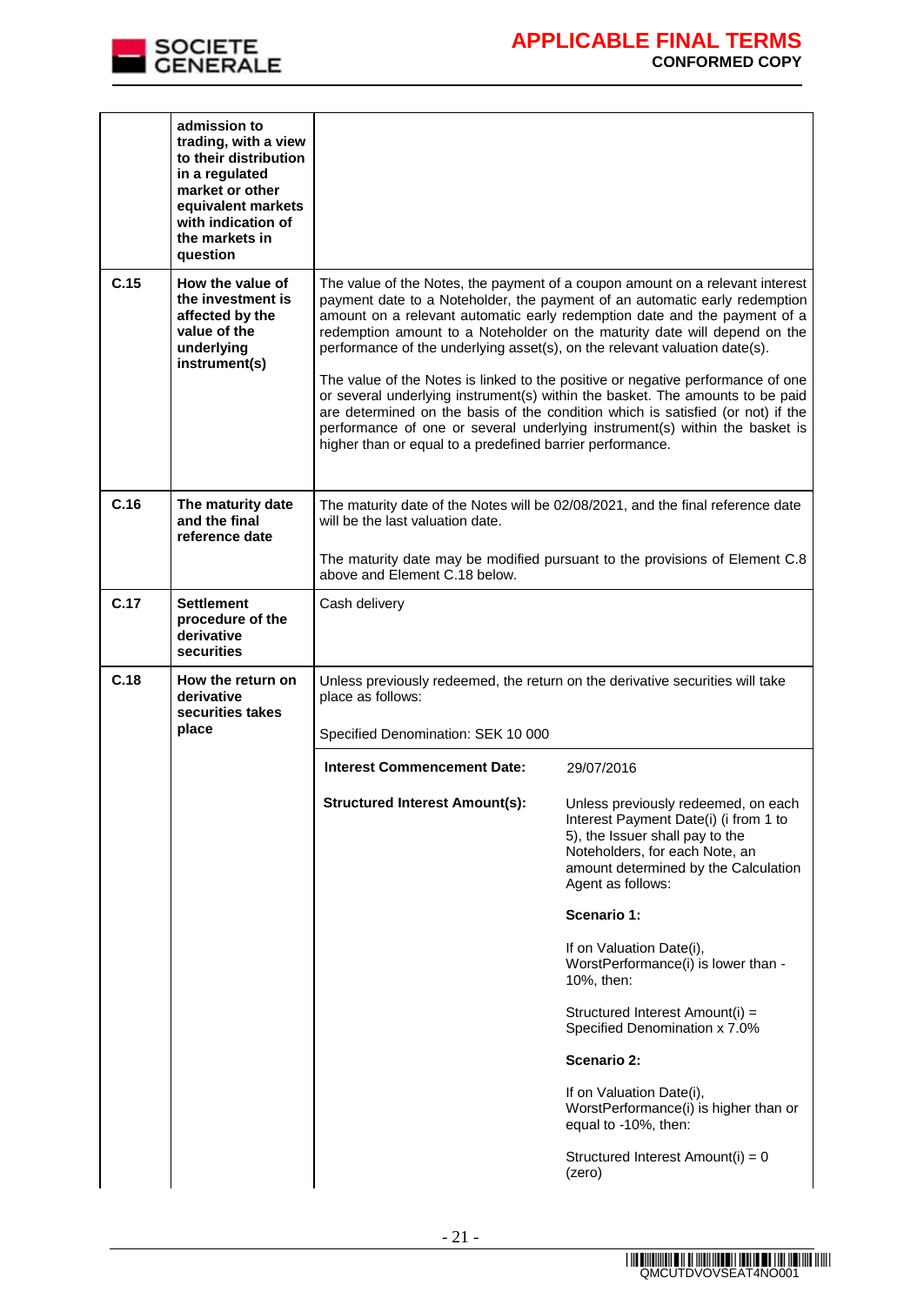

| <b>Specified Period(s)/Interest</b><br><b>Payment Date(s):</b><br>(DD/MM/YYYY) | 1                                                | Interest Payment<br>Date(i)<br>02/08/2017                                                                                                                                                                                                                                                                                                                                                    |
|--------------------------------------------------------------------------------|--------------------------------------------------|----------------------------------------------------------------------------------------------------------------------------------------------------------------------------------------------------------------------------------------------------------------------------------------------------------------------------------------------------------------------------------------------|
|                                                                                | $\overline{2}$                                   | 02/08/2018                                                                                                                                                                                                                                                                                                                                                                                   |
|                                                                                | 3                                                | 02/08/2019                                                                                                                                                                                                                                                                                                                                                                                   |
|                                                                                | 4                                                | 02/08/2020                                                                                                                                                                                                                                                                                                                                                                                   |
|                                                                                | 5                                                | 02/08/2021                                                                                                                                                                                                                                                                                                                                                                                   |
| <b>Automatic Early Redemption</b><br>Amount(s):                                |                                                  | Unless previously redeemed, if an<br>Automatic Early Redemption Event<br>has occurred, then the Issuer shall<br>redeem early the Notes on Automatic<br>Early Redemption Date(i) (i from 1 to<br>4) in accordance with the following<br>provisions in respect of each Note:<br>Automatic Early Redemption<br>$Amount(i) = Specificd Denominator x$<br>$(100\% + i \times \text{CouponLevel})$ |
| <b>Automatic Early Redemption</b><br>Date(s):<br>(DD/MM/YYYY)                  | 1                                                | <b>Automatic Early</b><br>Redemption<br>Date(i)<br>02/08/2017                                                                                                                                                                                                                                                                                                                                |
|                                                                                | $\overline{2}$                                   | 02/08/2018                                                                                                                                                                                                                                                                                                                                                                                   |
|                                                                                | 3                                                | 02/08/2019                                                                                                                                                                                                                                                                                                                                                                                   |
|                                                                                | 4                                                | 02/08/2020                                                                                                                                                                                                                                                                                                                                                                                   |
| <b>Automatic Early Redemption</b><br>Event:                                    | equal to -10%                                    | is deemed to have occurred, as<br>determined by the Calculation Agent,<br>if on a Valuation Date(i) (i from 1 to 4),<br>WorstPerformance(i) is higher than or                                                                                                                                                                                                                                |
| <b>Final Redemption Amount:</b>                                                | Note:                                            | Unless previously redeemed, the<br>Issuer shall redeem the Notes on the<br>Maturity Date, in accordance with the<br>following provisions in respect of each                                                                                                                                                                                                                                  |
|                                                                                | Scenario 1:                                      |                                                                                                                                                                                                                                                                                                                                                                                              |
|                                                                                | If on Valuation Date(5),<br>equal to -10%, then: | WorstPerformance(5) is higher than or                                                                                                                                                                                                                                                                                                                                                        |
|                                                                                | CouponLevel x 5])                                | Final Redemption Amount = Specified<br>Denomination x ([100% +                                                                                                                                                                                                                                                                                                                               |
|                                                                                | Scenario 2:                                      |                                                                                                                                                                                                                                                                                                                                                                                              |
|                                                                                | If on Valuation Date(5),                         | WorstPerformance(5) is lower than -<br>10% and WorstPerformance(5) is                                                                                                                                                                                                                                                                                                                        |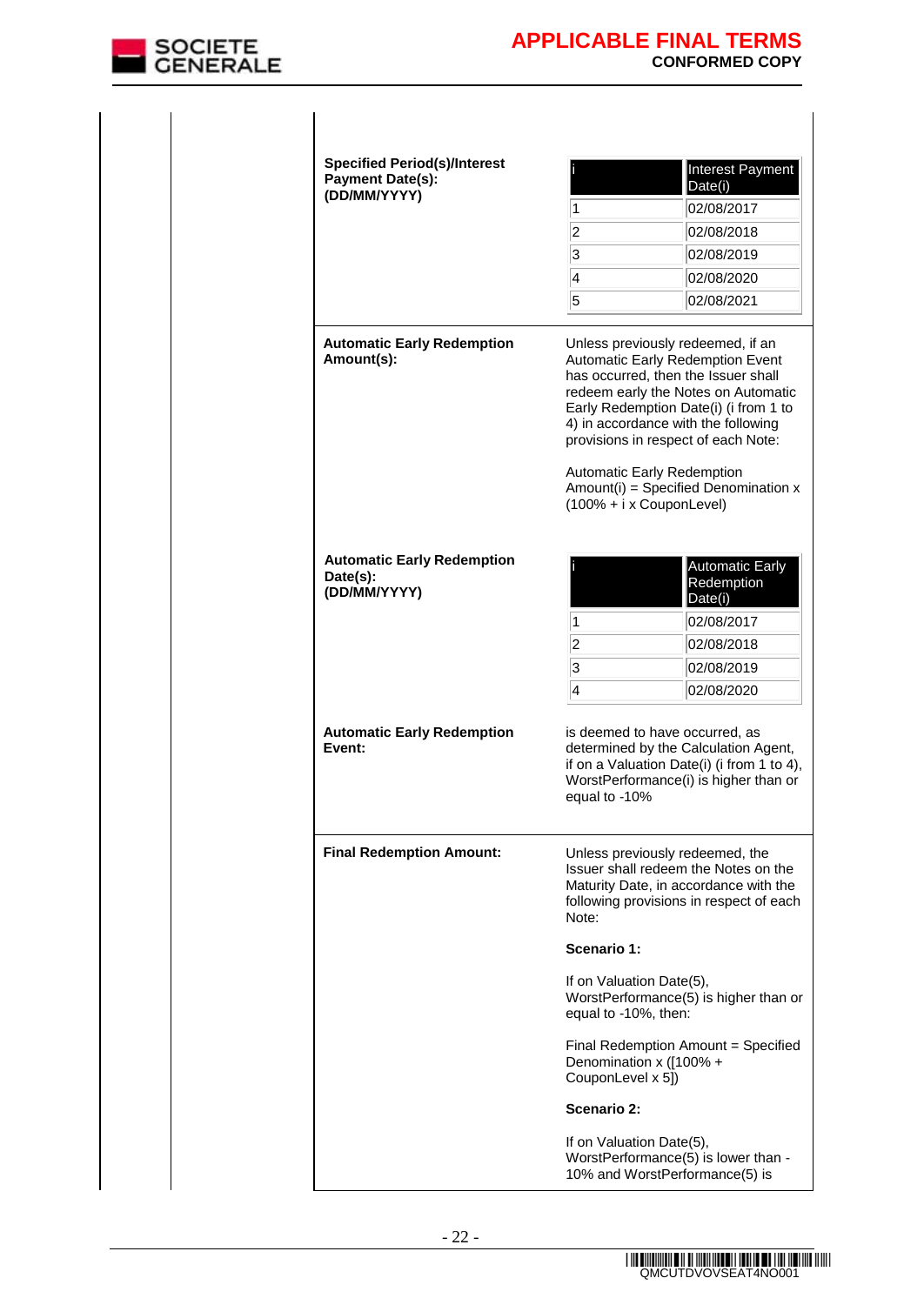

|      |                            |                                                                | higher than or equal to -40%, then:                                                                                                                                                                                                             |
|------|----------------------------|----------------------------------------------------------------|-------------------------------------------------------------------------------------------------------------------------------------------------------------------------------------------------------------------------------------------------|
|      |                            |                                                                | Final Redemption Amount = Specified<br>Denomination x ([100%])                                                                                                                                                                                  |
|      |                            |                                                                | Scenario 3:                                                                                                                                                                                                                                     |
|      |                            |                                                                | If on Valuation Date(5),<br>WorstPerformance(5) is lower than -<br>40%, then:                                                                                                                                                                   |
|      |                            |                                                                | Final Redemption Amount = Specified<br>Denomination x [100% +<br>WorstPerformance(5) ]                                                                                                                                                          |
|      |                            | Definitions relating to date(s):                               |                                                                                                                                                                                                                                                 |
|      |                            | <b>Valuation Date(0):</b><br>(DD/MM/YYYY)                      | 14/07/2016                                                                                                                                                                                                                                      |
|      |                            | <b>Valuation Date:</b><br>(i); (i from 1 to 5)<br>(DD/MM/YYYY) | Valuation Date(i)<br>14/07/2017<br>1                                                                                                                                                                                                            |
|      |                            |                                                                | 2<br>14/07/2018                                                                                                                                                                                                                                 |
|      |                            |                                                                | 3<br>14/07/2019                                                                                                                                                                                                                                 |
|      |                            |                                                                | 4<br>14/07/2020                                                                                                                                                                                                                                 |
|      |                            |                                                                | 5<br>14/07/2021                                                                                                                                                                                                                                 |
|      |                            | Definitions relating to the Product:                           | Applicable, subject to the provisions<br>of the Additional Terms and<br>Conditions relating to Formulae                                                                                                                                         |
|      |                            | WorstPerformance(i)<br>(i from $1$ to $5$ )                    | means the Minimum, for k from 1 to 4,<br>of Performance(i, k), as defined in<br>Condition 4.6 of the Additional Terms<br>and Conditions relating to Formulae.                                                                                   |
|      |                            | Performance(i,k)<br>(i from 1 to 5)<br>(k from 1 to 4)         | means (S(i,k) / S(0,k)) - 100%, as<br>defined in Condition 4.1 of the<br><b>Additional Terms and Conditions</b><br>relating to Formulae.                                                                                                        |
|      |                            | S(i,k)<br>(i from 0 to 5)<br>(k from 1 to 4)                   | means in respect of any Valuation<br>Date(i) the Closing Price of the<br>Underlying(k), as defined in Condition<br>4.0 of the Additional Terms and<br>Conditions relating to Formulae                                                           |
|      |                            | CouponLevel                                                    | Indicatively 10.0% with a minimum of<br>8.0%. Final CouponLevel will be<br>confirmed at the latest on Valuation<br>$Date(0)$ .                                                                                                                  |
| C.19 | The final reference        | See Element C.18 above.                                        |                                                                                                                                                                                                                                                 |
|      | price of the<br>underlying |                                                                | Final reference price: the value of the underlying instrument(s) on the relevant<br>valuation date(s) for the redemption, subject to the occurrence of certain<br>extraordinary events and adjustments affecting such underlying instrument(s). |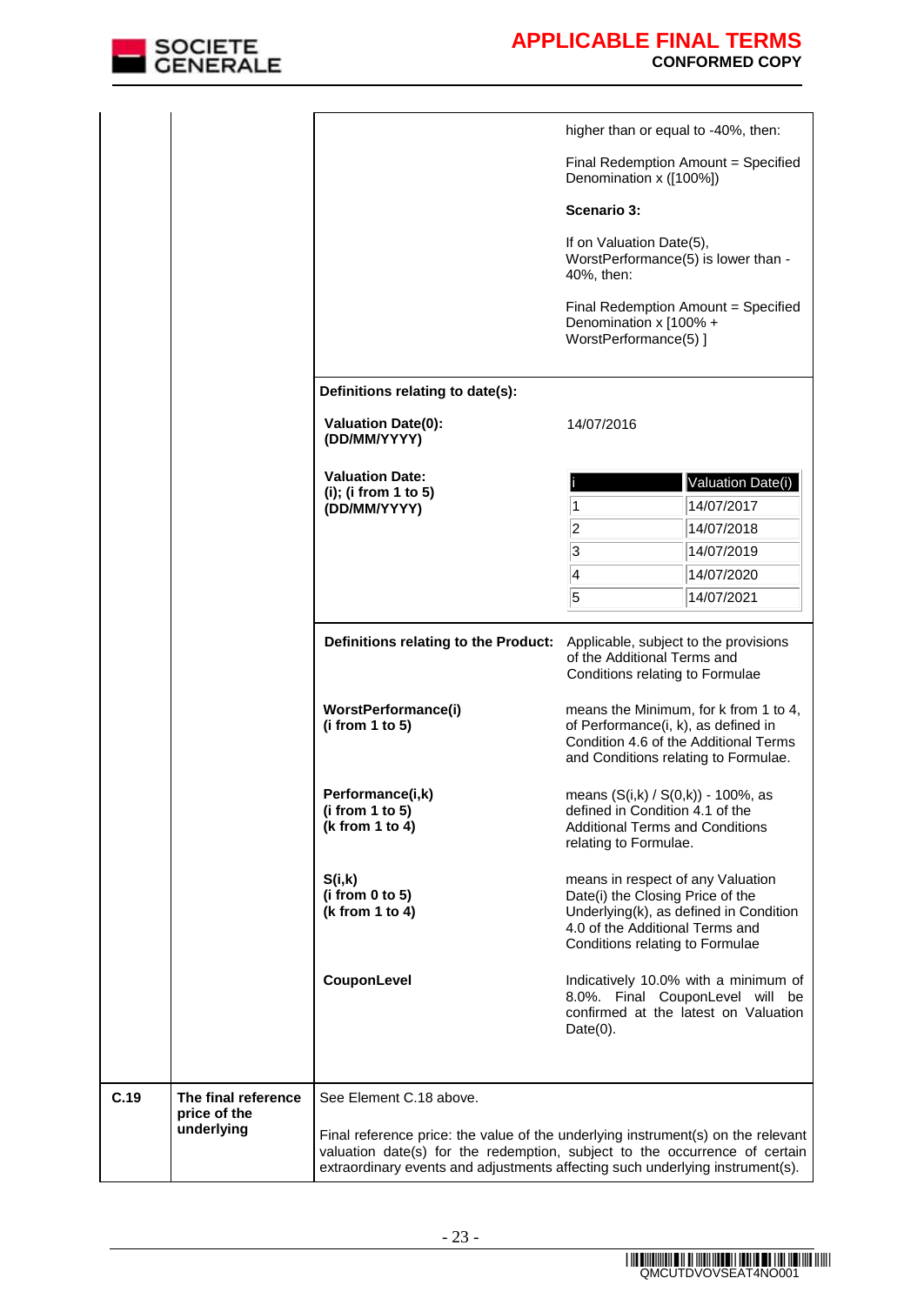

| C.20 | Type of the<br>underlying and<br>where the<br>information on the<br>underlying can be<br>found | The type of underlying is: share<br>Information about the underlying is available on the following website(s), if any,<br>or upon simple request to Société Générale. |                                                    |                                     |                   |                               |
|------|------------------------------------------------------------------------------------------------|-----------------------------------------------------------------------------------------------------------------------------------------------------------------------|----------------------------------------------------|-------------------------------------|-------------------|-------------------------------|
|      |                                                                                                | lk                                                                                                                                                                    | Company                                            | <b>Bloomberg</b> Exchange<br>Ticker |                   | Website                       |
|      |                                                                                                |                                                                                                                                                                       | AstraZeneca PLC                                    | AZN SS                              | Stock<br>Exchange | Stockholm www.astrazeneca.com |
|      |                                                                                                | 2                                                                                                                                                                     | Electrolux AB                                      | ELUXB<br>SS                         | Stock<br>Exchange | Stockholm www.electrolux.com  |
|      |                                                                                                | 3                                                                                                                                                                     | Nordea Bank AB                                     | NDA SS                              | Stock<br>Exchange | Stockholm www.nordea.com      |
|      |                                                                                                | 4                                                                                                                                                                     | Telefonaktiebolaget ERICB SS<br><b>LM Ericsson</b> |                                     | Stock<br>Exchange | Stockholm www.ericsson.com    |

|     | Section D - Risks                                                                              |                                                                                                                                                                                                                                                                                                                                                                                                                                                                                                                                                                                                                                                                                                                                                                                                                                                                                                                                                                                                                                                                                                                                                                                                                                                                                                                                                                                                                                                                                                                                                                                                                                                                                                                                                                                                                                                                                                                                                                        |  |  |  |
|-----|------------------------------------------------------------------------------------------------|------------------------------------------------------------------------------------------------------------------------------------------------------------------------------------------------------------------------------------------------------------------------------------------------------------------------------------------------------------------------------------------------------------------------------------------------------------------------------------------------------------------------------------------------------------------------------------------------------------------------------------------------------------------------------------------------------------------------------------------------------------------------------------------------------------------------------------------------------------------------------------------------------------------------------------------------------------------------------------------------------------------------------------------------------------------------------------------------------------------------------------------------------------------------------------------------------------------------------------------------------------------------------------------------------------------------------------------------------------------------------------------------------------------------------------------------------------------------------------------------------------------------------------------------------------------------------------------------------------------------------------------------------------------------------------------------------------------------------------------------------------------------------------------------------------------------------------------------------------------------------------------------------------------------------------------------------------------------|--|--|--|
| D.2 | Key information on<br>the key risks that<br>are specific to the<br>issuer and the<br>guarantor | An investment in the Notes involves certain risks which should be assessed<br>prior to any investment decision.<br>In particular, the Group is exposed to the risks inherent in its core businesses,<br>including:<br>credit risks:<br>$\bullet$<br>market risks;<br>$\bullet$<br>structural interest rate and exchange rate risks;<br>$\bullet$<br>liquidity risk;<br>$\bullet$<br>operational risks;<br>$\bullet$<br>non-compliance and reputational risks;<br>$\bullet$<br>legal and regulatory risks;<br>٠<br>social and environmental risks;<br>$\bullet$<br>capital management and capital adequacy risks; and<br>$\bullet$<br>other risks.<br>$\bullet$<br>The global economy and financial markets continue to display high<br>$\bullet$<br>levels of uncertainty, which may materially and adversely affect the<br>Group's business, financial situation and results of operations.<br>A number of exceptional measures taken by governments, central<br>$\bullet$<br>banks and regulators have recently been or could soon be completed<br>or terminated, and measures at the European level face<br>implementation risks.<br>The Group's results may be affected by regional market exposures.<br>$\bullet$<br>The Group operates in highly competitive industries, including in its<br>$\bullet$<br>home market.<br>Reputational damage could harm the Group's competitive position.<br>٠<br>The Group depends on access to financing and other sources of<br>$\bullet$<br>liquidity, which may be restricted for reasons beyond its control.<br>The protracted decline of financial markets or reduced liquidity in<br>٠<br>such markets may make it harder to sell assets and could lead to<br>material losses.<br>The volatility of the financial markets may cause the Group to suffer<br>$\bullet$<br>significant losses on its trading and investment activities.<br>Changes in interest rates may adversely affect the Group's banking<br>$\bullet$ |  |  |  |
|     |                                                                                                | and asset management businesses.<br>Fluctuations in exchange rates could adversely affect the Group's<br>$\bullet$                                                                                                                                                                                                                                                                                                                                                                                                                                                                                                                                                                                                                                                                                                                                                                                                                                                                                                                                                                                                                                                                                                                                                                                                                                                                                                                                                                                                                                                                                                                                                                                                                                                                                                                                                                                                                                                     |  |  |  |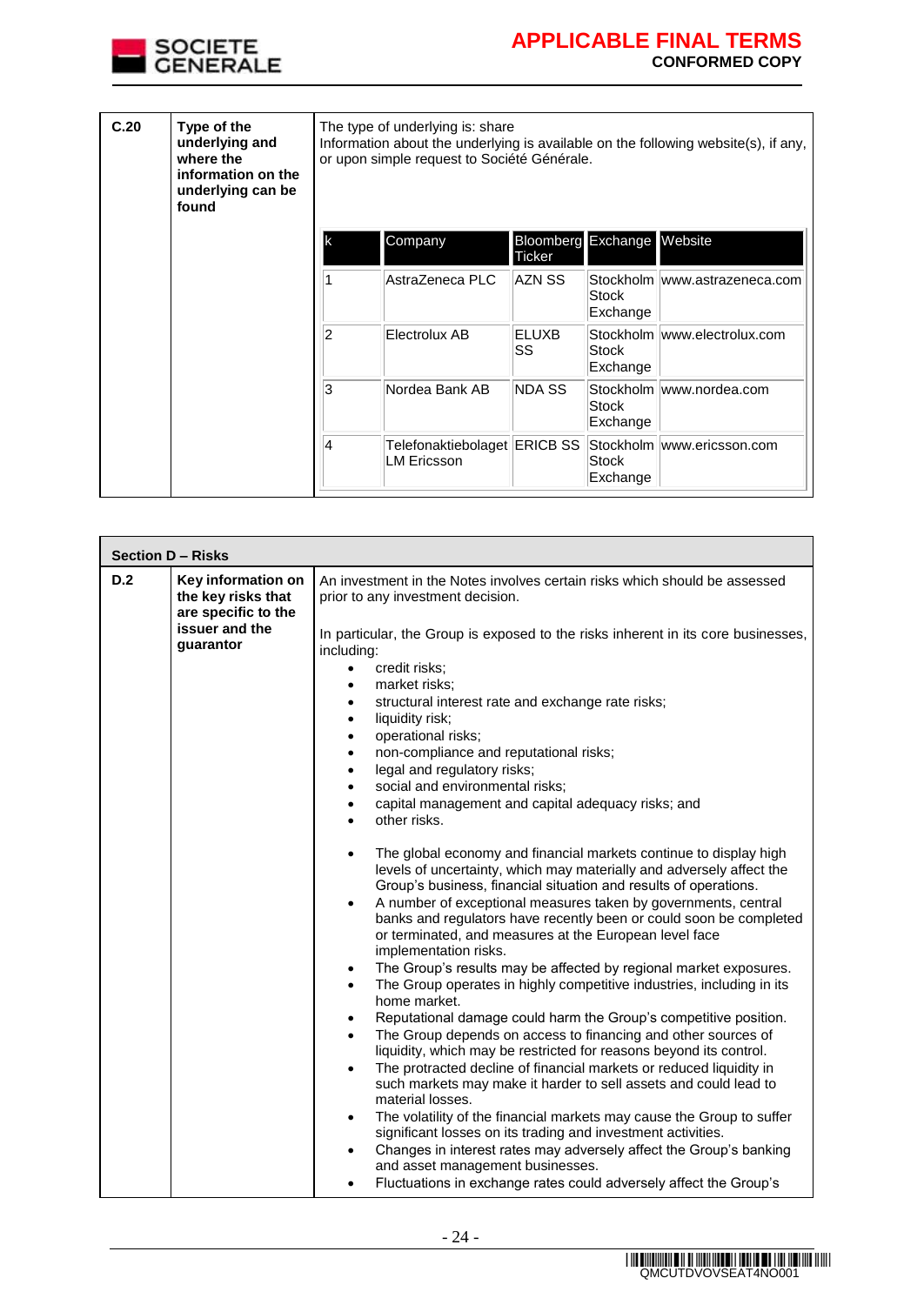

|     |                                                                                                                                                                                                           | results of operations.<br>The Group is subject to extensive supervisory and regulatory regimes<br>٠<br>in the countries in which it operates and changes in these regimes<br>could have a significant effect on the Group's businesses.<br>The Group is exposed to counterparty risk and concentration risk.<br>$\bullet$<br>The financial soundness and conduct of other financial institutions<br>$\bullet$<br>and market participants could adversely affect the Group.<br>The Group's hedging strategies may not prevent all risk of losses.<br>$\bullet$<br>The Group's results of operations and financial situation could be<br>$\bullet$<br>adversely affected by a significant increase in new provisions or by<br>inadequate provisioning.<br>The Group is exposed to legal risks that could negatively affect its<br>$\bullet$<br>financial situation or results of operations.<br>The Group relies on assumptions and estimates which, if incorrect,<br>$\bullet$<br>could have a significant impact on its financial statements.<br>If the Group makes an acquisition, it may be unable to manage the<br>$\bullet$<br>integration process in a cost-effective manner or achieve the<br>expected benefits.<br>The Group's risk management system may not be effective and may<br>$\bullet$<br>expose the Group to unidentified or unanticipated risks, which could<br>lead to significant losses.<br>Operational failure, termination or capacity constraints affecting<br>$\bullet$<br>institutions the Group does business with, or failure or breach of the<br>Group's information technology systems, could result in losses.<br>The Group may incur losses as a result of unforeseen or catastrophic<br>$\bullet$<br>events, including the emergence of a pandemic, terrorist attacks or<br>natural disasters.<br>The Group may generate lower revenues from brokerage and other<br>٠<br>commission and fee-based businesses during market downturns.<br>The Group's ability to retain and attract qualified employees is critical to the<br>success of its business, and the failure to do so may materially adversely<br>affect its performance. |
|-----|-----------------------------------------------------------------------------------------------------------------------------------------------------------------------------------------------------------|---------------------------------------------------------------------------------------------------------------------------------------------------------------------------------------------------------------------------------------------------------------------------------------------------------------------------------------------------------------------------------------------------------------------------------------------------------------------------------------------------------------------------------------------------------------------------------------------------------------------------------------------------------------------------------------------------------------------------------------------------------------------------------------------------------------------------------------------------------------------------------------------------------------------------------------------------------------------------------------------------------------------------------------------------------------------------------------------------------------------------------------------------------------------------------------------------------------------------------------------------------------------------------------------------------------------------------------------------------------------------------------------------------------------------------------------------------------------------------------------------------------------------------------------------------------------------------------------------------------------------------------------------------------------------------------------------------------------------------------------------------------------------------------------------------------------------------------------------------------------------------------------------------------------------------------------------------------------------------------------------------------------------------------------------------------------------------------------------------------------------------------------------------------------|
| D.6 | Key information on<br>the key risks that<br>are specific to the<br>securities and risk<br>warning to the<br>effect that<br>investors may lose<br>the value of their<br>entire investment<br>or part of it | The Notes may provide for an automatic early redemption linked to a specific<br>event. Therefore, this may prevent the Noteholders from benefitting from the<br>performance of the underlying instrument(s) over the whole period initially<br>envisaged.<br>The terms and conditions of the Notes may include provisions under which<br>upon the occurrence of certain market disruptions delays in the settlement of<br>the Notes may be incurred or certain modifications be made. Moreover, in<br>case of occurrence of events affecting the underlying instrument(s), the terms<br>and conditions of the Notes allow the Issuer to substitute the underlying<br>instrument(s) by new underlying instrument(s), cease the exposure to the<br>underlying asset(s) and apply a reference rate to the proceeds so obtained<br>until the maturity date of the Notes, postpone the maturity date of the Notes,<br>early redeem the Notes on the basis of the market value of these Notes, or<br>deduct from any due amount the increased cost of hedging, and in each case<br>without the consent of the Noteholders.<br>Payments (whether in respect of principal and/or interest and whether at<br>maturity or otherwise) on the Notes are calculated by reference to certain<br>underlying(s), the return of the Notes is based on changes in the value of the<br>underlying(s), which may fluctuate. Potential investors should be aware that<br>these Notes may be volatile and that they may receive no interest and may<br>lose all or a substantial portion of their principal.<br>The Guarantee constitutes a general and unsecured contractual obligation of<br>the Guarantor and no other person, any payments on the Notes are also<br>dependent on the creditworthiness of the Guarantor.<br>Prospective investors in Notes benefiting from the Guarantee should note that<br>in case of payment default of an Issuer the entitlement of the Noteholder will<br>be limited to the sums obtained by making a claim under the Guarantee, and<br>the relevant provisions of the Guarantee and they shall have no right to                                  |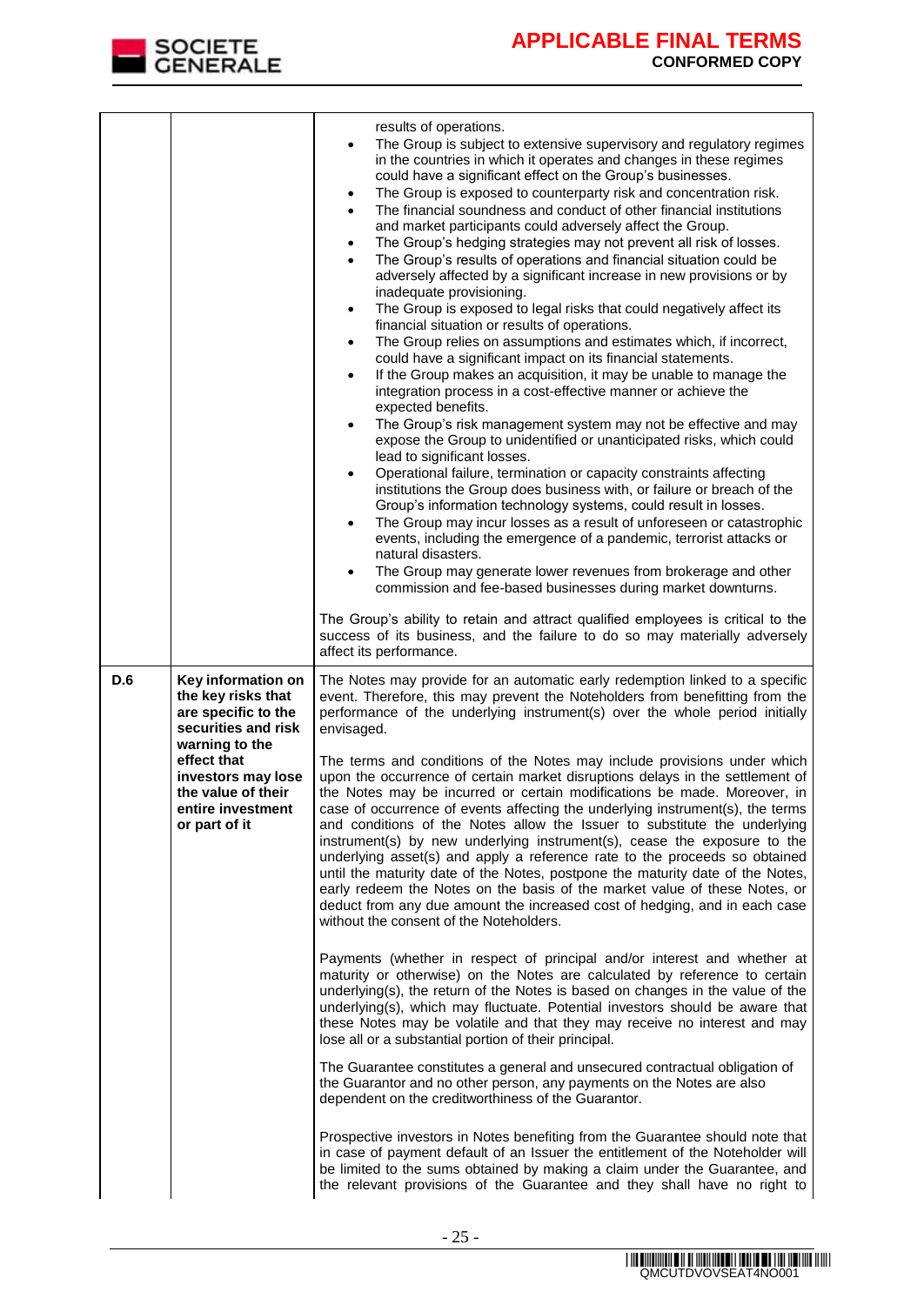| institute any proceeding, judicial or otherwise, or otherwise assert a claim<br>against the Issuer and, in relation to Secured Notes only, from the sums<br>obtained following enforcement of the relevant Pledge Agreement.                                                                                                                                                                                                                                     |
|------------------------------------------------------------------------------------------------------------------------------------------------------------------------------------------------------------------------------------------------------------------------------------------------------------------------------------------------------------------------------------------------------------------------------------------------------------------|
| The Guarantee is a payment guarantee only and not a guarantee of the<br>performance by the relevant Issuer or any of its other obligations under the<br>Notes benefiting from the Guarantee.                                                                                                                                                                                                                                                                     |
| The Guarantee may cover only part of the relevant Issuer's payment<br>obligations under the relevant Series of Notes. In such a case, Noteholders<br>may retain the risk that payments under the Guarantee are less than the<br>amounts due by the Issuer under the Notes.                                                                                                                                                                                       |
| Société Générale will act as issuer under the Programme, as the Guarantor of<br>the Notes issued by the Issuer and also as provider of hedging instruments to<br>the Issuer. As a result, investors will be exposed not only to the credit risk of<br>the Guarantor but also operational risks arising from the lack of independence<br>of the Guarantor, in assuming its duties and obligations as the Guarantor and<br>provider of the hedging instruments.    |
| The potential conflicts of interests and operational risks arising from such lack<br>of independence are in part intended to be mitigated by the fact that different<br>divisions within the Guarantor will be responsible for implementing the<br>Guarantee and providing the hedging instruments and that each division is run<br>as a separate operational unit, segregated by Chinese walls (information<br>barriers) and run by different management teams. |
| The Issuer and the Guarantor and any of their subsidiaries and/or their<br>affiliates, in connection with their other business activities, may possess or<br>acquire material information about the underlying assets. Such activities and<br>information may cause consequences adverse to Noteholders.                                                                                                                                                         |
| The Issuer and the Guarantor and any of their subsidiaries and/or their<br>affiliates may act in other capacities with regard to the Notes, such as market<br>maker, calculation agent or agent. Therefore, a potential conflict of interests<br>may arise.                                                                                                                                                                                                      |
| In connection with the offering of the Notes, the Issuer and the Guarantor<br>and/or their affiliates may enter into one or more hedging transaction(s) with<br>respect to a reference asset(s) or related derivatives, which may affect the<br>market price, liquidity or value of the Notes.                                                                                                                                                                   |
| During the lifetime of the Notes, the market value of these Notes may be lower<br>than the invested capital. Furthermore, an insolvency of the Issuer and/or the<br>Guarantor may cause a total loss of the invested capital.                                                                                                                                                                                                                                    |
| The attention of the investors is drawn to the fact that they could sustain<br>an entire or a partial loss of their investment.                                                                                                                                                                                                                                                                                                                                  |

| <b>Section E - Offer</b> |                                                 |                                                                                                                                                                           |  |
|--------------------------|-------------------------------------------------|---------------------------------------------------------------------------------------------------------------------------------------------------------------------------|--|
| E.2.b                    | Reasons for the<br>offer and use of<br>proceeds | The net proceeds from each issue of Notes will be applied for the general<br>financing purposes of the Société Générale Group, which include making a<br>profit.          |  |
| E.3                      | <b>Description of the</b><br>terms and          | <b>Public Offer Jurisdiction(s): Sweden</b>                                                                                                                               |  |
|                          | conditions of the<br>offer                      | <b>Offer Period:</b> from 07/06/2016 to 08/07/2016                                                                                                                        |  |
|                          |                                                 | <b>Offer Price:</b> The Notes will be offered at the Issue Price increased by fees, if<br>any, as mentioned below.                                                        |  |
|                          |                                                 | <b>Conditions to which the offer is subject:</b> Offers of the Notes are conditional<br>on their issue and, on any additional conditions set out in the standard terms of |  |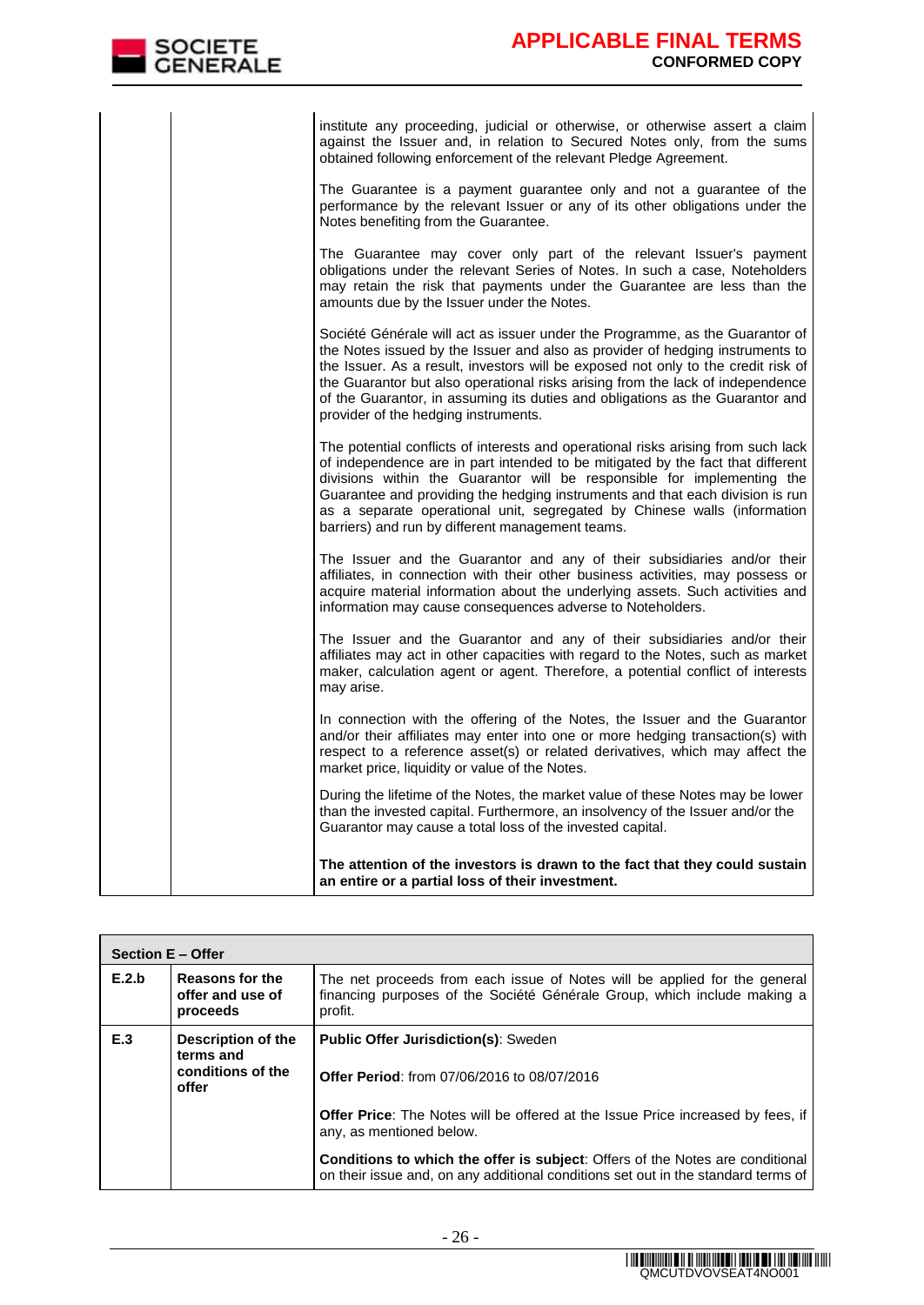

|     |                                                                                                                          | business of the financial intermediaries, notified to investors by such relevant<br>financial intermediaries.                                                                                                                                                                                                                                                                 |
|-----|--------------------------------------------------------------------------------------------------------------------------|-------------------------------------------------------------------------------------------------------------------------------------------------------------------------------------------------------------------------------------------------------------------------------------------------------------------------------------------------------------------------------|
|     |                                                                                                                          | The Issuer reserves the right to close the Offer Period prior to its stated expiry<br>for any reason.                                                                                                                                                                                                                                                                         |
|     |                                                                                                                          | The Issuer reserves the right to withdraw the offer and cancel the issuance of<br>the Notes for any reason at any time on or prior to the Issue Date. For the<br>avoidance of doubt, if any application has been made by a potential investor<br>and the Issuer exercises such right, no potential investor shall be entitled to<br>subscribe or otherwise acquire the Notes. |
|     |                                                                                                                          | In each case, a notice to the investors on the early termination or the<br>withdrawal, as applicable, will be published on the website of the Issuer<br>(http://prospectus.socgen.com).                                                                                                                                                                                       |
| E.4 | <b>Description of any</b><br>interest that is<br>material to the<br>issue/offer<br>including<br>conflicting<br>interests | Save for any fees payable to the dealer, so far as the Issuer is aware, no<br>person involved in the issue of the Notes has an interest material to the offer.                                                                                                                                                                                                                |
| E.7 | <b>Estimated</b><br>expenses charged<br>to the investor by<br>the Issuer or the<br>offeror                               | The expenses charged to the investor will be equal to up to 2% of Issue Price<br>per Note, paid by the purchaser to Skandiabanken AB or an agent appointed<br>by Skandiabanken AB.                                                                                                                                                                                            |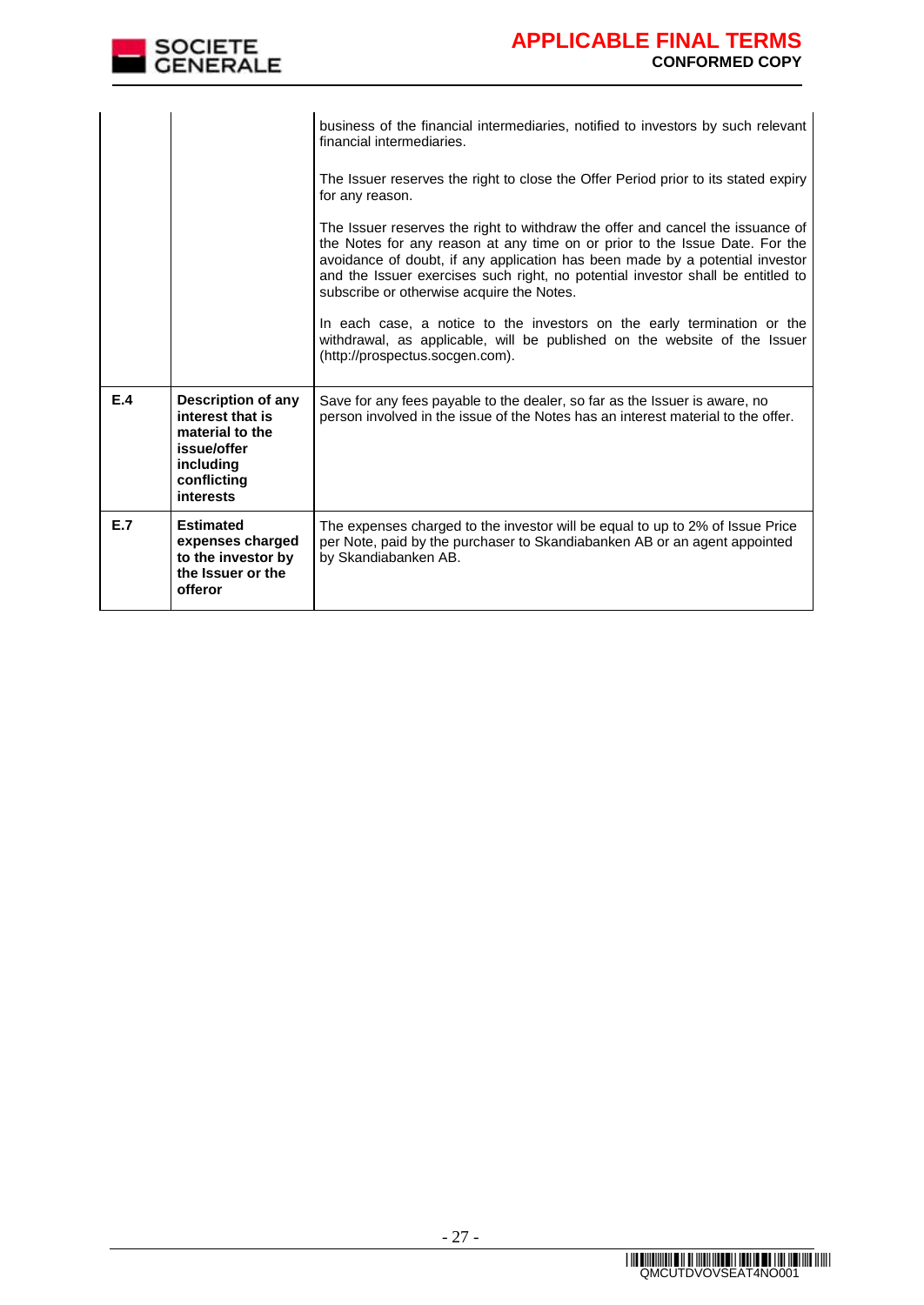

Г

┑

### **EMISSIONSSPECIFIK SAMMANFATTNING**

|     | Avsnitt A - Introduktion och varningar           |            |                                                                                                                                                                                                                                                                                                                                                                                                                                                                                                                                                                                                                                                                                                                                                                                                                                                                                                                                                                                                                                                                                                                                |  |  |
|-----|--------------------------------------------------|------------|--------------------------------------------------------------------------------------------------------------------------------------------------------------------------------------------------------------------------------------------------------------------------------------------------------------------------------------------------------------------------------------------------------------------------------------------------------------------------------------------------------------------------------------------------------------------------------------------------------------------------------------------------------------------------------------------------------------------------------------------------------------------------------------------------------------------------------------------------------------------------------------------------------------------------------------------------------------------------------------------------------------------------------------------------------------------------------------------------------------------------------|--|--|
| A.1 | Varning                                          |            | måste<br>introduktion<br>Denna<br>sammanfattning<br>läsas<br>som<br>en<br>till<br>Grundprospektet. Varje beslut att investera i Obligationerna ska baseras<br>på ett övervägande av Grundprospektet i sin helhet av en investerare.<br>Om ett krav med bäring på informationen i Grundprospektet och<br>tillämpliga Slutliga Villkor framställs i domstol, kan den kärande<br>investeraren, enligt nationell lagstiftning i Medlemsstaterna, vara<br>tvungen att bära kostnaden för att översätta Grundprospektet innan den<br>juridiska processen påbörjas.                                                                                                                                                                                                                                                                                                                                                                                                                                                                                                                                                                   |  |  |
|     |                                                  |            | Civilrättsligt ansvar uppkommer endast för de personer som har tagit<br>fram denna sammanfattning, inklusive varje översättning härav, men<br>endast om sammanfattningen är vilseledande, felaktig eller oförenlig när<br>den läses tillsammans med övriga delar av Grundprospektet eller om<br>den inte tillhandahåller, när den läses tillsammans med övriga delar av<br>Grundprospektet, nyckelinformation för att hjälpa investerare när de<br>överväger huruvida de ska investera i Obligationerna.                                                                                                                                                                                                                                                                                                                                                                                                                                                                                                                                                                                                                       |  |  |
| A.2 | <b>Samtycke</b><br>användning<br>Grundprospektet | till<br>av | Emittenten samtycker till användningen av detta Grundprospekt i<br>samband med en återförsäljning eller placering av Obligationer under<br>där<br>omständigheter<br>ett<br>prospekt<br>ska<br>offentliggöras<br>enligt<br>Prospektdirektivet (ett Icke-undantaget Erbjudande), med förbehåll för<br>följande villkor:<br>- samtycket är endast giltigt under erbjudandeperioden från 07/06/2016                                                                                                                                                                                                                                                                                                                                                                                                                                                                                                                                                                                                                                                                                                                                |  |  |
|     |                                                  |            | till 08/07/2016 (Erbjudandeperioden);<br>- samtycket lämnat av Emittenten för användningen av Grundprospektet<br>för att lämna ett Icke-undantaget Erbjudande är ett individuellt samtycke<br>(ett Individuellt Samtycke) för Skandiabanken AB, Lindhagensgatan<br>86, 106 55 Stockholm, Sverige (Initial Auktoriserad Erbjudare) och om<br>Emittenten utser ytterligare finansiella mellanhänder efter 03/06/2016<br>offentliggör<br>dessa<br>på<br>och<br>uppgifter<br>om<br>sin<br>webbplats<br>http://.prospectus.socgen.com, varje finansiell mellanhand vars uppgifter<br>offentliggörs på detta sätt (var och en, en Ytterligare Auktoriserad<br>Erbjudare) och ett generellt samtycke (ett Generellt Samtycke)<br>avseende varje finansiell mellanhand som offentliggör på sin webbplats<br>att den kommer att lämna ett Icke-undantaget Erbjudande avseende<br>Obligationerna på basis av det Generella Samtycket lämnat av<br>Emittenten och genom sådant offentliggörande, varje sådan finansiell<br>mellanhand (var och en, en Generellt Auktoriserad Erbjudare) åtar sig<br>att efterleva följande förpliktelser: |  |  |
|     |                                                  |            | (a) den agerar i enlighet med alla tillämpliga lagar, regler, föreskrifter<br>och vägledningar (inklusive från varje tillsynsorgan med behörighet<br>över det Icke-undantagna Erbjudandet av Obligationerna i<br>Jurisdiktionen<br>Erbjudandet<br>till<br>Allmänheten,<br>för<br>särskilt<br>lagstiftningen som implementerar Direktivet om Marknader för<br>Finansiella Instrument (Direktiv 2004/39/EG) så som ändrat (nedan<br>Reglerna) och säkerställer att (i) varje investeringsrådgivning<br>avseende Obligationerna av varje person är lämplig,<br>(i)<br>informationen till potentiella investerare, inklusive informationen<br>avseende varje utgift (och varje courtage eller fördel av varje slag)<br>mottagen eller betald av denne Generellt Auktoriserade Erbjudare                                                                                                                                                                                                                                                                                                                                            |  |  |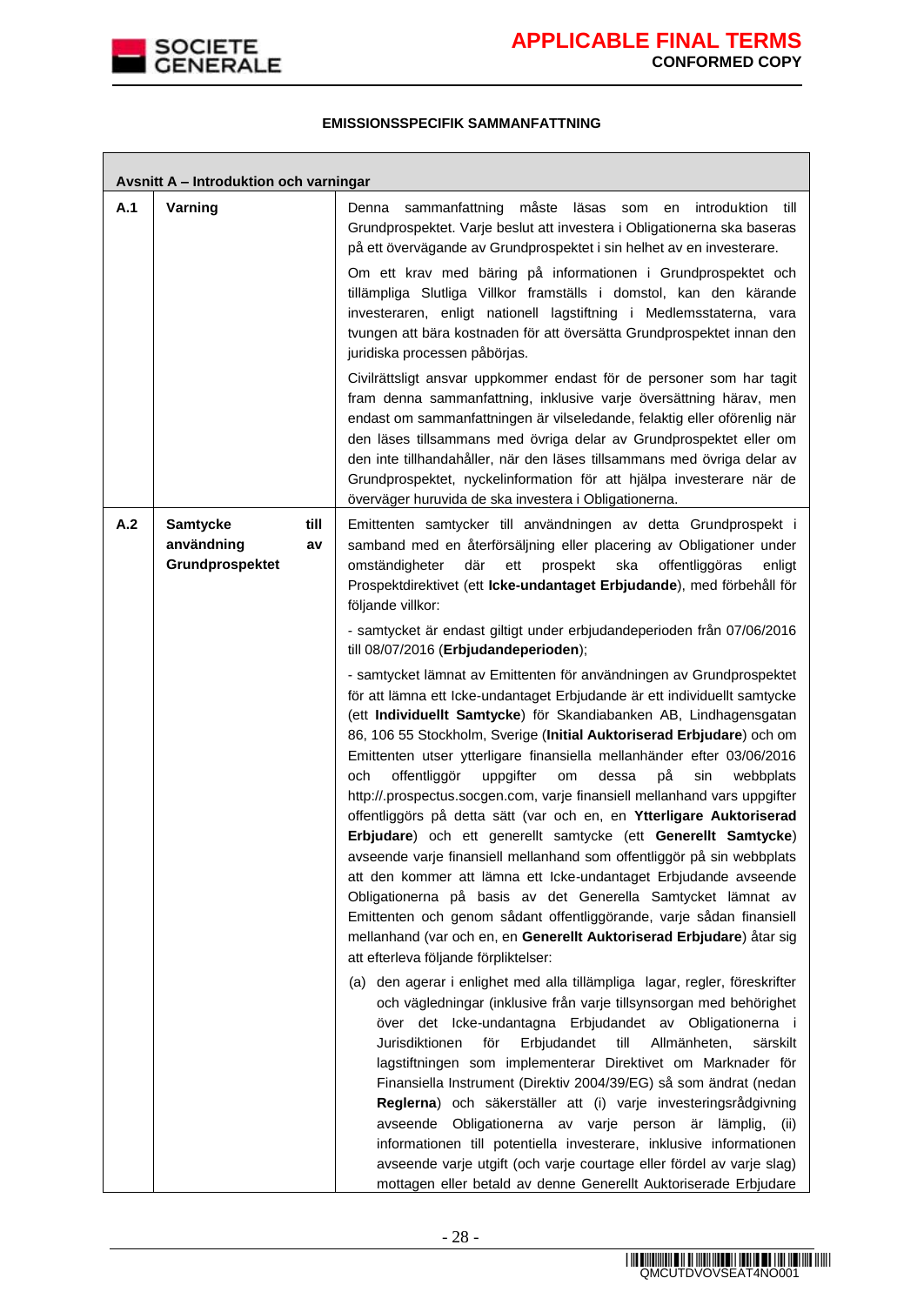

| under erbjudandet av Obligationerna är fullt och tydligt presenterat;                                                                                                                                                                                                                                                                                                                                                                                                                                                                                                                                                                                                                                                                            |
|--------------------------------------------------------------------------------------------------------------------------------------------------------------------------------------------------------------------------------------------------------------------------------------------------------------------------------------------------------------------------------------------------------------------------------------------------------------------------------------------------------------------------------------------------------------------------------------------------------------------------------------------------------------------------------------------------------------------------------------------------|
| (b) den efterlever de relevanta restriktionerna på anmälan, försäljning<br>och överlåtelse avseende Jurisdiktionen för Erbjudande till<br>Allmänheten som om denne agerade som Återförsäljare i<br>Jurisdiktionen för Erbjudandet till Allmänheten;                                                                                                                                                                                                                                                                                                                                                                                                                                                                                              |
| (c) den efterlever Reglerna avseende regler mot penningtvätt, mot<br>och<br>kundkännedom;<br>den<br>behåller<br>mutor<br>om<br>investeraridentitetsuppgifter under i vart fall den minimiperiod som<br>krävs under tillämpliga Regler, och ska, om så begärs, göra sådana<br>uppgifter tillgängliga för den relevanta Emittenten och/eller den<br>relevanta Återförsäljaren eller direkt till behöriga myndigheter med<br>jurisdiktion över den relevanta Emittenten och/eller relevanta<br>Återförsäljaren för att möjliggöra för den relevanta Emittenten<br>och/eller relevanta Återförsäljaren att efterleva regler mot<br>penningtvätt, mot mutor och om kundkännedom tillämpliga på den<br>relevanta Emittenten och/eller Återförsäljaren; |
| (d) den föranleder inte, direkt eller indirekt, Emittenten eller de<br>relevanta Återförsäljarna att överträda någon Regel eller något krav<br>att erhålla eller göra något ingivande, auktorisation eller samtycke i<br>någon jurisdiktion;                                                                                                                                                                                                                                                                                                                                                                                                                                                                                                     |
| (e) den förbinder sig att hålla den relevanta Emittenten, Garanten (om<br>tillämpligt) och den relevanta Återförsäljaren, Société Générale och<br>varje av dess närstående företag skadeslösa för varje skada,<br>förlust, utgift, krav, begäran eller förlust och arvoden (inklusive<br>skäliga arvoden för advokatbyråer) som åsamkats någon av dess<br>enheter på grund av eller i samband med, icke-efterlevnad av<br>denna Generellt Auktoriserade Erbjudare av någon av dessa<br>förpliktelser ovan;                                                                                                                                                                                                                                       |
| bekräftar att dess åtagande att respektera förpliktelserna ovan är<br>(f)<br>underkastat engelsk rätt och godtar att varje tvist förknippad<br>därmed kan föras vid engelsk domstol.                                                                                                                                                                                                                                                                                                                                                                                                                                                                                                                                                             |
| Varje Generellt Auktoriserad Erbjudare som önskar använda<br>Grundprospektet för ett Icke-undantaget Erbjudande i enlighet med<br>detta Generella Samtycke och de därmed förknippade villkoren,<br>måste, under tiden för den relevanta Erbjudandeperioden,<br>offentliggöra på sin webbplats att den använder Grundprospektet<br>för sådant Icke-undantaget Erbjudande i enlighet med detta<br>Generella Samtycke och de därmed förknippade villkoren.                                                                                                                                                                                                                                                                                          |
| - Samtycket omfattar endast användningen av detta Grundprospekt för<br>att lämna Icke-undantagna Erbjudanden i Sverige.                                                                                                                                                                                                                                                                                                                                                                                                                                                                                                                                                                                                                          |
| Informationen avseende villkoren för<br>det<br>Icke-undantagna<br>Erbjudandet ska tillhandahållas investerare av varje Initial<br>Auktoriserad Erbjudare och varje Generell Auktoriserad Erbjudare<br>vid tidpunkten då erbjudandet lämnas.                                                                                                                                                                                                                                                                                                                                                                                                                                                                                                      |

| <b>Avsnitt B - Emittent och Garant</b> |                      |                                                                   |  |  |
|----------------------------------------|----------------------|-------------------------------------------------------------------|--|--|
| B.1                                    | Juridiskt<br>och     | SG Issuer (eller <b>Emittenten)</b>                               |  |  |
|                                        | kommersiellt namn    |                                                                   |  |  |
|                                        | för emittenten       |                                                                   |  |  |
| B.2                                    | Säte, juridisk form, | Säte: 33, boulevard du Prince Henri, L-1724 Luxemburg, Luxemburg. |  |  |
|                                        |                      |                                                                   |  |  |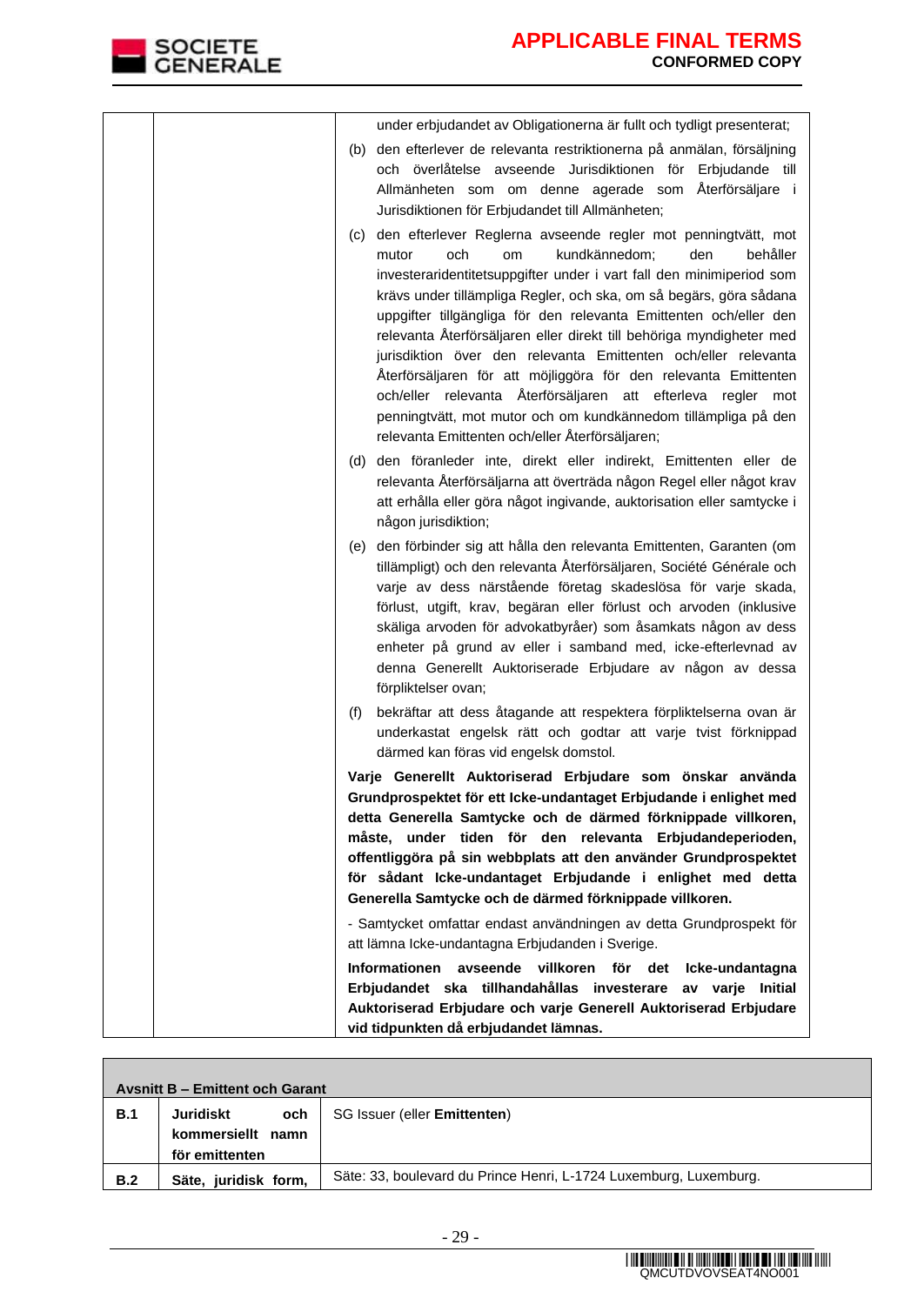

|             | lagstiftning<br>och<br>land för bildande                                                                                                                                      | Juridisk form: Publikt aktiebolag (société anonyme).<br>Lagstiftning under vilken Emittenten agerar: luxemburgsk rätt.<br>Land för bildande: Luxemburg.                                                                                                                                                                                                                                                                            |                                                                                              |                                                                                                                                                     |  |
|-------------|-------------------------------------------------------------------------------------------------------------------------------------------------------------------------------|------------------------------------------------------------------------------------------------------------------------------------------------------------------------------------------------------------------------------------------------------------------------------------------------------------------------------------------------------------------------------------------------------------------------------------|----------------------------------------------------------------------------------------------|-----------------------------------------------------------------------------------------------------------------------------------------------------|--|
| B.4b        | Kända trender som<br>påverkar emittenten<br>och den bransch<br>vilken<br>den<br>inom<br>agerar                                                                                | Emittenten förväntar sig att fortsätta sina aktiviteter i enlighet med dess<br>verksamhetsföremål under år 2016.                                                                                                                                                                                                                                                                                                                   |                                                                                              |                                                                                                                                                     |  |
| B.5         | <b>Beskrivning</b><br>av<br>emittentens<br>och<br>koncern<br>emittentens<br>position<br>inom<br>koncernen                                                                     | Koncernen erbjuder en bred uppsättning av rådgivningstjänster och skräddarsydda<br>finansiella lösningar för individuella kunder, stora företag och institutionella<br>investerare. Koncernen förlitar sig på tre kärnverksamheter som kompletterar<br>varandra:<br>$\bullet$<br>$\bullet$<br>försäkring samt<br>$\bullet$<br>Emittenten är ett dotterföretag inom Société Générale-Koncernen och har inte några<br>dotterföretag. | Fransk bankverksamhet för privatkunder,<br>förmögenhetsförvaltning och Värdepapperstjänster. | Internationell bankverksamhet för privatkunder, finansiella tjänster och<br>Företags- och investmentbankverksamhet, Private Banking, tillgångs- och |  |
| <b>B.9</b>  | <b>Siffra</b><br>avseende<br>resultatprognos<br>eller -uppskattning<br>för emittenten                                                                                         | Ej tillämplig. Emittenten lämnar inte någon siffra avseende resultatprognos eller -<br>uppskattning.                                                                                                                                                                                                                                                                                                                               |                                                                                              |                                                                                                                                                     |  |
| <b>B.10</b> | Karaktären<br>av<br>anmärkningar<br>j.<br>revisionsberättelsen<br>för den historiska<br>finansiella<br>informationen                                                          | Ej tillämplig. Revisionsberättelsen innehåller inte någon anmärkning.                                                                                                                                                                                                                                                                                                                                                              |                                                                                              |                                                                                                                                                     |  |
| <b>B.12</b> | <b>Utvald</b><br>historisk<br>finansiell<br>nyckelinformation<br>för Emittenten                                                                                               | $\overline{I}$ (i tusental, $\epsilon$ )                                                                                                                                                                                                                                                                                                                                                                                           | 31 december<br>2015<br>(reviderad)                                                           | 31 december 2014<br>(reviderad)                                                                                                                     |  |
|             |                                                                                                                                                                               | Rörelse-intäkter                                                                                                                                                                                                                                                                                                                                                                                                                   | 102 968                                                                                      | 110 027                                                                                                                                             |  |
|             |                                                                                                                                                                               | Vinst från<br>verksamheter                                                                                                                                                                                                                                                                                                                                                                                                         | 380                                                                                          | 209                                                                                                                                                 |  |
|             |                                                                                                                                                                               | Vinst från kvarvarande<br>verksamhet                                                                                                                                                                                                                                                                                                                                                                                               | 380                                                                                          | 209                                                                                                                                                 |  |
|             |                                                                                                                                                                               | <b>Totala Tillgångar</b>                                                                                                                                                                                                                                                                                                                                                                                                           | 37 107 368                                                                                   | 23 567 256                                                                                                                                          |  |
|             | <b>Betydande</b><br>negativ<br>förändring<br>j.<br>för<br>utsikterna<br>emittenten<br>sedan<br>dagen<br>för<br>dess<br>senast<br>offentliggjorda<br>reviderade<br>räkenskaper | Det har inte inträffat någon betydande negativ förändring i utsikterna för Emittenten<br>sedan 31 december 2015.                                                                                                                                                                                                                                                                                                                   |                                                                                              |                                                                                                                                                     |  |
|             | Väsentliga                                                                                                                                                                    | Ej tillämplig. Det har inte inträffat någon väsentlig ändring i Emittentens finansiella                                                                                                                                                                                                                                                                                                                                            |                                                                                              |                                                                                                                                                     |  |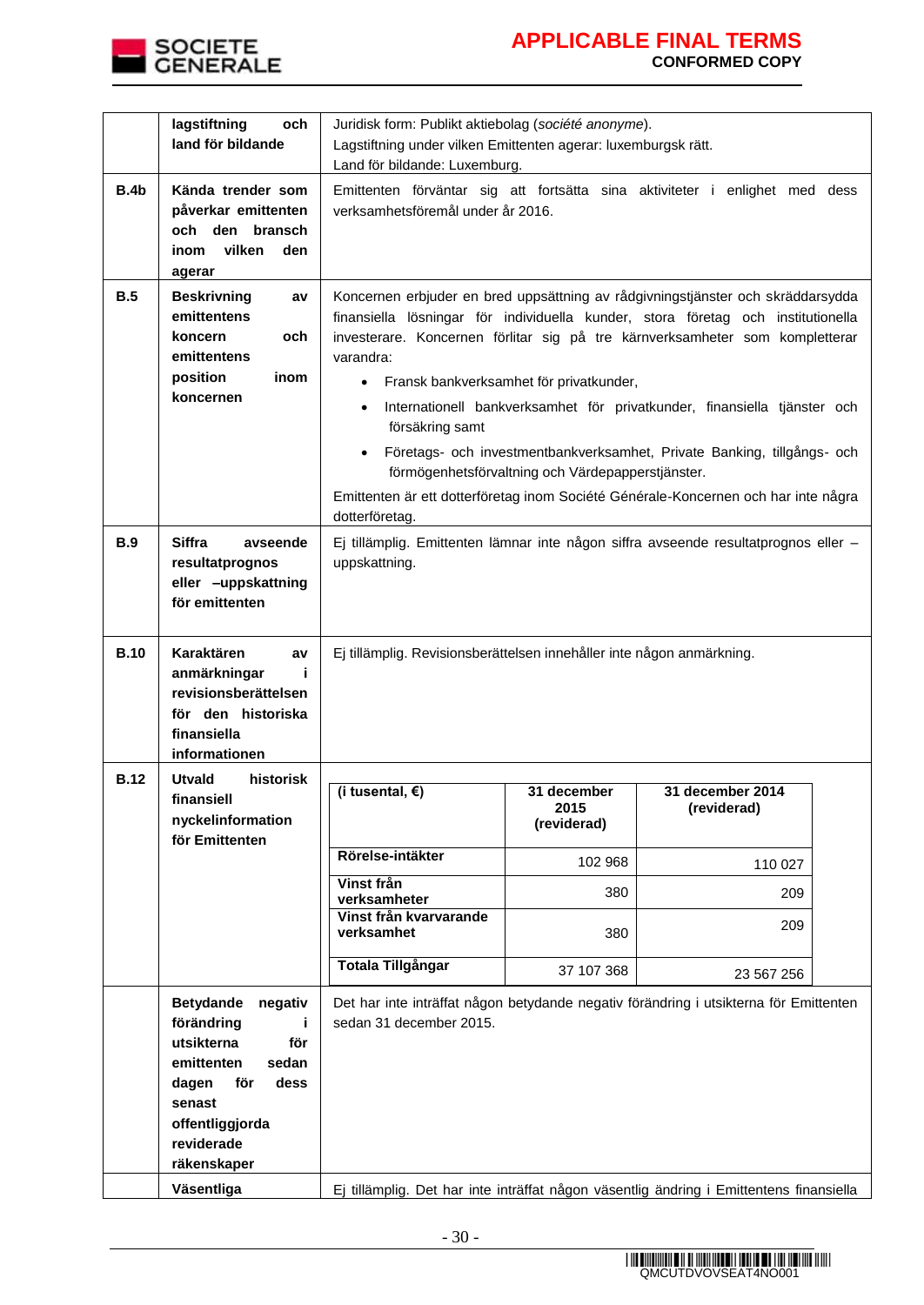

| <b>B.13</b> | $\mathbf{L}$<br>förändringar<br>emittentens<br>finansiella<br>eller<br>handelsposition<br>efter perioden som<br>täcks<br>den<br>av<br>historiska<br>finansiella<br>informationen<br><b>Nyligen</b><br>inträffade | position eller handelsposition efter 31 december 2015.<br>Ej tillämpligt. Det har inte varit några nyligen inträffande händelser beträffande                                                                                                                                                                                                                                                                                                                    |
|-------------|------------------------------------------------------------------------------------------------------------------------------------------------------------------------------------------------------------------|-----------------------------------------------------------------------------------------------------------------------------------------------------------------------------------------------------------------------------------------------------------------------------------------------------------------------------------------------------------------------------------------------------------------------------------------------------------------|
|             | händelser<br>beträffande<br>emittenten som är i<br>väsentlig<br>hänseende<br>relevanta<br>för<br>utvärderingen<br>av<br>emittentens solvens                                                                      | Emittenten som är i väsentligt hänseende relevanta för utvärderingen av Emittentens<br>solvens.                                                                                                                                                                                                                                                                                                                                                                 |
| <b>B.14</b> | Uttalande huruvida<br>emittenten<br>är<br>beroende av andra<br>företag<br>inom<br>koncernen                                                                                                                      | Se Punkt B.5 ovan för Emittentens position inom Koncernen.<br>SG Issuer är beroende av Société Générale Bank & Trust inom Koncernen.                                                                                                                                                                                                                                                                                                                            |
| <b>B.15</b> | <b>Beskrivning</b><br>av<br>emittentens<br>huvudsakliga<br>verksamhet                                                                                                                                            | Den huvudsakliga verksamheten för SG Issuer är att ta upp finansiering genom<br>emission av warranter och skuldvärdepapper avsedda att placeras hos institutionella<br>kunder eller privatkunder genom distributörer som samarbetar med Société<br>Générale.<br>Finansieringen<br>erhålls<br>som<br>genom<br>emissioner<br>sådana<br>av<br>skuldvärdepapper lånas sedan vidare till Société Générale och till andra medlemmar<br>i Koncernen.                   |
| <b>B.16</b> | I den mån det är<br>känt för emittenten,<br>huruvida emittenten<br>kontrolleras, direkt<br>eller indirekt, och av<br>samt<br>vem<br>beskrivning<br>av<br>karaktären av sådan<br>kontroll                         | SG Issuer är ett 100 procent ägt dotterföretag till Société Générale Bank & Trust<br>S.A. som i sin tur är ett 100 procent ägt dotterföretag till Société Générale och är ett<br>fullt konsoliderat bolag.                                                                                                                                                                                                                                                      |
| <b>B.18</b> | Garantins art och<br>omfattning                                                                                                                                                                                  | Obligationerna är ovillkorligen och oåterkalleligen garanterade av Société Générale<br>(Garanten) enligt Garantin daterad 26 oktober 2015.<br>Garantin utgör en direkt, ovillkorad, icke-säkerställd och allmän förpliktelse för<br>Garanten och rangordnas och kommer att rangordnas lika med alla övriga<br>existerande och framtida direkta, ovillkorade, icke-säkerställda och allmänna<br>förpliktelser för Garanten, inklusive de som avser insättningar. |
| <b>B.19</b> | <b>Information</b><br>om<br>garanten<br>som<br>om<br>den var emittenten av<br>samma<br>typ<br>av                                                                                                                 | Informationen om Société Générale som om den var Emittent av samma typ av<br>Obligationer som omfattas av Garantin anges i enlighet med respektive Punkt B.19 /<br>B.1, B.19 / B.2, B.19 / B.4b, B.19 / B.5, B.19 / B.9, B.19 / B.10, B.19 / B.12, B.19 /<br>B.13, B.19 / B.14, B.19 / B.15, B.19 / B.16 nedan:                                                                                                                                                 |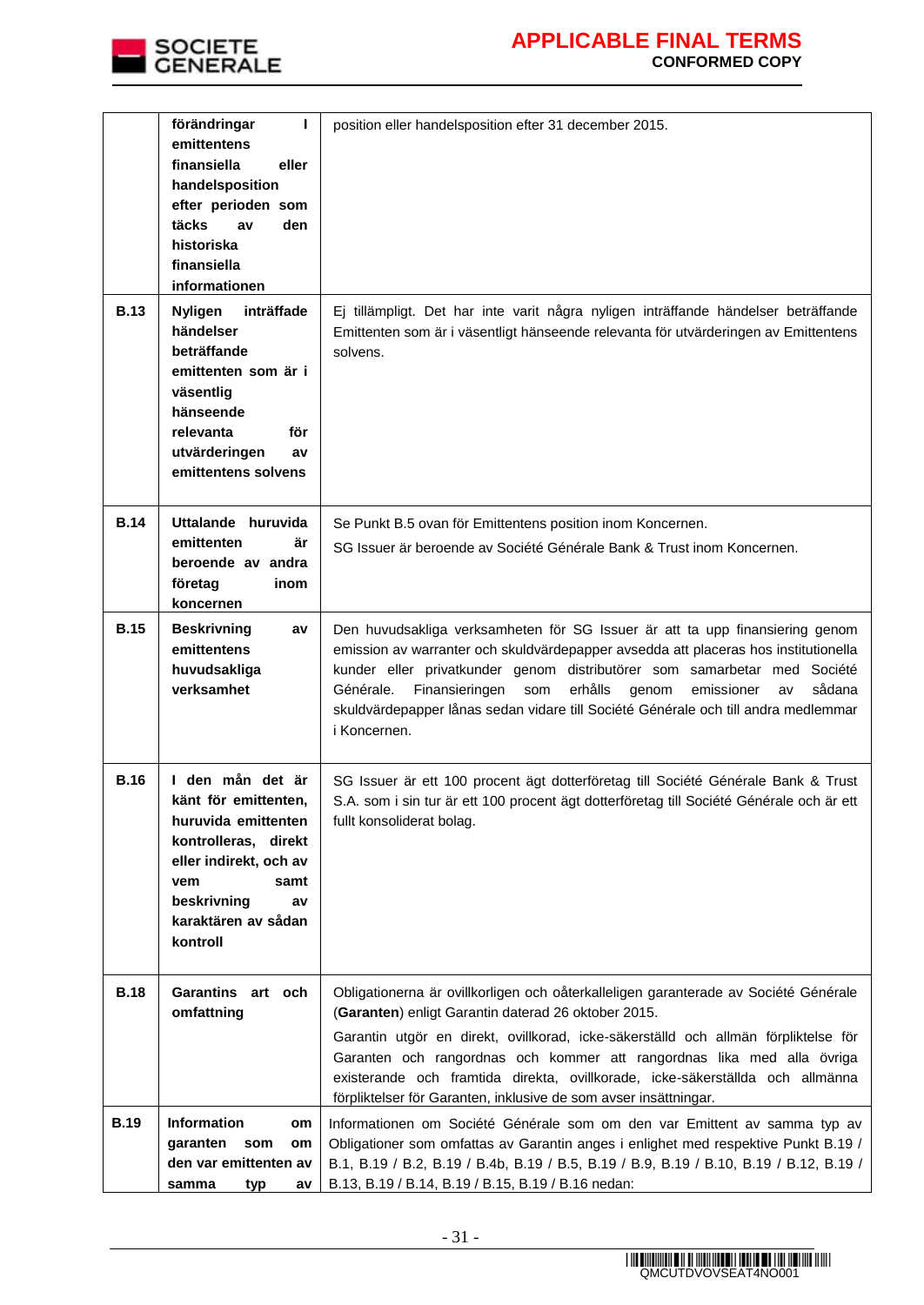

| värdepapper<br>som   |                                                                                                                                                                                                                                                                                                                                                                                                                                                                                                                                                                                                                                                                                                                                                                                                                                                                                                                                                                                                                                                                                                                                                                                                                                                                                                                                                                                                     |                                                         |                                          |                                               |                                                  |
|----------------------|-----------------------------------------------------------------------------------------------------------------------------------------------------------------------------------------------------------------------------------------------------------------------------------------------------------------------------------------------------------------------------------------------------------------------------------------------------------------------------------------------------------------------------------------------------------------------------------------------------------------------------------------------------------------------------------------------------------------------------------------------------------------------------------------------------------------------------------------------------------------------------------------------------------------------------------------------------------------------------------------------------------------------------------------------------------------------------------------------------------------------------------------------------------------------------------------------------------------------------------------------------------------------------------------------------------------------------------------------------------------------------------------------------|---------------------------------------------------------|------------------------------------------|-----------------------------------------------|--------------------------------------------------|
| omfattas av garantin | B.19/ B.1: Société Générale                                                                                                                                                                                                                                                                                                                                                                                                                                                                                                                                                                                                                                                                                                                                                                                                                                                                                                                                                                                                                                                                                                                                                                                                                                                                                                                                                                         |                                                         |                                          |                                               |                                                  |
|                      | <b>B.19/ B.2:</b>                                                                                                                                                                                                                                                                                                                                                                                                                                                                                                                                                                                                                                                                                                                                                                                                                                                                                                                                                                                                                                                                                                                                                                                                                                                                                                                                                                                   |                                                         |                                          |                                               |                                                  |
|                      | Säte: 29, boulevard Haussmann, 75009 Paris, Frankrike.                                                                                                                                                                                                                                                                                                                                                                                                                                                                                                                                                                                                                                                                                                                                                                                                                                                                                                                                                                                                                                                                                                                                                                                                                                                                                                                                              |                                                         |                                          |                                               |                                                  |
|                      | Juridisk form: Publikt aktiebolag (société anonyme).                                                                                                                                                                                                                                                                                                                                                                                                                                                                                                                                                                                                                                                                                                                                                                                                                                                                                                                                                                                                                                                                                                                                                                                                                                                                                                                                                |                                                         |                                          |                                               |                                                  |
|                      | Lagstiftning under vilken Emittenten agerar: fransk rätt.                                                                                                                                                                                                                                                                                                                                                                                                                                                                                                                                                                                                                                                                                                                                                                                                                                                                                                                                                                                                                                                                                                                                                                                                                                                                                                                                           |                                                         |                                          |                                               |                                                  |
|                      | Land för bildande: Frankrike.                                                                                                                                                                                                                                                                                                                                                                                                                                                                                                                                                                                                                                                                                                                                                                                                                                                                                                                                                                                                                                                                                                                                                                                                                                                                                                                                                                       |                                                         |                                          |                                               |                                                  |
|                      | B.19/ B.4b:<br>Under år 2016 bör den globala ekonomin skadas av hög osäkerhet, särskilt med<br>avseende på den geopolitiska miljön (Brexit, den europeiska migrantkrisen, instabilitet<br>i Mellanöstern) och av val i nyckelländer. Samtidigt bör volatiliteten på råvaru- och<br>kapitalmarknaderna fortsätta att vara<br>tillväxtekonomierna och stora skillnader i monetär politik.<br>Inom Eurozonen bör de kvantitativa lättnaderna och den negativa räntepolitiken som<br>ECB infört, hålla marknadsräntorna låga under år 2016 mot bakgrund av fortsatt låg<br>konsekvent låg inflation. I USA kommer takten för FED:s skärpta monetära policy att<br>bero på kraften i den ekonomiska tillväxten. I tillväxtländer bekräftades den låga<br>tillväxttakten under år 2015. Även om denna trend begränsades i Kina såg<br>affärsaktiviteterna i länder som producerar råvaror en mer betydande nedgång.<br>I kontrasten av denna miljö kommer banker att behöva fortsätta att stärka dessas<br>kapital för att möta nya regulatoriska krav med anledning av Basel-reformerna.<br>Särskilt gäller efter de olika transpararensåtgärderna som vidtogs under år 2015 och<br>offentliggörandet av minimikraven under Pelare 2, kommer banker att behöva<br>efterleva nya skuldrelationskrav (MREL och TLAC).<br>Andra reformer pågår fortfarande, då tillsynsmyndigheten för banksektorn granskar |                                                         | betydande                                | givet                                         | inbromsningen i                                  |
|                      | modellerna för tradingportföljen och riskviktning.                                                                                                                                                                                                                                                                                                                                                                                                                                                                                                                                                                                                                                                                                                                                                                                                                                                                                                                                                                                                                                                                                                                                                                                                                                                                                                                                                  |                                                         |                                          |                                               |                                                  |
|                      | B.19/ B.5:                                                                                                                                                                                                                                                                                                                                                                                                                                                                                                                                                                                                                                                                                                                                                                                                                                                                                                                                                                                                                                                                                                                                                                                                                                                                                                                                                                                          |                                                         |                                          |                                               |                                                  |
|                      | Koncernen erbjuder en bred uppsättning av rådgivningstjänster och skräddarsydda<br>finansiella lösningar för individuella kunder, stora företag och institutionella<br>investerare. Koncernen förlitar sig på tre kärnverksamheter som kompletterar<br>varandra:                                                                                                                                                                                                                                                                                                                                                                                                                                                                                                                                                                                                                                                                                                                                                                                                                                                                                                                                                                                                                                                                                                                                    |                                                         |                                          |                                               |                                                  |
|                      | · Fransk bankverksamhet för privatkunder,                                                                                                                                                                                                                                                                                                                                                                                                                                                                                                                                                                                                                                                                                                                                                                                                                                                                                                                                                                                                                                                                                                                                                                                                                                                                                                                                                           |                                                         |                                          |                                               |                                                  |
|                      | · Internationell bankverksamhet för privatkunder, finansiella tjänster och försäkring,<br>samt                                                                                                                                                                                                                                                                                                                                                                                                                                                                                                                                                                                                                                                                                                                                                                                                                                                                                                                                                                                                                                                                                                                                                                                                                                                                                                      |                                                         |                                          |                                               |                                                  |
|                      | · Företags- och investmentbankverksamhet, Private Banking, tillgångs- och<br>förmögenhetsförvaltning och Värdepapperstjänster.                                                                                                                                                                                                                                                                                                                                                                                                                                                                                                                                                                                                                                                                                                                                                                                                                                                                                                                                                                                                                                                                                                                                                                                                                                                                      |                                                         |                                          |                                               |                                                  |
|                      | Société Générale är moderbolag i Société Générale-Koncernen.                                                                                                                                                                                                                                                                                                                                                                                                                                                                                                                                                                                                                                                                                                                                                                                                                                                                                                                                                                                                                                                                                                                                                                                                                                                                                                                                        |                                                         |                                          |                                               |                                                  |
|                      | B.19/ B.9:                                                                                                                                                                                                                                                                                                                                                                                                                                                                                                                                                                                                                                                                                                                                                                                                                                                                                                                                                                                                                                                                                                                                                                                                                                                                                                                                                                                          |                                                         |                                          |                                               |                                                  |
|                      | Ej tillämplig. Société Générale lämnar inte någon siffra avseende resultatprognos<br>eller-uppskattning.                                                                                                                                                                                                                                                                                                                                                                                                                                                                                                                                                                                                                                                                                                                                                                                                                                                                                                                                                                                                                                                                                                                                                                                                                                                                                            |                                                         |                                          |                                               |                                                  |
|                      | B.19/B.10:                                                                                                                                                                                                                                                                                                                                                                                                                                                                                                                                                                                                                                                                                                                                                                                                                                                                                                                                                                                                                                                                                                                                                                                                                                                                                                                                                                                          |                                                         |                                          |                                               |                                                  |
|                      | Ej tillämplig. Revisionsberättelsen innehåller inte någon anmärkning.                                                                                                                                                                                                                                                                                                                                                                                                                                                                                                                                                                                                                                                                                                                                                                                                                                                                                                                                                                                                                                                                                                                                                                                                                                                                                                                               |                                                         |                                          |                                               |                                                  |
|                      |                                                                                                                                                                                                                                                                                                                                                                                                                                                                                                                                                                                                                                                                                                                                                                                                                                                                                                                                                                                                                                                                                                                                                                                                                                                                                                                                                                                                     |                                                         |                                          |                                               |                                                  |
|                      | B.19/B.12:                                                                                                                                                                                                                                                                                                                                                                                                                                                                                                                                                                                                                                                                                                                                                                                                                                                                                                                                                                                                                                                                                                                                                                                                                                                                                                                                                                                          |                                                         |                                          | Första                                        |                                                  |
|                      |                                                                                                                                                                                                                                                                                                                                                                                                                                                                                                                                                                                                                                                                                                                                                                                                                                                                                                                                                                                                                                                                                                                                                                                                                                                                                                                                                                                                     | Första<br>kvartalet<br>2016-03-<br>31 (ej<br>reviderad) | Ar som<br>slutade<br>2015<br>(reviderat) | kvartalet<br>2015-03-<br>31 (ej<br>reviderad) | Ar som<br>slutade<br>2014<br>(reviderat<br>$(*)$ |
|                      | miljoner<br><b>Resultat</b><br>$\mathbf{r}$                                                                                                                                                                                                                                                                                                                                                                                                                                                                                                                                                                                                                                                                                                                                                                                                                                                                                                                                                                                                                                                                                                                                                                                                                                                                                                                                                         |                                                         |                                          |                                               |                                                  |
|                      | euro)<br>Nettobankintäkter                                                                                                                                                                                                                                                                                                                                                                                                                                                                                                                                                                                                                                                                                                                                                                                                                                                                                                                                                                                                                                                                                                                                                                                                                                                                                                                                                                          | 6 175                                                   | 25 639                                   | 6 3 5 3                                       | 23 561                                           |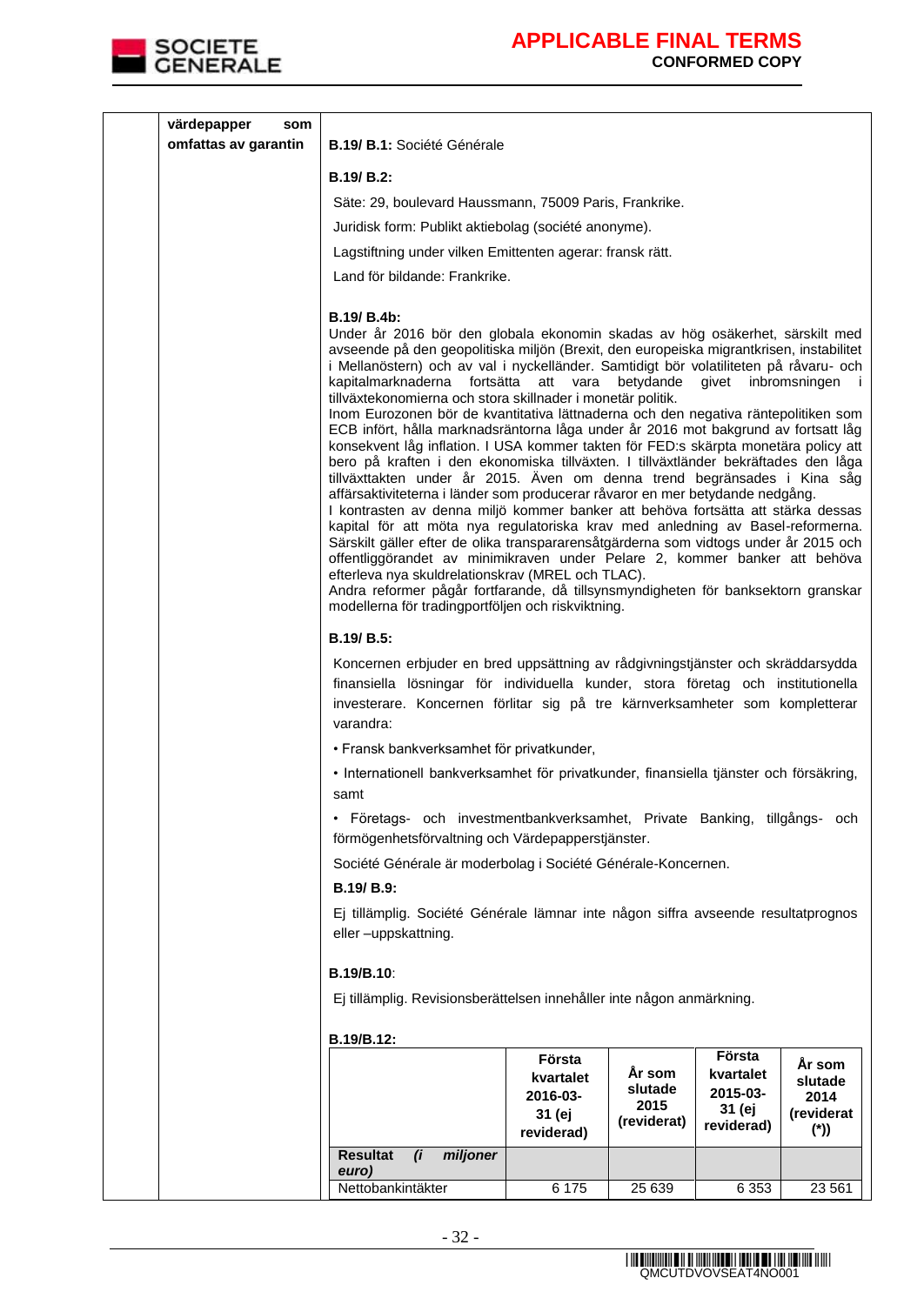

| Rörelseintäkter                                                            | 1 367      | 5681        | 1 2 9 8 | 4 557 (*)     |
|----------------------------------------------------------------------------|------------|-------------|---------|---------------|
| Nettointäkter                                                              | 1 0 2 2    | 4 3 9 5     | 962     | $2978$ (*)    |
| Koncernens nettointäkter                                                   | 924        | 4 0 0 1     | 868     | $2679$ (*)    |
| Fransk retailbanking                                                       | 328        | 1 4 1 7     | 279     | 1 204 $(*)$   |
| <i><b>Internationell</b></i><br>Retailbanking<br>ጼ<br>Finansiella Tjänster | 300        | 1 0 7 7     | 148     | 370 $(*)$     |
| Global<br>banking<br>och<br>investeringslösningar                          | 454        | 1808        | 532     | 1 909 $(*)$   |
| Företagscenter                                                             | (158)      | (301)       | (91)    | $(804)$ $(*)$ |
| Nettokostnad risk                                                          | (524)      | (3065)      | (613)   | (2967)        |
| Kostnad/intäktsrelation                                                    | N/A        | 68%         | N/A     | 68% (*)       |
| <b>ROE</b> efter skatt                                                     | 7,1%       | 7,9%        | 6,9%    | 5,3%          |
| Tier 1 Ratio                                                               | 13,7%      | 13,5%       | 12,4%   | 12,6%         |
| Balansräkningsposter (i<br>miljarder euro)                                 |            |             |         |               |
| Totala<br>tillgångar<br>och<br>förpliktelser                               | 1 3 6 7, 9 | 1 3 3 4 , 4 | 1428,8  | $1308,1(*)$   |
| Kundlån (1)                                                                | 411,6      | 405,3       | 346,9   | 370,4         |
| Kundinsättningar                                                           | 372,5      | 379,6       | 340,5   | 349,7         |
| Eget kapital (i miljarder<br>euro)                                         |            |             |         |               |
| Eget kapital (koncernens<br>aktieägare)                                    | 59,0       | 59,0        | 57,2    | $55,2(*)$     |
| Totalt konsoliderat eget<br>kapital                                        | 62,7       | 62,7        | 61,0    | $58,9(*)$     |
| <b>Kassaflödesinformation</b><br>(i miljoner euro)                         |            |             |         |               |
| Nettoinflöden (utflöden) i<br>kontanter<br>likvida<br>och<br>medel         | N/A        | 21 4 9 2    | N/A     | (10183)       |

(1) Kundfordringar inkluderar leasingfinansiering och liknande avtal som tidigare har presenterats på en separat rad i balansräkningen. Presentationen av jämförda siffror har fått en ny version i enlighet med den redovisning som publicerades den 31 december 2014.

(\*) Belopp som har fått en ny version i förhållande till redovisningen som publicerades den 31 december 2014 enligt den retroaktiva tillämpningen av IFRIC 21.

Det har inte inträffat någon betydande negativ förändring i utsikterna för Société Générale sedan 31 december 2015.

Det har inte inträffat någon väsentlig ändring i Société Générales finansiella position eller handelsposition sedan 31 mars 2016.

### **B.19/B.13:**

Ej tillämpligt. Det har inte varit några nyligen inträffande händelser beträffande Société Générale som är i väsentligt hänseende relevanta för utvärderingen av dess solvens.

### **B.19/ B.14:**

Se Punkt B.5 ovan för Société Générales position inom Koncernen. Société Générale är det yttersta holdingbolaget för Koncernen. Men Société Générale bedriver egen verksamhet och agerar inte enbart som ett holdingbolag i förhållande till sina dotterbolag.

#### **B.19/ B.15:**

Se Punkt B.19/ B.5 ovan.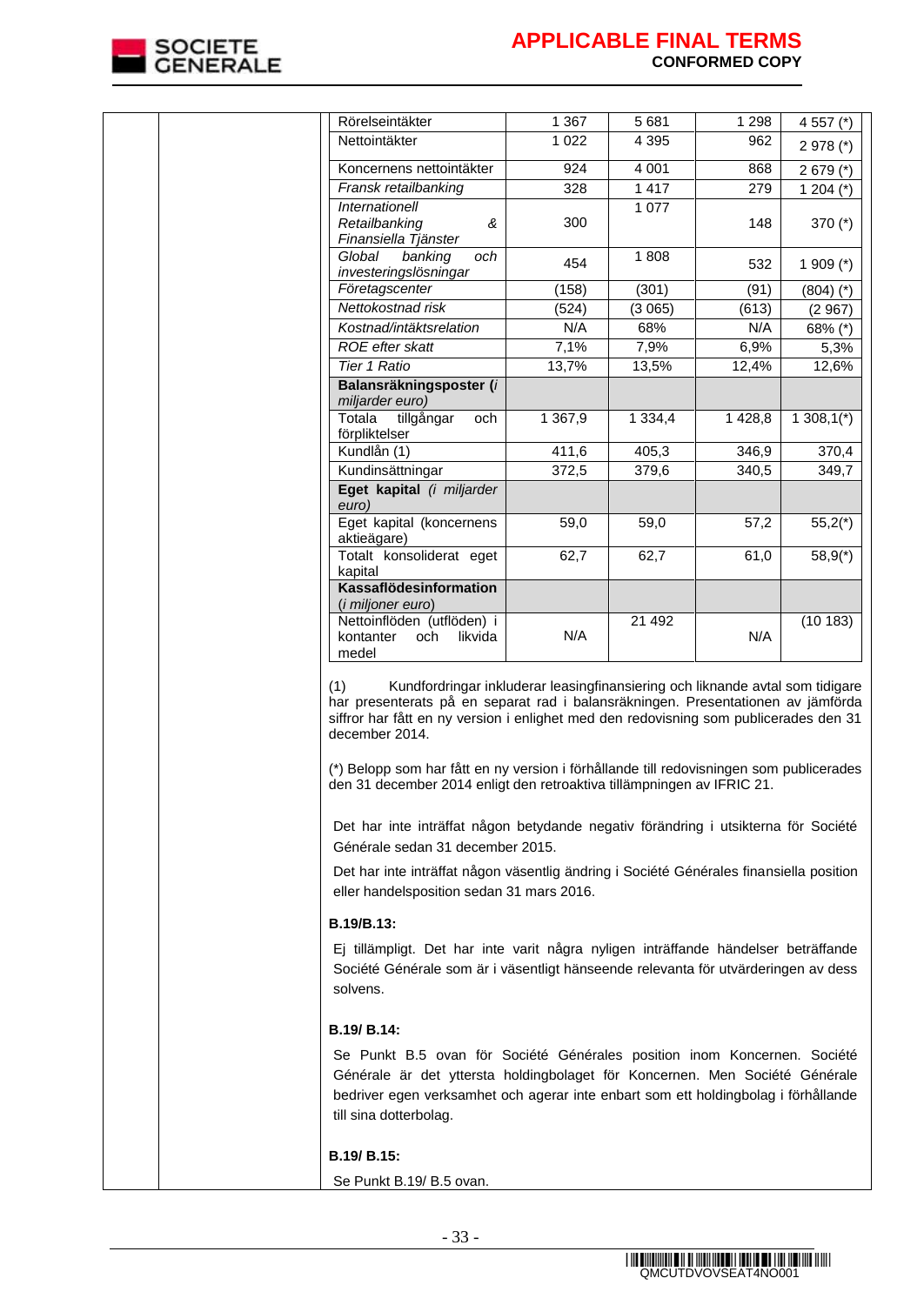

 $\overline{\phantom{a}}$ 

# **APPLICABLE FINAL TERMS CONFORMED COPY**

 $\overline{\phantom{0}}$ 

|  | <b>B.19/ B.16:</b><br>Ei tillämpligt. Såvitt företaget vet ägs eller kontrolleras Société Générale inte, direkt<br>eller indirekt (enligt fransk rätt), av något annat företag. |
|--|---------------------------------------------------------------------------------------------------------------------------------------------------------------------------------|
|  |                                                                                                                                                                                 |

|     | <b>Avsnitt C - Värdepapper</b>                                                                                                                                                 |                                                                                                                                                                                                                                                                                                                                                                                                                                                                                                                                                                                                                                                                                                                                                                                                                                                                                                                                                                                                                                                                                                                                                                                                                                                                                                                                                                                                                                             |
|-----|--------------------------------------------------------------------------------------------------------------------------------------------------------------------------------|---------------------------------------------------------------------------------------------------------------------------------------------------------------------------------------------------------------------------------------------------------------------------------------------------------------------------------------------------------------------------------------------------------------------------------------------------------------------------------------------------------------------------------------------------------------------------------------------------------------------------------------------------------------------------------------------------------------------------------------------------------------------------------------------------------------------------------------------------------------------------------------------------------------------------------------------------------------------------------------------------------------------------------------------------------------------------------------------------------------------------------------------------------------------------------------------------------------------------------------------------------------------------------------------------------------------------------------------------------------------------------------------------------------------------------------------|
| C.1 | Typ och klass<br>värdepapp-<br>av<br>eren<br>som<br>erbjuds<br>och/eller upptas<br>till<br>handel,<br>inklusive<br>varje<br>identifikations-<br>för<br>nummer<br>värdepapperen | Obligationerna är derivatinstrument indexerade mot aktier.<br>ISIN-kod: SE0008405914<br>Common-kod: 142388553                                                                                                                                                                                                                                                                                                                                                                                                                                                                                                                                                                                                                                                                                                                                                                                                                                                                                                                                                                                                                                                                                                                                                                                                                                                                                                                               |
| C.2 | Valuta<br>för<br>värdepappers-<br>emissionen                                                                                                                                   | <b>SEK</b>                                                                                                                                                                                                                                                                                                                                                                                                                                                                                                                                                                                                                                                                                                                                                                                                                                                                                                                                                                                                                                                                                                                                                                                                                                                                                                                                                                                                                                  |
| C.5 | <b>Beskrivning</b><br>av<br>varje<br>begränsning av<br>den<br>fria<br>överlåtbar-heten<br>för<br>värdepapp-<br>eren                                                            | Ej tillämpligt. Det finns inte någon begränsning av den fria överlåtbarheten av<br>Obligationerna, med förbehåll för försäljnings- och överlåtelserestriktioner som<br>kan vara tillämpliga i vissa jurisdiktioner.                                                                                                                                                                                                                                                                                                                                                                                                                                                                                                                                                                                                                                                                                                                                                                                                                                                                                                                                                                                                                                                                                                                                                                                                                         |
| C.8 | Rättigheter<br>förknippade<br>med värdepapp-<br>inklusive<br>eren,<br>rangordning<br>begräns-<br>och<br>ningar av dessa<br>rättigheter                                         | Rättigheter förknippade med värdepapperen:<br>Såvida inte Obligationerna löses in dessförinnan kommer Obligationerna att<br>berättiga varje innehavare av Obligationerna (en Obligationsinnehavare) att<br>erhålla ett inlösenbelopp som kan vara lägre än, lika med eller högre än beloppet<br>som ursprungligen investerades (se Punkt C.18).<br>En Obligationsinnehavare kommer att vara berättigad att kräva den omedelbara<br>och förfallna betalningen av varje belopp om:<br>- Emittenten underlåter att betala eller iaktta sina andra förpliktelser under<br>Obligationerna;<br>- Garanten underlåter att iaktta sina förpliktelser under Garantin eller i händelse<br>av att garantin från Garanten upphör att vara giltig;<br>- det inträffar insolvens eller konkursförfarande(n) som påverkar Emittenten.<br>Obligationsinnehavarnas samtycke måste inhämtas för att ändra de kontraktuella<br>villkoren för Obligationerna enligt villkoren i ett agentavtal, som görs tillgängligt<br>för Obligationsinnehavare på begäran hos Emittenten.<br>Tillämplig rätt:<br>Obligationerna och varje icke-kontraktuell förpliktelse som uppstår ur eller i<br>samband med Obligationerna kommer att vara underkastade och ska tolkas i<br>enlighet med svensk rätt.<br>Emittenten accepterar behörigheten för engelska domstolar avseende varje tvist<br>med Emittenten men accepterar att sådana Obligationsinnehavare kan framställa |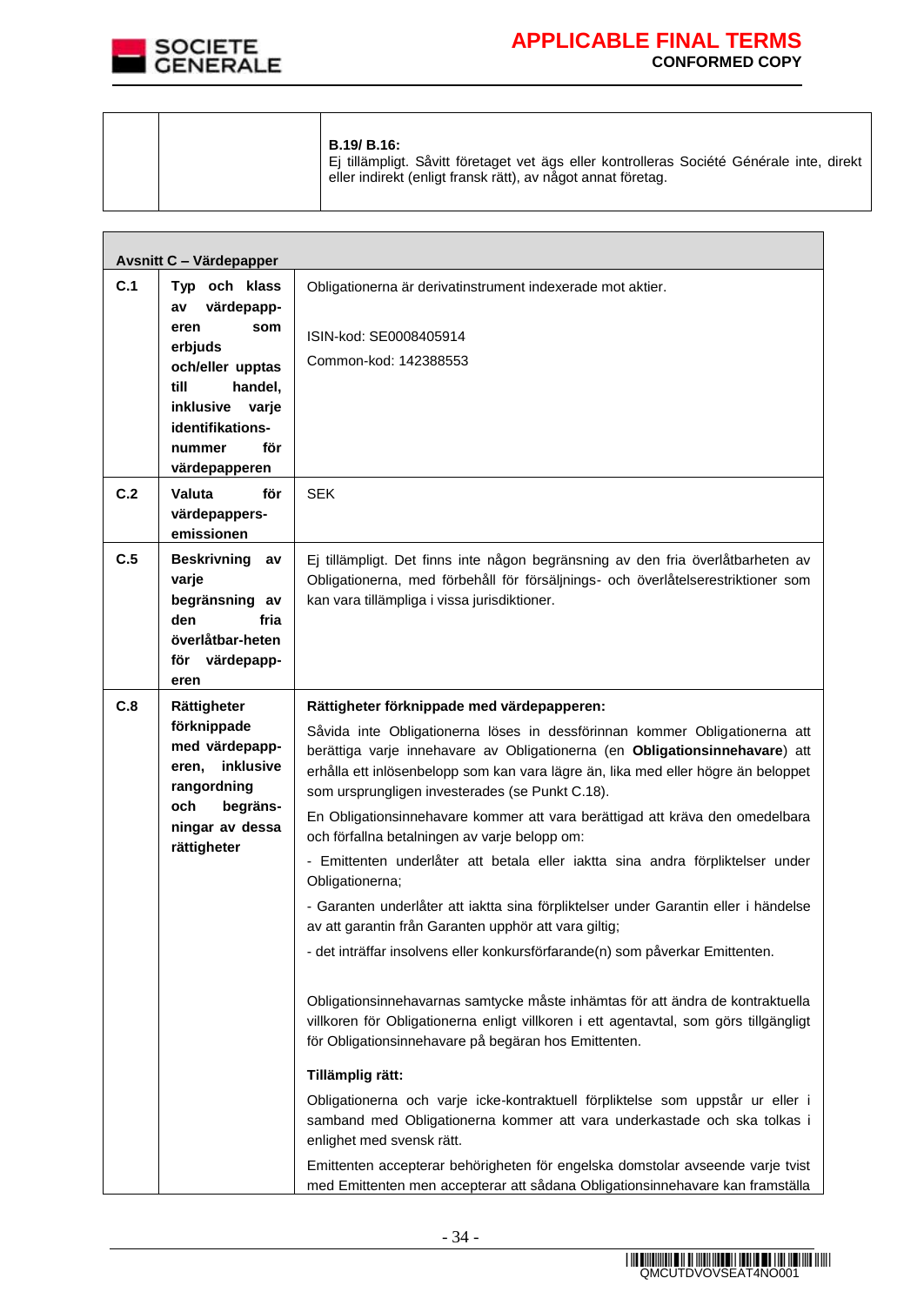

|                                                                                         | sina krav vid varje annan behörig domstol.                                                                                                                                                                                                                                                                                                                                                                                                                                                                                                                                                                                                                                                                                                                                                                                                                                                                                                                                                                                                            |
|-----------------------------------------------------------------------------------------|-------------------------------------------------------------------------------------------------------------------------------------------------------------------------------------------------------------------------------------------------------------------------------------------------------------------------------------------------------------------------------------------------------------------------------------------------------------------------------------------------------------------------------------------------------------------------------------------------------------------------------------------------------------------------------------------------------------------------------------------------------------------------------------------------------------------------------------------------------------------------------------------------------------------------------------------------------------------------------------------------------------------------------------------------------|
|                                                                                         | Rangordning:                                                                                                                                                                                                                                                                                                                                                                                                                                                                                                                                                                                                                                                                                                                                                                                                                                                                                                                                                                                                                                          |
|                                                                                         | Obligationerna kommer att utgöra direkta, ovillkorade, icke säkerställda och icke<br>efterställda förpliktelser för Emittenten och kommer att rangordnas lika med alla<br>övriga direkta, ovillkorade, icke säkerställda och icke efterställda förpliktelser för<br>Emittenten, nuvarande och framtida.                                                                                                                                                                                                                                                                                                                                                                                                                                                                                                                                                                                                                                                                                                                                               |
|                                                                                         | Begränsningar av rättigheter förknippade med värdepapperen:<br>- I händelse av justeringar som påverkar de(n) underliggande tillgången(arna)<br>kan Emittenten ändra villkoren eller om det inträffar extraordinära händelser som<br>påverkar de(t) underliggande instrumentet(en), kan Emittenten ersätta de(t)<br>underliggande instrumentet(en) med ny(a) underliggande instrumentet(en),<br>likvidera alla eller något belopp som ska förfalla till förfallodagen för<br>Obligationerna, senarelägga förfallodagen för Obligationerna,<br>lösa<br>ın<br>Obligationerna i förtid på basis av marknadsvärdet av dessa Obligationer eller<br>dra av från varje belopp som förfaller till betalning den ökade kostnaden för<br>hedgning, i samtliga fall utan samtycke från Obligationsinnehavarna;<br>- Emittenten kan lösa in Obligationerna i förtid på basis av marknadsvärdet för<br>dessa Obligationer på grund av skatte- eller regulatoriska skäl och om andelen<br>mellan de utestående Obligationerna och antalet Obligationer som initialt |
|                                                                                         | emitterades är lägre än 10 %;<br>- rätten att erhålla betalning av kapitalbelopp och ränta kommer att preskriberas<br>inom en period om tio år (beträffande kapital) och fem år (beträffande ränta) från<br>den dag då betalningen av dessa belopp första gången förföll till betalning och<br>har kvarstått obetalda.<br>- om Emittenten underlåter att betala ska Obligationsinnehavare inte vara                                                                                                                                                                                                                                                                                                                                                                                                                                                                                                                                                                                                                                                   |
|                                                                                         | berättigade att vidta någon åtgärd eller förfarande för att genomdriva upplösning,<br>administration eller likvidation (eller något annat liknande förfarande) av<br>Emittenten. Oaktat detta kommer Obligationsinnehavarna att kunna kräva<br>Garanten på varje obetalt belopp.                                                                                                                                                                                                                                                                                                                                                                                                                                                                                                                                                                                                                                                                                                                                                                      |
|                                                                                         | <b>Beskattning:</b>                                                                                                                                                                                                                                                                                                                                                                                                                                                                                                                                                                                                                                                                                                                                                                                                                                                                                                                                                                                                                                   |
|                                                                                         | Samtliga betalningar avseende Obligationerna, Kvittona och Kupongerna eller<br>under Garantin ska utan innehållande eller avdrag för eller avseende varje<br>nuvarande eller framtida skatter, pålagor, taxeringar eller statliga debiteringar av<br>vad slag det vara må som appliceras, tas ut, uppbärs, innehålls eller taxeras av<br>eller för varje Beskattningsjurisdiktion, såvida inte sådant innehållande eller<br>avdrag krävs enligt lag.                                                                                                                                                                                                                                                                                                                                                                                                                                                                                                                                                                                                  |
|                                                                                         | Om något belopp måste dras av eller innehållas av eller för någon<br>Beskattningsjurisdiktion, ska den relevanta Emittenten eller, som fallet kan vara,<br>Garanten, (förutom under vissa omständigheter) till den största utsträckningen<br>tillåten enligt lag, betala sådana tillkommande belopp som kan erfordras för att<br>varje Obligationsinnehavare, Kvittoinnehavare, eller Kuponginnehavare, efter<br>avdrag eller innehållande av sådana skatter, pålagor, taxeringar eller statliga<br>debiteringar, ska erhålla det fulla beloppet som förfallit till betalning.                                                                                                                                                                                                                                                                                                                                                                                                                                                                        |
| C.11<br>Huruvida<br>värdepapperen<br>erbjuds<br>som<br>kommer att bli<br>föremål för en | Ansökan kommer att göras om att Obligationerna ska tas upp till handel på<br>Nasdaq OMX Stockholm AB, Sverige.                                                                                                                                                                                                                                                                                                                                                                                                                                                                                                                                                                                                                                                                                                                                                                                                                                                                                                                                        |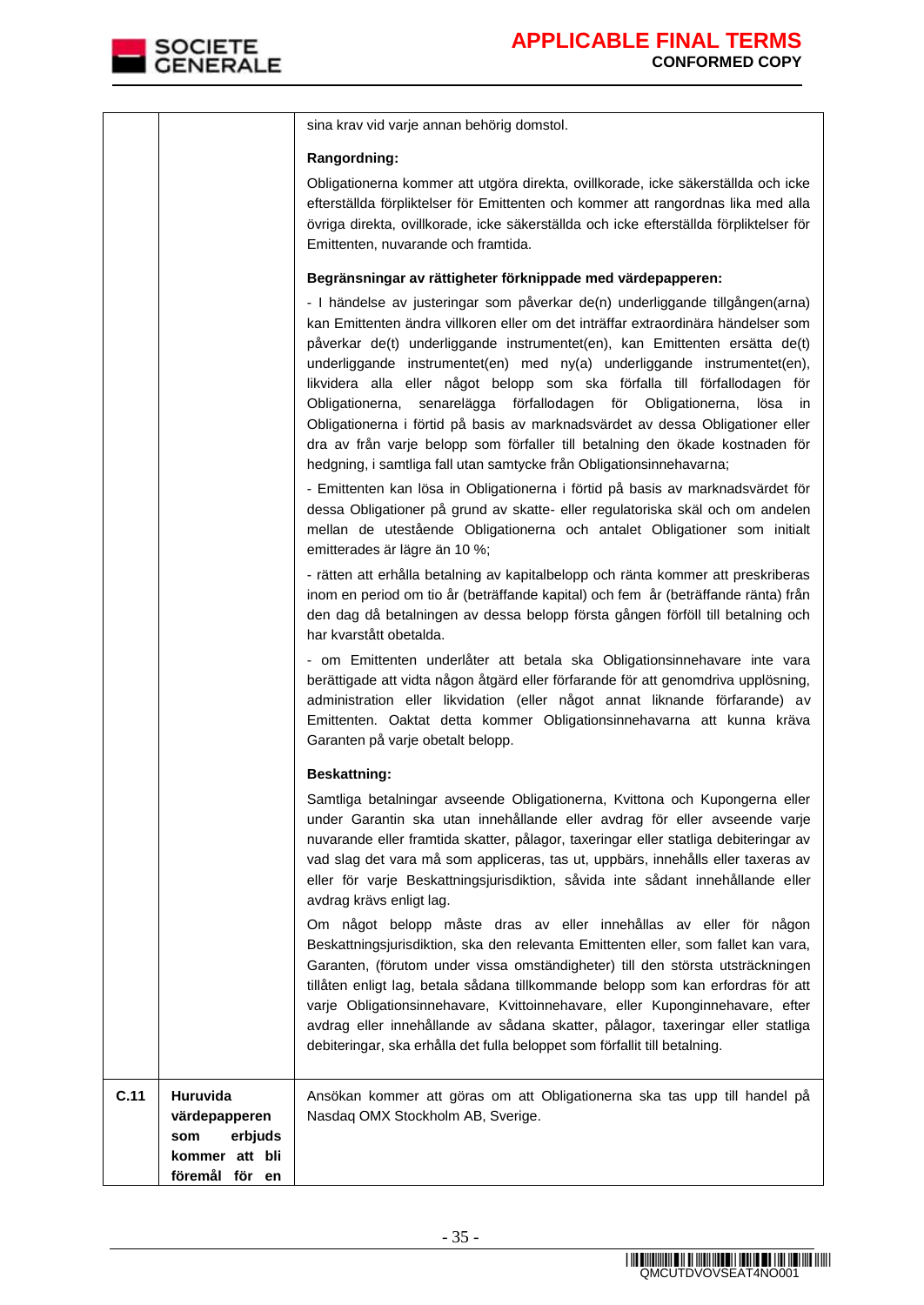

|      | ansökan<br><b>om</b><br>till<br>upptagande<br>handel<br>med<br>avsikten<br>att<br>ska<br>dessa<br>distribueras på<br>reglerad<br>en<br>marknad<br>eller<br>andra<br>motsvarande<br>marknader med<br>indikation<br>av<br>marknaderna<br>- i<br>fråga |                                                                                                                                                                                                                                                                                                                                                                                                                                                                                                                                                                                                                                                                                                                                                                                                                                                                                  |  |
|------|-----------------------------------------------------------------------------------------------------------------------------------------------------------------------------------------------------------------------------------------------------|----------------------------------------------------------------------------------------------------------------------------------------------------------------------------------------------------------------------------------------------------------------------------------------------------------------------------------------------------------------------------------------------------------------------------------------------------------------------------------------------------------------------------------------------------------------------------------------------------------------------------------------------------------------------------------------------------------------------------------------------------------------------------------------------------------------------------------------------------------------------------------|--|
| C.15 | Hur värdet på<br>investeringen<br>påverkas<br>av<br>värdet på de(n)<br>underliggande<br>instrumentet(en)                                                                                                                                            | Värdet på Obligationerna, betalningen av ett kupongbelopp på en relevant<br>räntebetalningsdag<br>till<br>Obligationsinnehavare,<br>en<br>betalningen<br>av<br>ett<br>inlösenbelopp vid automatisk förtida inlösen på en relevant dag för automatisk<br>förtida inlösen och betalningen av ett inlösenbelopp till en Obligationsinnehavare<br>på förfallodagen kommer att bero på utvecklingen för de(n) underliggande<br>tillgången(arna) på de(n) relevanta värderingsdagen(arna).<br>Värdet på Obligationerna är relaterat till den positiva eller negativa utvecklingen<br>för ett eller flera underliggande instrument i korgen. Beloppet(n) som ska betalas<br>fastställs och baseras på villkoret som är uppfyllt (eller inte) om utvecklingen för<br>ett eller flera underliggande instrument i korgen är högre än eller lika med en<br>förutbestämd utvecklingsbarriär. |  |
| C.16 | Förfallodagen<br>och den slutliga<br>referensdagen                                                                                                                                                                                                  | Förfallodagen för Obligationerna kommer att vara 02/08/2021 och den slutliga<br>referensdagen kommer att vara den sista värderingsdagen.<br>Förfallodagen kan modifieras enligt bestämmelserna i Punkt C.8 ovan och Punkt<br>C.18 nedan.                                                                                                                                                                                                                                                                                                                                                                                                                                                                                                                                                                                                                                         |  |
| C.17 | Avvecklingsför-<br>farande<br>för<br>derivat-<br>värdepapperen                                                                                                                                                                                      | Kontant leverans                                                                                                                                                                                                                                                                                                                                                                                                                                                                                                                                                                                                                                                                                                                                                                                                                                                                 |  |
| C.18 | Hur<br>avkastningen på<br>derivat-<br>värdepapperen<br>sker                                                                                                                                                                                         | Såvida inte dessförinnan inlösta, sker avkastningen på derivatvärdepapperen<br>som följer:<br>Angiven Valör: SEK 10 000<br>29/07/2016<br>Räntestartdag<br>Såvida inte dessförinnan inlösta, ska<br>Strukturerat(de) Räntebelopp:<br>Emittenten,<br>рå<br>varje<br>Räntebetalningsdag(i) (i från 1 till 5),<br>betala till Obligationsinnehavarna, för<br>varje Obligation, ett belopp fastställt av<br>Beräkningsagenten som följer:<br>Scenario 1:<br>Värderingsdag(i),<br>Om<br>рå                                                                                                                                                                                                                                                                                                                                                                                             |  |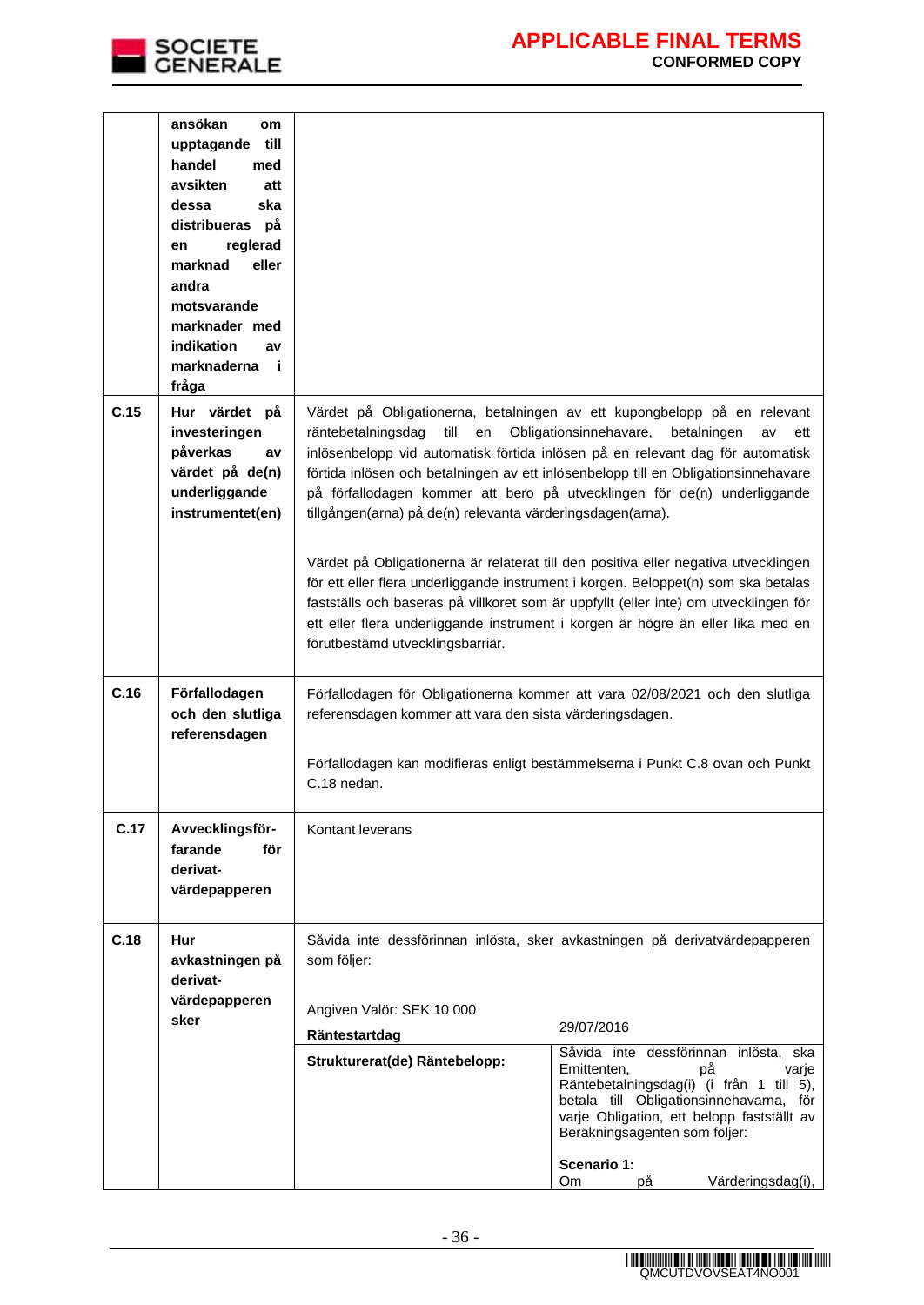

|  |                                                               | SämstaUtveckling (i) är lägre än -10%,<br>då:                                                                                                                                                                                                                                                                             |
|--|---------------------------------------------------------------|---------------------------------------------------------------------------------------------------------------------------------------------------------------------------------------------------------------------------------------------------------------------------------------------------------------------------|
|  |                                                               | Strukturerat Räntebelopp(i) = Angiven<br>Valör x 7,0%                                                                                                                                                                                                                                                                     |
|  |                                                               | Scenario 2:<br>Om.<br>Värderingsdag(i),<br>рå<br>SämstaUtveckling(i) är högre än eller lika<br>med -10%, då:                                                                                                                                                                                                              |
|  |                                                               | Strukturerat Räntebelopp(i) = 0 (noll)                                                                                                                                                                                                                                                                                    |
|  | Angiven(na)                                                   | Räntebetalningsdag(i)                                                                                                                                                                                                                                                                                                     |
|  | Period(er)/Räntebetalningsdag(ar):                            | $\vert$ 1<br>02/08/2017                                                                                                                                                                                                                                                                                                   |
|  | (DD/MM/ÅÅÅÅ)                                                  | 2 <br>02/08/2018                                                                                                                                                                                                                                                                                                          |
|  |                                                               | $\overline{3}$<br>02/08/2019                                                                                                                                                                                                                                                                                              |
|  |                                                               | 4<br>02/08/2020                                                                                                                                                                                                                                                                                                           |
|  |                                                               | 5<br>02/08/2021                                                                                                                                                                                                                                                                                                           |
|  | Inlösenbelopp<br><b>Automatisk</b><br>vid<br>Förtida Inlösen: | Såvida inte dessförinnan inlösta, om en<br>Händelse för Automatisk Förtida Inlösen<br>har inträffat, då ska Emittenten lösa in i<br>förtid Obligationerna på Dagen för<br>Automatisk Förtida Inlösen(i) (i från 1 till<br>enlighet<br>4) i<br>med<br>de<br>följande<br>bestämmelserna<br>avseende<br>varje<br>Obligation: |
|  |                                                               | Inlösenbelopp vid Automatisk Förtida                                                                                                                                                                                                                                                                                      |
|  |                                                               | Inlösen(i) = Angiven Valör x (100% + i x                                                                                                                                                                                                                                                                                  |
|  |                                                               | KupongNivå)<br>Dag för Automatisk                                                                                                                                                                                                                                                                                         |
|  | Dag(ar) för Automatisk Förtida<br>Inlösen:                    | Förtida Inlösen(i)                                                                                                                                                                                                                                                                                                        |
|  | (DD/MM/ÅÅÅÅ)                                                  | 1<br>02/08/2017                                                                                                                                                                                                                                                                                                           |
|  |                                                               | 2<br>02/08/2018                                                                                                                                                                                                                                                                                                           |
|  |                                                               | 3<br>02/08/2019                                                                                                                                                                                                                                                                                                           |
|  |                                                               | 4<br>02/08/2020                                                                                                                                                                                                                                                                                                           |
|  | Händelse för Automatisk Förtida<br>Inlösen                    | inträffat,<br>Anses<br>ha<br>enligt<br>Beräkningsagentens fastställande, om<br>på en Värderingsdag(i) (i från 1 till 4),<br>SämstaUtveckling(i) är högre än eller lika<br>med -10%                                                                                                                                        |
|  | Slutligt Inlösenbelopp:                                       | Såvida inte inlösta dessförinnan, ska<br>Emittenten lösa in Obligationerna på<br>Förfallodagen i enlighet med de följande<br>bestämmelserna för varje Obligation:                                                                                                                                                         |
|  |                                                               | Scenario 1:<br>Om<br>рå<br>Värderingsdag(5),<br>SämstaUtveckling(5)<br>är högre än eller<br>lika med -10%, då:<br>Slutligt Inlösenbelopp = Angiven Valör x<br>([100% + KupongNivå x 5])                                                                                                                                   |
|  |                                                               | Scenario 2:<br>Om<br>рå<br>Värderingsdag(5),<br>SämstaUtveckling(5) är lägre än -10%<br>och SämstaUtveckling(5) är högre än<br>eller lika med -40%, då:<br>Slutligt Inlösenbelopp = Angiven Valör x<br>$([100\%])$                                                                                                        |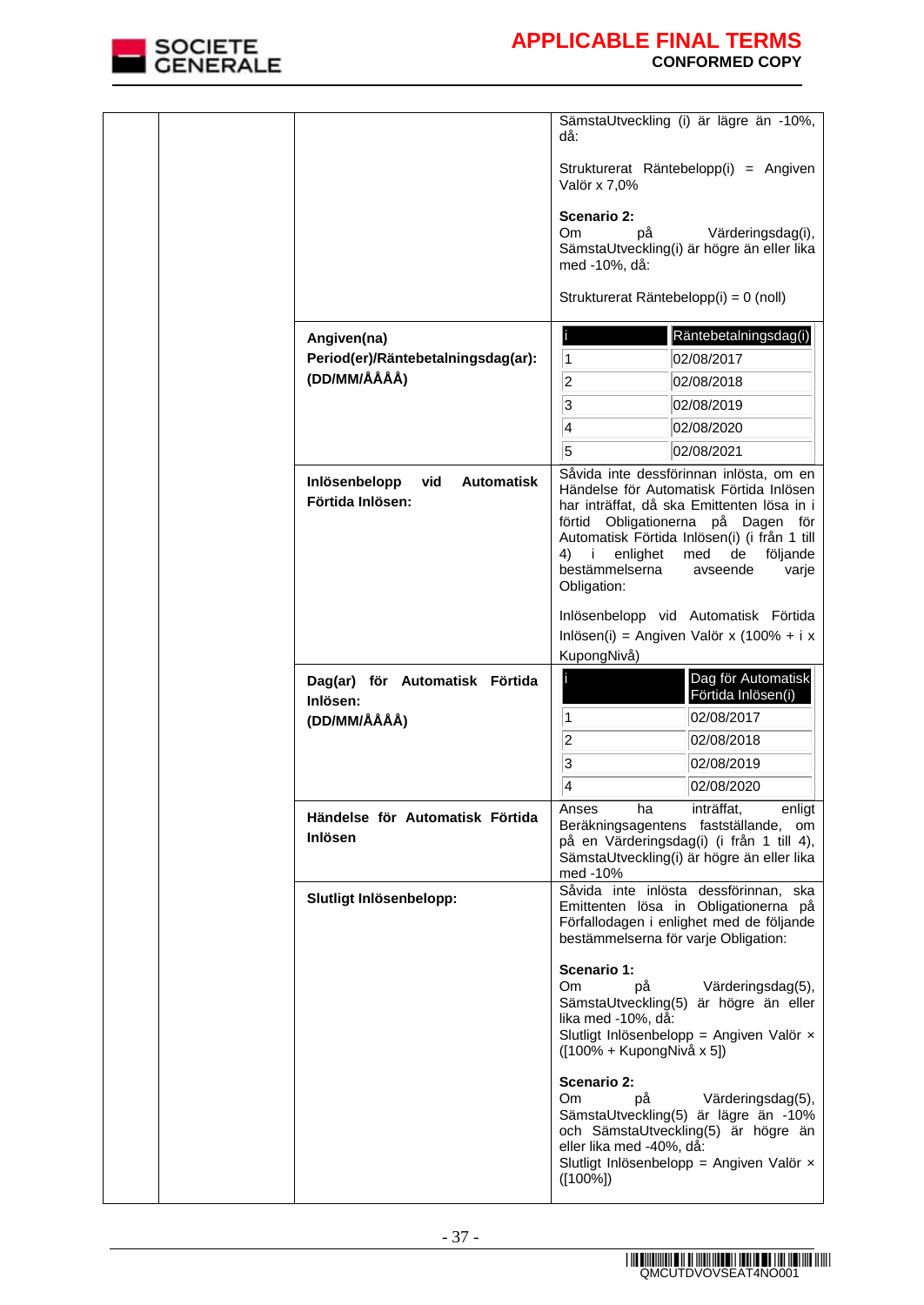

|      |                                                                       |                                                                                                                                                                                                                                                                                                           |                        | Scenario 3:<br>Om.<br>рå<br>då:                                   | Värderingsdag(5),<br>SämstaUtveckling(5) är lägre än -40%,<br>Slutligt Inlösenbelopp = Angiven Valör x<br>[100% + SämstaUtveckling(5)]           |
|------|-----------------------------------------------------------------------|-----------------------------------------------------------------------------------------------------------------------------------------------------------------------------------------------------------------------------------------------------------------------------------------------------------|------------------------|-------------------------------------------------------------------|--------------------------------------------------------------------------------------------------------------------------------------------------|
|      |                                                                       | Definitioner avseende dag(ar):                                                                                                                                                                                                                                                                            |                        |                                                                   |                                                                                                                                                  |
|      |                                                                       | Värderingsdag(0):<br>(DD/MM/ÅÅÅÅ)                                                                                                                                                                                                                                                                         |                        | 14/07/2016                                                        |                                                                                                                                                  |
|      |                                                                       | Värderingsdag(i):<br>(i från 1 till 5)<br>(DD/MM/ÅÅÅÅ)                                                                                                                                                                                                                                                    |                        | $\vert$ 1<br>$ 2\rangle$<br>3<br>$\overline{4}$<br>$\overline{5}$ | Värderingsdag(i)<br>14/07/2017<br>14/07/2018<br>14/07/2019<br>14/07/2020<br>14/07/2021                                                           |
|      |                                                                       | <b>Definitioner avseende Produkten:</b>                                                                                                                                                                                                                                                                   |                        | Tillämpligt,                                                      | reservation för<br>med<br>de                                                                                                                     |
|      |                                                                       |                                                                                                                                                                                                                                                                                                           |                        |                                                                   | Särskilda Villkoren avseende Formler.                                                                                                            |
|      |                                                                       | SämstaUtveckling(i)<br>(i från 1 till 5)                                                                                                                                                                                                                                                                  |                        | Formler.                                                          | Betyder det Minsta, för k från 1 till 4 av<br>Utveckling(i, k), enligt definition i Villkor<br>4.6 av de Särskilda Villkoren avseende            |
|      |                                                                       | Utveckling(i,k)<br>(i från 1 till 5)<br>(k från 1 till 4)                                                                                                                                                                                                                                                 |                        | Villkoren avseende Formler.                                       | Betyder (S(i, k) / S(0, k)) - 100%, enligt<br>definition i Villkor 4.1 av de Särskilda                                                           |
|      |                                                                       | S(i,k)<br>(i från 0 till 5)<br>(k från 1 till 4)                                                                                                                                                                                                                                                          |                        | Stängningskursen<br>Formler.                                      | Betyder avseende varje Värderingsdag(i)<br>för<br>den<br>Underliggande(k), enligt definition i Villkor<br>4.0 av de Särskilda Villkoren avseende |
|      |                                                                       | KupongNivå                                                                                                                                                                                                                                                                                                |                        |                                                                   | Indikativt 10,0% och med ett minimum om<br>8,0%. Slutlig KupongNivå kommer att<br>bekräftas senast på Värderingsdag(0).                          |
| C.19 | slutliga<br>Den<br>referens-kursen<br>för<br>den<br>underliggande     | Se Punkt C.18 ovan.<br>Slutlig referenskurs: värdet på de(t) underliggande instrumentet(en) på de(n)<br>relevanta värderingsdagen(arna) för inlösen, med förbehåll för inträffandet av<br>extraordinära<br>händelser<br>och justeringar<br>som påverkar<br>visa<br>sådant(a)<br>underliggande instrument. |                        |                                                                   |                                                                                                                                                  |
| C.20 | <b>Typ</b><br>av                                                      | Typen av underliggande är : aktier.                                                                                                                                                                                                                                                                       |                        |                                                                   |                                                                                                                                                  |
|      | underliggande<br>och<br>var<br>information om<br>den<br>underliggande | någon, eller genom en enkel begäran hos Société Générale.                                                                                                                                                                                                                                                 |                        |                                                                   | Information om den underliggande finns tillgänglig på följande webbplats(er), om                                                                 |
|      | kan erhållas                                                          | Företag<br>k                                                                                                                                                                                                                                                                                              | Bloomberg<br>benämning | Börs                                                              | Hemsida                                                                                                                                          |
|      |                                                                       | 1<br>AstraZeneca PLC                                                                                                                                                                                                                                                                                      | AZN SS                 | Stockholm<br>Exchange                                             | Stock www.astrazeneca.com                                                                                                                        |
|      |                                                                       | $\overline{\mathbf{c}}$<br>Electrolux AB                                                                                                                                                                                                                                                                  | <b>ELUXB SS</b>        | Stockholm<br>Exchange                                             | Stock www.electrolux.com                                                                                                                         |
|      |                                                                       | 3 Nordea Bank AB                                                                                                                                                                                                                                                                                          | <b>NDA SS</b>          | Stockholm<br>Exchange                                             | Stock www.nordea.com                                                                                                                             |
|      |                                                                       | Telefonaktiebolaget ERICB SS<br>4<br><b>LM Ericsson</b>                                                                                                                                                                                                                                                   |                        | Stockholm<br>Exchange                                             | Stock www.ericsson.com                                                                                                                           |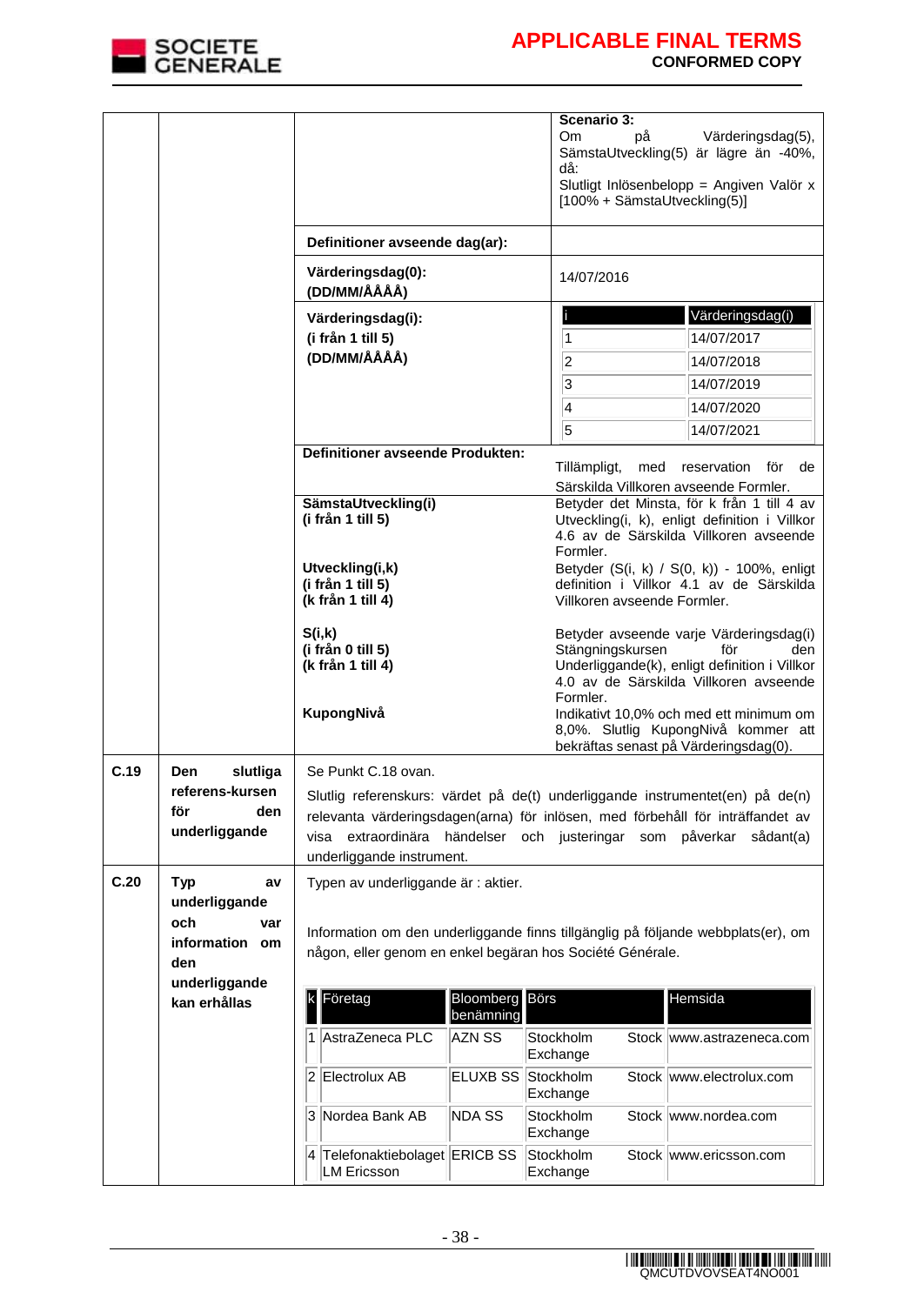

|     | <b>Avsnitt D - Risker</b>                                    |                                                                                                                                                                                                                                                                                                   |
|-----|--------------------------------------------------------------|---------------------------------------------------------------------------------------------------------------------------------------------------------------------------------------------------------------------------------------------------------------------------------------------------|
| D.2 | Nyckelinformation<br>de<br>väsentliga<br>om                  | En investering Obligationerna är förknippad med vissa risker som bör<br>utvärderas före varje investeringsbeslut.                                                                                                                                                                                 |
|     | risker<br>är<br>som<br>för<br>specifika<br>emittenten<br>och | Särskilt gäller att Koncernen är exponerad mot riskerna som är<br>inneboende i dess kärnverksamheter, däribland:                                                                                                                                                                                  |
|     | garanten                                                     | kreditrisker;<br>$\bullet$                                                                                                                                                                                                                                                                        |
|     |                                                              | marknadsrisker;<br>٠                                                                                                                                                                                                                                                                              |
|     |                                                              | strukturella risker avseende räntesatser och valutakurser;                                                                                                                                                                                                                                        |
|     |                                                              | likviditetsrisk;<br>٠                                                                                                                                                                                                                                                                             |
|     |                                                              | operationella risker;<br>٠                                                                                                                                                                                                                                                                        |
|     |                                                              | regelöverträdelse- och ryktesrisker;<br>$\bullet$                                                                                                                                                                                                                                                 |
|     |                                                              | juridiska och regulatoriska risker;                                                                                                                                                                                                                                                               |
|     |                                                              | sociala och miljörisker;<br>$\bullet$                                                                                                                                                                                                                                                             |
|     |                                                              | kapitalförvaltnings- och kapitaltäckningsrisker; och<br>٠                                                                                                                                                                                                                                         |
|     |                                                              | övriga risker.                                                                                                                                                                                                                                                                                    |
|     |                                                              | Den globala ekonomin och de finansiella marknaderna förtsätter<br>att uppvisa höga nivåer av osäkerhet, vilket kan väsentligt och<br>negativt påverka Koncernens verksamhet, finansiella situation<br>och rörelseresultat.                                                                        |
|     |                                                              | Ett antal exceptionella åtgärder vidtagna av<br>regeringar,<br>$\bullet$<br>centralbanker och tillsynsmyndigheter har nyligen färdigställts<br>eller avslutats eller kan snart komma att färdigställas eller<br>avslutas och åtgärder på europeiska nivå är utsatta för<br>verkställighetsrisker. |
|     |                                                              | påverkas<br>Koncernens<br>resultat<br>kan<br>regional<br>a٧<br>marknadsexponeringar.                                                                                                                                                                                                              |
|     |                                                              | Koncernen<br>är<br>verksam<br>inom<br>mycket<br>konkurrensutsatta<br>$\bullet$<br>branscher, inklusive dess hemmamarknad.                                                                                                                                                                         |
|     |                                                              | Renomméskada kan skada Koncernens konkurrensmässiga<br>$\bullet$<br>position.                                                                                                                                                                                                                     |
|     |                                                              | Koncernen är beroende av tillgång till finansiering och andra<br>$\bullet$<br>likviditetskällor, vilka kan vara begränsade av skäl bortom dess<br>kontroll.                                                                                                                                       |
|     |                                                              | Den utdragna nedgången i de finansiella marknaderna eller<br>٠<br>minskad likviditet på sådana marknader kan göra det svårare att<br>sälja tillgångar och kan leda till betydande förluster.                                                                                                      |
|     |                                                              | Volatiliteten på de finansiella marknaderna kan föranleda att<br>$\bullet$<br>Koncernen drabbas av betydande förluster inom dess handels-<br>och investeringsverksamheter.                                                                                                                        |
|     |                                                              | Förändringar i marknadsräntor kan negativt påverka Koncernens                                                                                                                                                                                                                                     |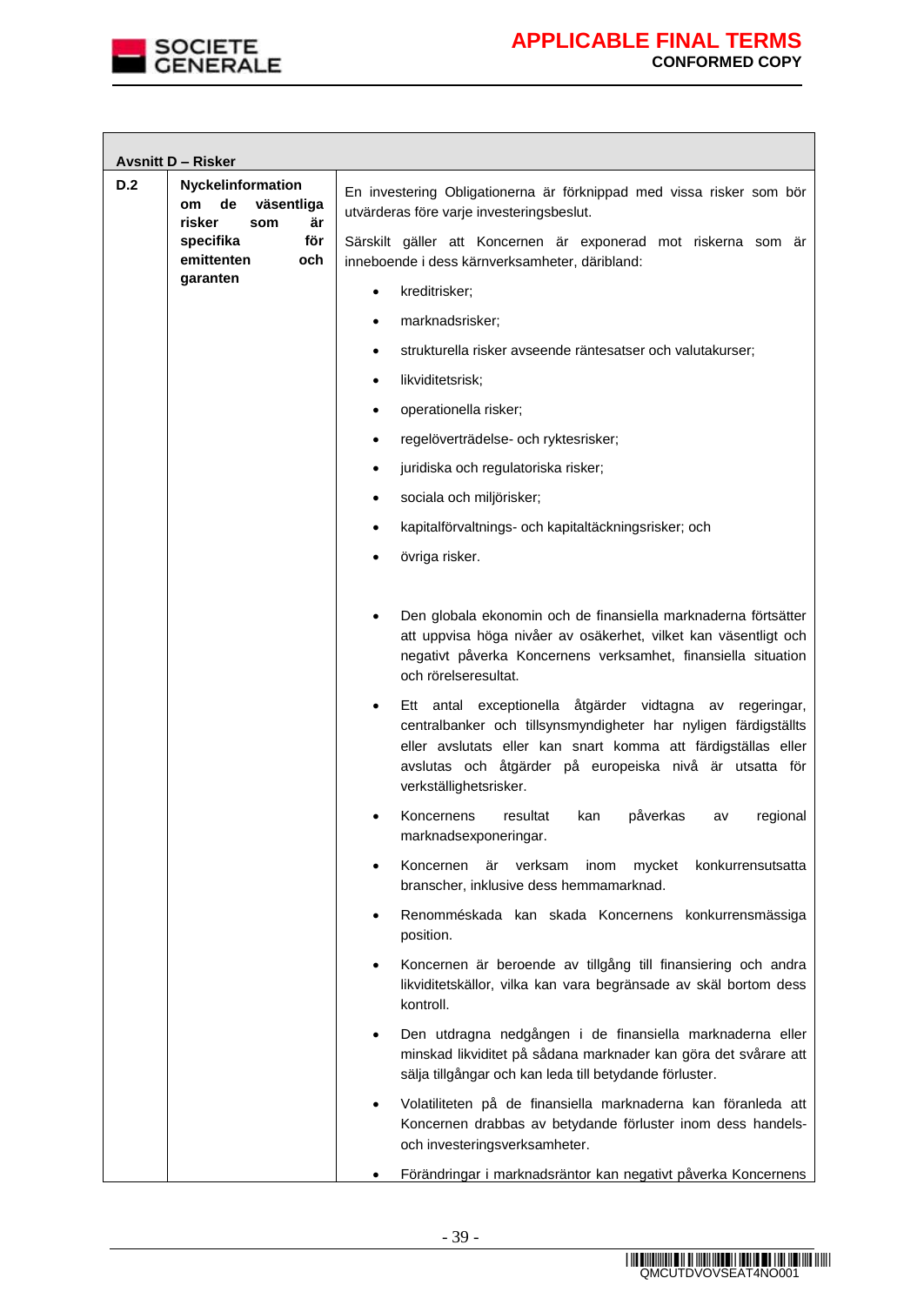

|     |                                                                                                                                               | bank- och tillgångsförvaltningsverksamheter.                                                                                                                                                                                                                                                                                                                                                                                                                        |
|-----|-----------------------------------------------------------------------------------------------------------------------------------------------|---------------------------------------------------------------------------------------------------------------------------------------------------------------------------------------------------------------------------------------------------------------------------------------------------------------------------------------------------------------------------------------------------------------------------------------------------------------------|
|     |                                                                                                                                               | Fluktuationer i valutakurser kan negativt påverka Koncernens<br>$\bullet$<br>rörelseresultat.                                                                                                                                                                                                                                                                                                                                                                       |
|     |                                                                                                                                               | Koncernen är föremål för omfattande tillsynsmässiga och<br>regulatoriska regelverk i de länder där den är verksam och<br>förändringar i dessa regelverk kan ha en betydande inverkan på<br>Koncernens verksamheter.                                                                                                                                                                                                                                                 |
|     |                                                                                                                                               | Koncernen är utsatt för motpartsrisk och koncentrationsrisk.                                                                                                                                                                                                                                                                                                                                                                                                        |
|     |                                                                                                                                               | Den finansiella sundheten och uppförandet hos andra finansiella<br>institutioner<br>marknadsaktörer<br>och<br>kan<br>negativt<br>påverka<br>Koncernen.                                                                                                                                                                                                                                                                                                              |
|     |                                                                                                                                               | Koncernens hedgningsstrategier kanske inte förebygger alla<br>$\bullet$<br>förlustrisker.                                                                                                                                                                                                                                                                                                                                                                           |
|     |                                                                                                                                               | Koncernens rörelseresultat och finansiella situation kan påverkas<br>negativt av en väsentlig ökning i nya reserveringar eller av<br>otillräckliga reserveringar.                                                                                                                                                                                                                                                                                                   |
|     |                                                                                                                                               | Koncernen är exponera mot juridiska risker som kan negativt<br>$\bullet$<br>påverka dess finansiella situation eller rörelseresultat.                                                                                                                                                                                                                                                                                                                               |
|     |                                                                                                                                               | Koncernen förlitar sig på antaganden och uppskattningar som,<br>$\bullet$<br>om dessa är felaktiga, kan ha en väsentlig inverkan på dess<br>finansiella räkenskaper.                                                                                                                                                                                                                                                                                                |
|     |                                                                                                                                               | Om Koncernen gör ett förvärv, kan den vara oförmögen att<br>$\bullet$<br>hantera integrationsprocessen på ett kostnadseffektivt sätt eller<br>att uppnå förväntade fördelar.                                                                                                                                                                                                                                                                                        |
|     |                                                                                                                                               | Koncernens riskhanteringssystem kanske inte är effektivt och kan<br>exponera Koncernen mot oidentifierade och oförutsedda risker,<br>vilket kan leda till betydande förluster.                                                                                                                                                                                                                                                                                      |
|     |                                                                                                                                               | Operationella<br>misslyckande,<br>eller<br>avstängnings-<br>påverkar<br>kapacitetsbegränsningar<br>institutioner<br>som<br>som<br>Koncernen gör affärer med eller fel eller intrång i Koncernens IT-<br>system kan resultera i förluster.                                                                                                                                                                                                                           |
|     |                                                                                                                                               | Koncernen kan drabbas av förluster som en följd av oförutsedda<br>٠<br>eller katastrofala händelser, inklusive förekomsten av pandemier,<br>terroristattacker eller naturkatastrofer.                                                                                                                                                                                                                                                                               |
|     |                                                                                                                                               | Koncernen kan generera lägre intäkter från mäklar och annan<br>٠<br>verksamhet baserad på courtage och andra kommissionsarvoden<br>under marknadsnedgångar.                                                                                                                                                                                                                                                                                                         |
|     |                                                                                                                                               | Koncernens förmåga att behålla och attrahera kvalificerade anställda är<br>avgörande för framgången för dess verksamhet och misslyckande att<br>uppnå detta kan negativt påverka dess utveckling.                                                                                                                                                                                                                                                                   |
| D.6 | Nyckelinformation<br>de<br>väsentliga<br><b>om</b><br>är<br>riskerna<br>som<br>för<br>specifika<br>värdepapperen<br>och<br>riskvarning<br>att | Obligationerna kan stipulera automatisk förtida inlösen relaterad till en<br>specifik händelse. Följaktligen kan detta förhindra Obligationsinnehavare<br>från<br>fördel<br>av<br>utvecklingen<br>för<br>de(t)<br>att<br>dra<br>underliggande<br>instrumenten(et) under hela den period som ursprungligen var avsedd.<br>Villkoren för Obligationerna kan innehålla bestämmelser enligt vilka<br>inträffandet av vissa marknadsstörande händelser kan föranleda att |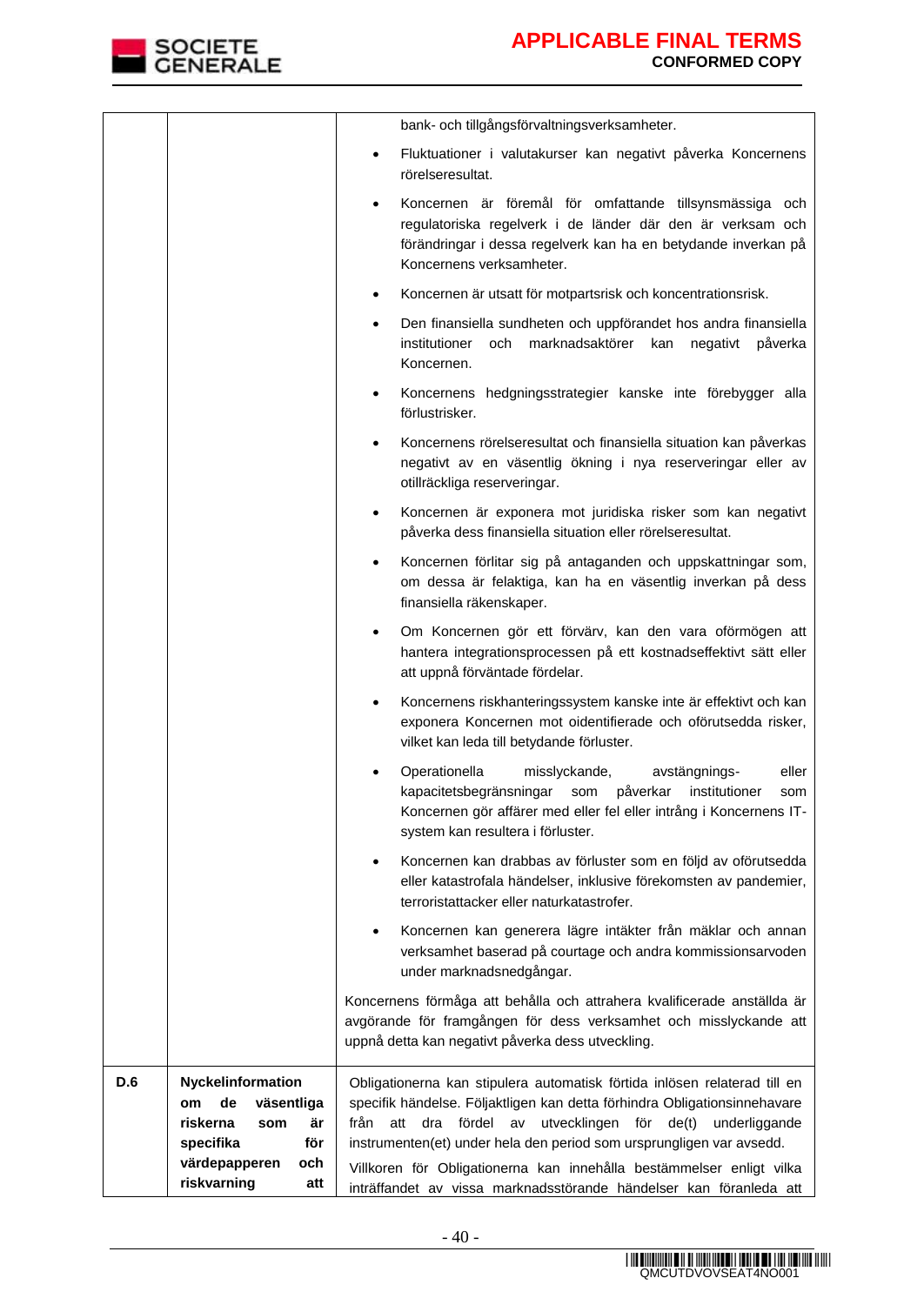

| investerare<br>kan<br>förlora<br>värdet<br>av<br>hela<br>deras<br>investering eller del<br>av den | förseningar i avveckling av Obligationerna uppkommer eller att vissa<br>förändringar görs. Dessutom om händelser som påverkar de(t)<br>underliggande<br>inträffar,<br>tillåter<br>instrumenten(et)<br>villkoren<br>för<br>Obligationerna<br>Emittenten<br>byter<br>de(t)<br>att<br>ut<br>underliggande<br>instrumenten(et)<br>mot nya(tt)<br>underliggande<br>instrument,<br>avslutar<br>exponeringen mot de(t) underliggande instrumenten(et) och tillämpa en<br>referensränta på de likvider som erhålls på detta sätt till förfallodagen för<br>Obligationerna, senarelägga förfallodagen för Obligationerna, lösa in<br>Obligationerna i förtid på basis av marknadsvärdet för dessa Obligationer<br>eller dra ifrån från varje belopp som ska erläggas den ökade<br>hedgningskostnaden och, i varje fall, utan föregående samtycke från<br>Obligationsinnehavarna. |
|---------------------------------------------------------------------------------------------------|-------------------------------------------------------------------------------------------------------------------------------------------------------------------------------------------------------------------------------------------------------------------------------------------------------------------------------------------------------------------------------------------------------------------------------------------------------------------------------------------------------------------------------------------------------------------------------------------------------------------------------------------------------------------------------------------------------------------------------------------------------------------------------------------------------------------------------------------------------------------------|
|                                                                                                   | Betalningar (oavsett om avseende kapital och/eller ränta och oavsett om<br>vid förfall eller annars) på Obligationerna beräknas genom referens till<br>viss(a) underliggande, avkastningen på Obligationerna baseras på<br>förändringar i värdet på de(t) underliggande, vilket kan fluktuera.<br>Potentiella investerare bör vara medvetna om att dessa Obligationer kan<br>vara volatila och att de kanske inte erhåller någon ränta och att de kan<br>förlora hela eller en väsentlig andel av deras kapitalbelopp.<br>Garantin utgör en allmän och icke säkerställd kontraktuell förpliktelse för                                                                                                                                                                                                                                                                   |
|                                                                                                   | Garanten och inte för någon annan, varje betalning under Obligationerna<br>är också beroende av Garantens kreditvärdighet.<br>Presumtiva investerare i Obligationerna som gynnas av Garantin bör<br>notera att Obligationsinnehavarens berättigande kommer att vara<br>begränsat till de summor som erhålls genom att framställa krav under<br>Garantin och de relevanta bestämmelserna i Garantin och de ska inte ha<br>någon rätt att inleda någon process, juridisk eller annan, eller annars<br>genomdriva krav mot Emittenten och, avseende endast beträffande<br>Obligationer med Säkerhet, från de belopp som erhålls genom<br>verkställande av relevant Pantavtal.                                                                                                                                                                                              |
|                                                                                                   | Garantin är uteslutande en betalningsgaranti och inte en garanti för<br>utförande av aktuell Emittent eller några av deras andra åligganden i<br>relation till de Obligationer som Garantin gäller till förmån för.<br>Garantin kanske endast täcker en del av den aktuella Emittentens                                                                                                                                                                                                                                                                                                                                                                                                                                                                                                                                                                                 |
|                                                                                                   | betalningsskyldigheter för relevant Serie av Obligationer. I sådana fall<br>kan det hända att Obligationsinnehavarna fortfarande bär risken för att<br>betalningar under Garantin är lägre än beloppen som förfaller till<br>betalning för Emittenten under Obligationerna.                                                                                                                                                                                                                                                                                                                                                                                                                                                                                                                                                                                             |
|                                                                                                   | Société Générale kommer att agera som emittent under Programmet,<br>som Garant för Obligationerna emitterade av Emittenten och också som<br>leverantör av hedgningsinstrument till Emittenten. Som en följd är<br>investerare inte bara exponerade mot kreditrisken hos Garanten men<br>även mot operationella risker hänförliga till avsaknaden på oberoende för<br>Garanten, när denne ikläder sig skyldigheter och förpliktelser som Garant<br>och leverantör av hedgningsinstrument.                                                                                                                                                                                                                                                                                                                                                                                |
|                                                                                                   | De potentiella intressekonflikter och operativa risker som kan uppstå på<br>grund av sådan avsaknad av oberoende anses till viss del mildras<br>genom att det är olika divisioner inom Garantens koncern som ansvarar<br>och<br>för<br>implementera<br>Garantin<br>för<br>tillhandahålla<br>att<br>att<br>hedgningsinstrument och genom att varje division drivs som en separat<br>operativ enhet, avskild genom informationsbarriärer (så kallade kinesiska<br>väggar) och ledda av olika ledningsteam.                                                                                                                                                                                                                                                                                                                                                                |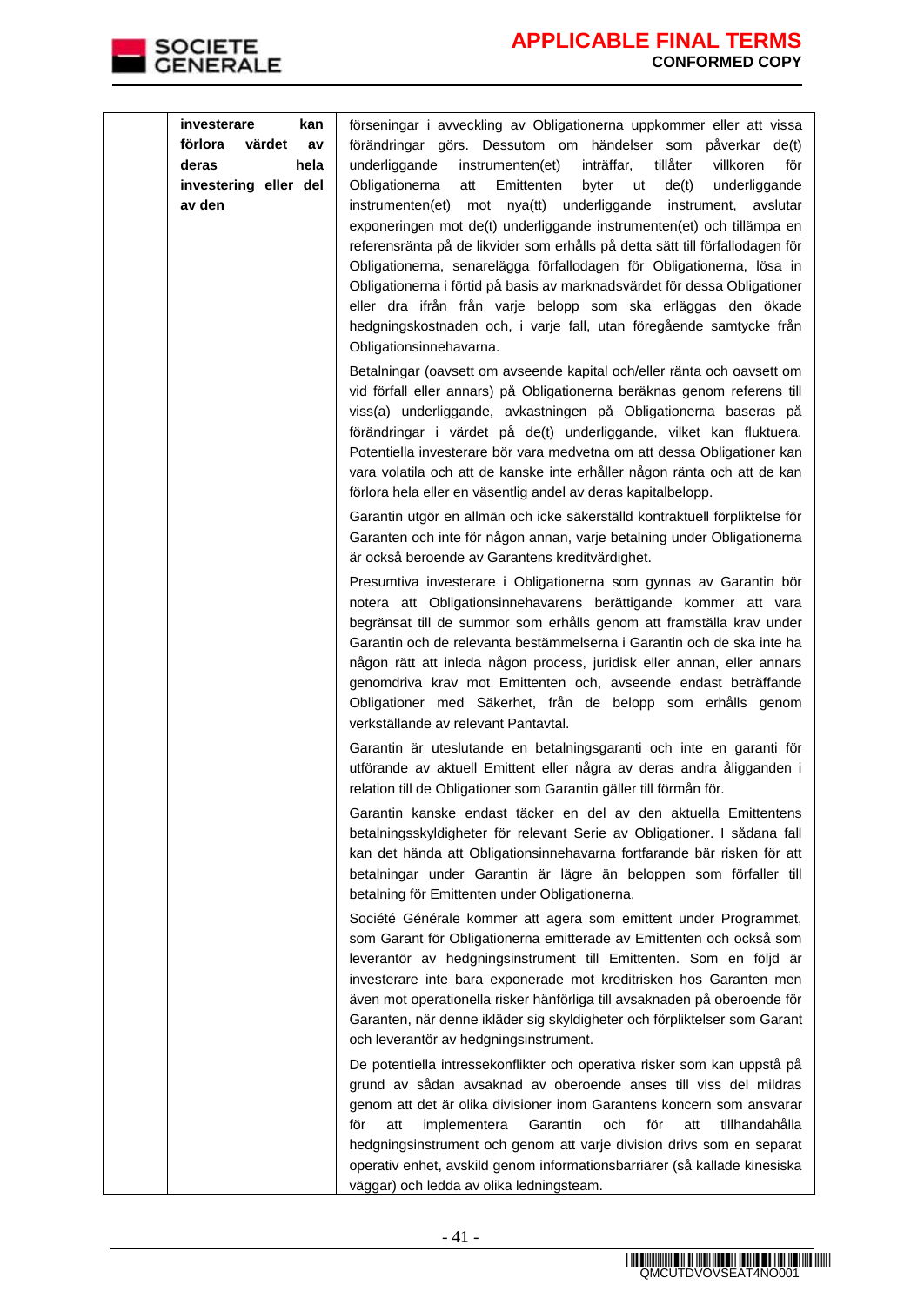|  | Emittenten och Garanten och varje av dessas dotterföretag och/eller<br>närstående företag kan i samband med andra affärsverksamheter inneha<br>eller förvärva väsentlig information om de underliggande tillgångarna.<br>Sådan verksamhet och information kan få konsekvenser som är negativa<br>för Obligationsinnehavarna. |
|--|------------------------------------------------------------------------------------------------------------------------------------------------------------------------------------------------------------------------------------------------------------------------------------------------------------------------------|
|  | Emittenten och Garanten och varje av dessas dotterföretag och/eller<br>närstående företag kan agera i andra roller avseende Obligationerna, till<br>exempel som market-maker, beräkningsagent eller agent. Följaktligen<br>kan potentiella intressekonflikter uppkomma.                                                      |
|  | I samband med erbjudandet av Obligationerna kan Emittenten och<br>Garanten och/eller dessas närstående företag ingå en eller flera<br>hedgningstransaktioner avseende en referenstillgång(ar) eller relaterade<br>derivat, vilket kan påverka marknadskursen, likviditeten eller värdet för<br>Obligationerna.               |
|  | Under Obligationernas löptid kan marknadsvärdet för dessa Obligationer<br>vara lägre än det investerade kapitalet. Vidare kan en insolvens för<br>Emittenten och Garanten resultera i en total förlust av det investerade<br>kapitalet.                                                                                      |
|  | Investerarna uppmärksammas på det faktum att de kan drabbas av<br>en fullständig eller partiell förlust av deras investering.                                                                                                                                                                                                |

|      | <b>Avsnitt E - Erbjudande</b>                                                                             |                                                                                                                                                                                                                                                                                                                                                                                                                                                                                           |  |
|------|-----------------------------------------------------------------------------------------------------------|-------------------------------------------------------------------------------------------------------------------------------------------------------------------------------------------------------------------------------------------------------------------------------------------------------------------------------------------------------------------------------------------------------------------------------------------------------------------------------------------|--|
| E.2b | Motiv för erbjudandet<br>och<br>användning<br>av<br>likvider                                              | Nettolikviderna från varje emission av Obligationer kommer att<br>användas för de allmänna finansieringsändamålen för Société<br>Générale-Koncernen, vilket innefattar att göra vinst.                                                                                                                                                                                                                                                                                                    |  |
| E.3  | <b>Beskrivning av villkoren</b><br>för erbjudandet                                                        | Jurisdiktion(er) för Erbjudande till Allmänheten: Sverige<br>Erbjudandeperiod: från 07/06/2016 till 08/07/2016<br>Erbjudandekurs:<br>Obligationerna<br>kommer<br>att<br>erbjudas<br>till<br>Erbjudandepriset ökat med kostnader, om några, såsom nämns<br>nedan.                                                                                                                                                                                                                          |  |
|      |                                                                                                           | Villkor som erbjudandet är underkastat: Erbjudandet av<br>Obligationerna villkoras av deras utställande och varje annat villkor i<br>de finansiella mellanhändernas standardvillkor, vilka investerare fått<br>information om av sådana relevanta finansiella mellanhänder.<br>Emittenten förbehåller sig rätten att stänga Erbjudandeperioden                                                                                                                                            |  |
|      |                                                                                                           | tidigare än det angivna utgångsdatumet av valfri anledning.<br>Emittenten förbehåller sig rätten att återta erbjudandet och ställa in<br>utställandet av Obligationerna av valfri anledning och oavsett tid på<br>eller före Emissionsdagen. För undvikande av tvivel, om en ansökan<br>har gjorts av en potentiell investerare och Emittenten utnyttjar sig av<br>sådan rättighet så har ingen potentiell investerare rätt att teckna för<br>eller i annat fall förvärva Obligationerna. |  |
|      |                                                                                                           | I varje fall kommer ett meddelande till investerare om förtida<br>stängning eller återtagande, så som tillämpligt, att publiceras på<br>Emittentens hemsida (http://prospectus.socgen.com).                                                                                                                                                                                                                                                                                               |  |
| E.4  | <b>Beskrivning</b><br>varje<br>av<br>intresse<br>är<br>som<br>väsentligt<br>för<br>emissionen/erbjudandet | Förutom varje arvode som ska erläggas till Återförsäljaren har, såvitt<br>Emittenten känner till, inte någon person involverad i emissionen av<br>Obligationerna ett intresse som är väsentligt för erbjudandet.                                                                                                                                                                                                                                                                          |  |